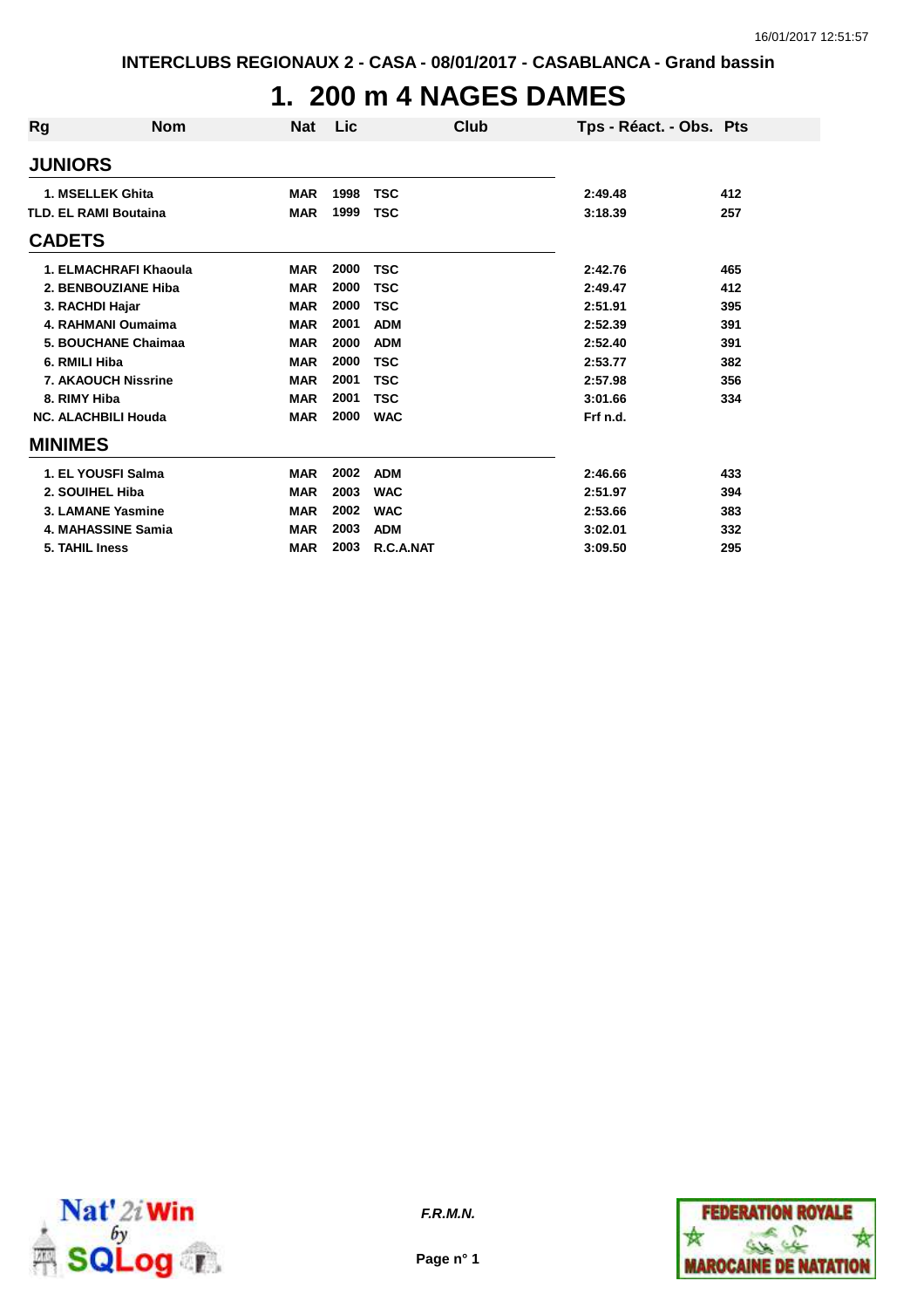# **2. 200 m 4 NAGES MESSIEURS**

| <b>Rg</b>      | <b>Nom</b>                         | <b>Nat</b> | Lic  | Club        | Tps - Réact. - Obs. Pts |     |
|----------------|------------------------------------|------------|------|-------------|-------------------------|-----|
| <b>SENIORS</b> |                                    |            |      |             |                         |     |
|                | 1. LAFKIHI Hatim                   | <b>MAR</b> | 1995 | <b>TSC</b>  | 2:35.59                 | 397 |
| <b>JUNIORS</b> |                                    |            |      |             |                         |     |
|                | 1. ESSABIHI EDDAFALI Abdelkrim     | <b>MAR</b> | 1999 | <b>ADM</b>  | 2:21.38                 | 529 |
|                | 2. AMARHOUS Ibrahim                | <b>MAR</b> | 1999 | <b>TSC</b>  | 2:31.94                 | 426 |
|                | <b>TLD. DAHO Yasser</b>            | <b>MAR</b> | 1999 | <b>CNCS</b> | 2:50.20                 | 303 |
|                | <b>NC. BENNAJEH Ahmed</b>          | <b>MAR</b> | 1998 | <b>CSE</b>  | Disqual.                | 0   |
| <b>CADETS</b>  |                                    |            |      |             |                         |     |
|                | 1. BANSAR Nizar                    | <b>MAR</b> | 2001 | R.C.A.NAT   | 2:34.29                 | 407 |
|                | 2. BADRANI Adnane                  | <b>MAR</b> | 2000 | R.C.A.NAT   | 2:35.98                 | 394 |
|                | 3. AYANE Yasser                    | <b>MAR</b> | 2001 | <b>CSE</b>  | 2:37.50                 | 382 |
|                | 4. MAKY Mouad                      | <b>MAR</b> | 2000 | <b>TSC</b>  | 2:40.85                 | 359 |
|                | 5. NARBAD Karim                    | <b>MAR</b> | 2000 | <b>CSE</b>  | 2:57.70                 | 266 |
| <b>MINIMES</b> |                                    |            |      |             |                         |     |
|                | 1. KAMIL Ali                       | <b>MAR</b> | 2002 | <b>WAC</b>  | 2:37.75                 | 381 |
|                | 2. AZHAR Idriss                    | <b>MAR</b> | 2003 | R.C.A.NAT   | 2:38.39                 | 376 |
|                | 3. CHANNANI Mohamed Amine          | <b>MAR</b> | 2002 | <b>CSE</b>  | 2:39.81                 | 366 |
|                | 4. MAMDOUH Abdelmoughit            | <b>MAR</b> | 2002 | <b>WAC</b>  | 2:40.75                 | 360 |
|                | 5. MESLOUH Aymane                  | <b>MAR</b> | 2002 | <b>ADM</b>  | 2:47.44                 | 318 |
|                | 6. TAJEDDINE Aymen                 | <b>MAR</b> | 2003 | <b>CNCS</b> | 2:52.25                 | 292 |
|                | 7. BENJARY Abderrahmane            | <b>MAR</b> | 2003 | <b>CSE</b>  | 3:03.37                 | 242 |
|                | <b>TLD. LAHLYAL Ahmed Moubarak</b> | <b>MAR</b> | 2003 | <b>DHJ</b>  | 3:13.72                 | 205 |



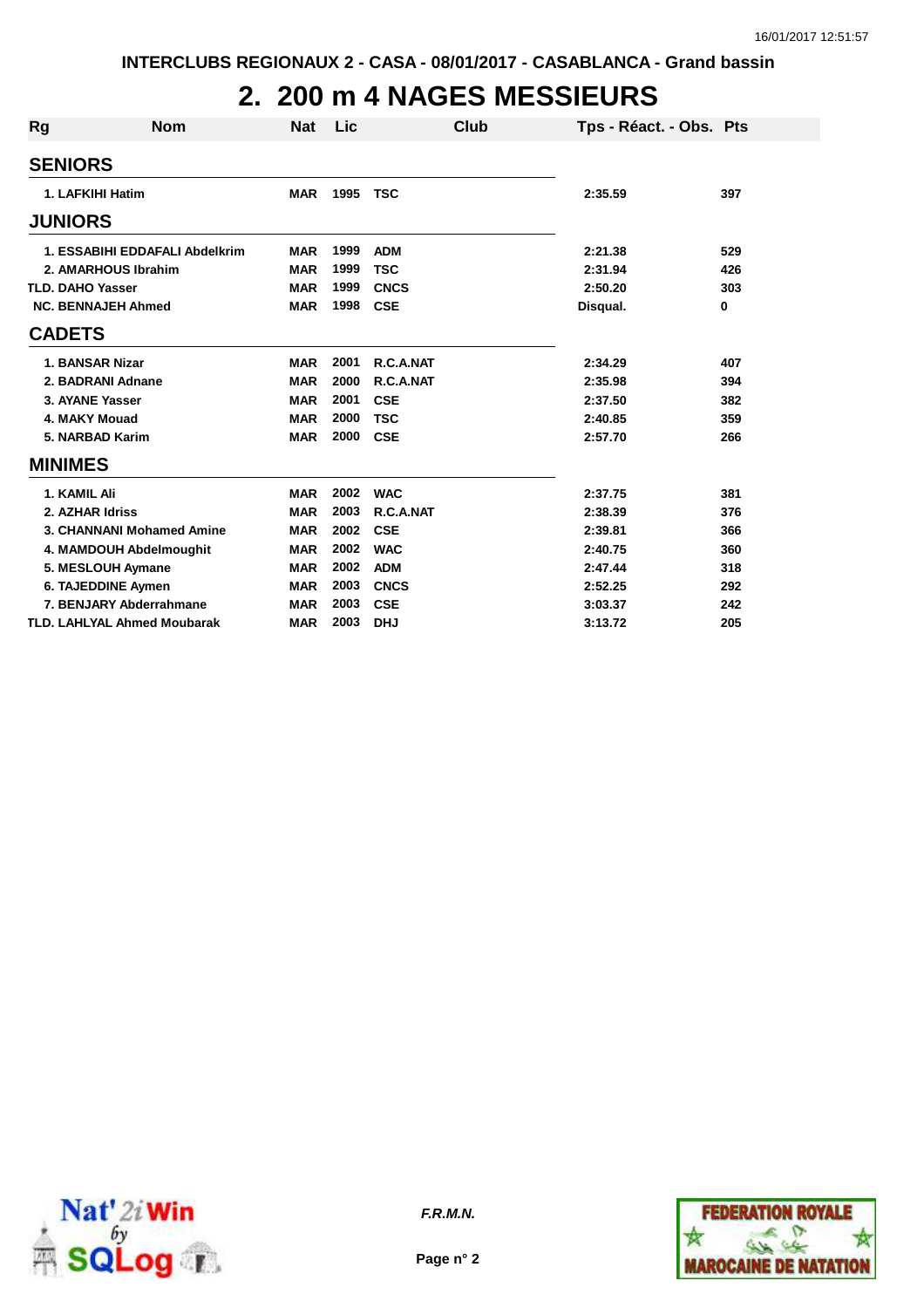# **3. 50 m BRASSE DAMES**

| Rg | <b>Nom</b>                         | <b>Nat</b> | Lic  | Club         | Tps - Réact. - Obs. Pts |     |
|----|------------------------------------|------------|------|--------------|-------------------------|-----|
|    | <b>SENIORS</b>                     |            |      |              |                         |     |
|    | 1. ZOUHAIRI Siham                  | <b>MAR</b> | 1995 | R.C.A.NAT    | 41.79                   | 364 |
|    | <b>JUNIORS</b>                     |            |      |              |                         |     |
|    | 1. MSELLEK Ghita                   | <b>MAR</b> | 1998 | <b>TSC</b>   | 40.05                   | 413 |
|    | <b>TLD. EL MITARI Ahlam Habiba</b> | <b>MAR</b> | 1999 | <b>CSE</b>   | 44.78                   | 295 |
|    | <b>CADETS</b>                      |            |      |              |                         |     |
|    | 1. BENBOUZIANE Hiba                | <b>MAR</b> | 2000 | TSC          | 40.46                   | 401 |
|    | 2. ZAKI Hajar                      | <b>MAR</b> | 2001 | R.C.A.NAT    | 41.50                   | 371 |
|    | 3. BOULAGRIATE Houda               | <b>MAR</b> | 2001 | <b>CNCS</b>  | 43.41                   | 324 |
|    | 4. KOBBI Ikram                     | <b>MAR</b> | 2000 | <b>CSE</b>   | 45.13                   | 289 |
|    | <b>TLD. ARRAMI Fadwa</b>           | <b>MAR</b> | 2000 | R.C.A.NAT    | 48.47                   | 233 |
|    | <b>NC. EL FADIL Meryem</b>         | <b>MAR</b> | 2000 | <b>CNCS</b>  | Frf n.d.                |     |
|    | <b>MINIMES</b>                     |            |      |              |                         |     |
|    | 1. YOUSRI Salma                    | <b>MAR</b> | 2002 | <b>CNCS</b>  | 41.27                   | 378 |
|    | 2. BERRISSOUL Kawtar               | <b>MAR</b> | 2002 | <b>WAC</b>   | 42.27                   | 351 |
|    | <b>3. BOUJNANE Rim</b>             | <b>MAR</b> | 2003 | <b>CSE</b>   | 43.08                   | 332 |
|    | <b>4. OUHADOUCH Yasmine</b>        | <b>MAR</b> | 2002 | TSC          | 43.94                   | 313 |
|    | 5. GAMRAOUI Dalia Wissal           | <b>MAR</b> | 2002 | <b>WAC</b>   | 44.23                   | 307 |
|    | 6. TAHIL Iness                     | <b>MAR</b> | 2003 | R.C.A.NAT    | 45.06                   | 290 |
|    | 7. LABYAD Rania                    | <b>MAR</b> | 2003 | <b>CSE</b>   | 47.91                   | 241 |
|    | <b>TLD. DAHO Malak</b>             | <b>MAR</b> | 2003 | <b>CNCS</b>  | 48.02                   | 240 |
|    | <b>TLD. EL BROUZI Rima</b>         | <b>MAR</b> | 2003 | <b>TSC</b>   | 48.22                   | 237 |
|    | <b>TLD. EL AWANE Hajar</b>         | <b>MAR</b> | 2002 | <b>WAC</b>   | 49.05                   | 225 |
|    | <b>TLD. YAHIA Mayare</b>           | <b>MAR</b> | 2003 | <b>DHJ</b>   | 49.14                   | 223 |
|    | <b>TLD. WAHAB Ikram</b>            | <b>MAR</b> | 2003 | <b>CSEJL</b> | 49.48                   | 219 |
|    | TLD. EL BOUZKRI Aya                | <b>MAR</b> | 2003 | <b>CNCS</b>  | 50.94                   | 201 |
|    | <b>TLD. ZAHIR Inas</b>             | <b>MAR</b> | 2002 | <b>DHJ</b>   | 51.19                   | 198 |
|    | <b>TLD. MAASRA Nour Imane</b>      | <b>MAR</b> | 2002 | <b>CNCS</b>  | 52.41                   | 184 |
|    | <b>TLD. MIKOU Aya</b>              | <b>MAR</b> | 2003 | <b>ADM</b>   | 53.10                   | 177 |
|    | <b>TLD. LABHALLA Yasmine</b>       | <b>MAR</b> | 2002 | <b>DHJ</b>   | 55.75                   | 153 |
|    | <b>TLD. BEKKALI Kenza</b>          | <b>MAR</b> | 2003 | <b>CNCS</b>  | 56.07                   | 150 |
|    | TLD. EL AIROUKI Nouhaila           | <b>MAR</b> | 2002 | <b>DHJ</b>   | 56.80                   | 145 |
|    | <b>TLD. KOUNIA Hiba</b>            | <b>MAR</b> | 2003 | <b>CSE</b>   | 57.65                   | 138 |
|    | <b>TLD. KEBIRI Racha</b>           | <b>MAR</b> | 2002 | R.C.A.NAT    | 58.63                   | 131 |
|    | <b>TLD. BOURZIK Lina</b>           | <b>MAR</b> | 2002 | <b>TSC</b>   | 1:00.00                 | 123 |
|    | <b>NC. NACIM Oumaima</b>           | <b>MAR</b> | 2002 | <b>TSC</b>   | Frf n.d.                |     |
|    | <b>NC. ELAZZAOUI Asmaa</b>         | <b>MAR</b> | 2003 | <b>CNCS</b>  | Disqual.                | 0   |
|    | <b>NC. LOUBBARDI Salma</b>         | <b>MAR</b> | 2002 | R.C.A.NAT    | Disqual.                | 0   |
|    | <b>NC. EL MOUADEN Hiba</b>         | <b>MAR</b> | 2003 | <b>CNCS</b>  | Disqual.                | 0   |
|    | <b>NC. EL MOUADEN Hadil</b>        | <b>MAR</b> | 2003 | <b>CNCS</b>  | Disqual.                | 0   |



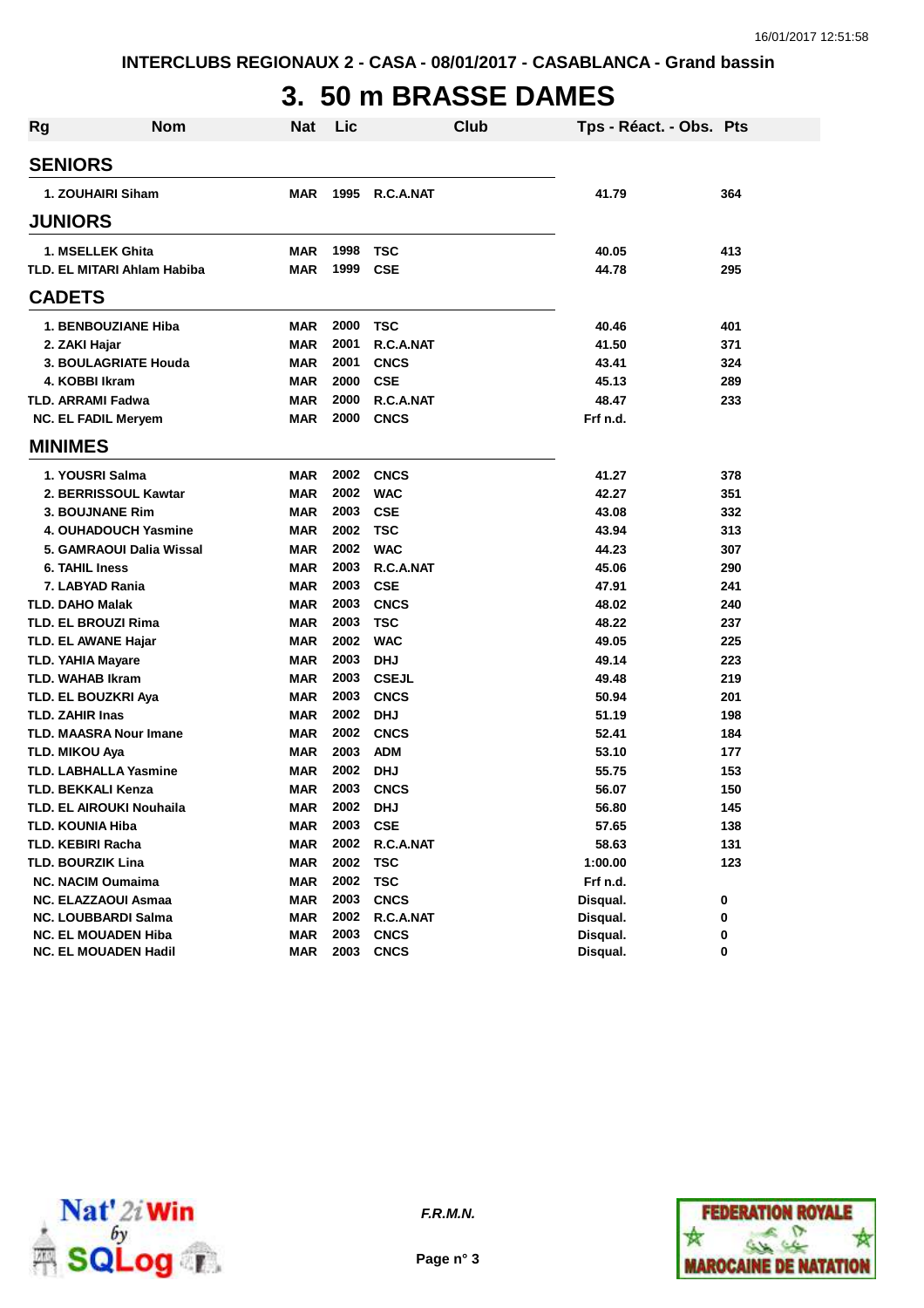### **4. 50 m BRASSE MESSIEURS**

| <b>Rg</b> | <b>Nom</b>                           | <b>Nat</b> | Lic  |                  | Club | Tps - Réact. - Obs. Pts |     |
|-----------|--------------------------------------|------------|------|------------------|------|-------------------------|-----|
|           | <b>SENIORS</b>                       |            |      |                  |      |                         |     |
|           | 1. EL BOUHTOURI Almehdi              | MAR        | 1995 | R.C.A.NAT        |      | 32.91                   | 532 |
|           | 2. EL BANAR Badr                     | <b>MAR</b> | 1993 | <b>ADM</b>       |      | 35.69                   | 417 |
|           | <b>TLD. EL KASBI Amine</b>           | MAR        | 1991 | <b>OUM RABII</b> |      | 42.00                   | 256 |
|           | <b>TLD. ZAYAD Abdellatif</b>         | MAR        | 1991 | <b>OUM RABII</b> |      | 44.94                   | 209 |
|           | <b>TLD. BOUAROUA Imad</b>            | MAR        | 1991 | <b>OUM RABII</b> |      | 45.29                   | 204 |
|           | <b>NC. MANFALOTI Mohamed</b>         | MAR        | 1988 | <b>WAC</b>       |      | Frf n.d.                |     |
|           | <b>JUNIORS</b>                       |            |      |                  |      |                         |     |
|           | 1. SOULHI Yahya                      | MAR        | 1998 | <b>ADM</b>       |      | 32.69                   | 543 |
|           | 2. EL AZZAOUI Zakaria                | MAR        | 1999 | <b>WAC</b>       |      | 36.15                   | 401 |
|           | 3. DEFAA Mehdi                       | MAR        | 1999 | R.C.A.NAT        |      | 37.09                   | 371 |
|           | 4. EZZAHER Hamza                     | MAR        | 1998 | <b>ADM</b>       |      | 37.40                   | 362 |
|           | <b>CADETS</b>                        |            |      |                  |      |                         |     |
|           | 1. FLIYOU Ahmed Yassine              | MAR        | 2001 | R.C.A.NAT        |      | 31.67                   | 597 |
|           | 2. MAHASSINE Yasser                  | MAR        | 2000 | <b>ADM</b>       |      | 34.86                   | 447 |
|           | 3. BADRANI Adnane                    | MAR        | 2000 | R.C.A.NAT        |      | 35.25                   | 433 |
|           | <b>4. ENNABTY Revane</b>             | MAR        | 2001 | <b>ADM</b>       |      | 36.21                   | 399 |
|           | 5. SALMAN Mohamed                    | <b>MAR</b> | 2001 | R.C.A.NAT        |      | 36.62                   | 386 |
|           | 6. ASSAL mohamed Farouk              | MAR        | 2001 | R.C.A.NAT        |      | 37.98                   | 346 |
|           | 7. MAASRA Mohamed Moussa             | MAR        | 2001 | <b>CNCS</b>      |      | 39.31                   | 312 |
|           | 8. SADAK Youssef                     | <b>MAR</b> | 2001 | <b>CSE</b>       |      | 40.32                   | 289 |
|           | <b>TLD. AZZA Ayoub</b>               | MAR        | 2001 | <b>ADM</b>       |      | 43.63                   | 228 |
|           | <b>TLD. BELBEIDA Hicham</b>          | <b>MAR</b> | 2001 | <b>CNCS</b>      |      | 43.64                   | 228 |
|           | <b>TLD. ELOUKKAIL Mohamed</b>        | MAR        | 2000 | <b>OUM RABII</b> |      | 45.69                   | 198 |
|           | TLD. LAHROUSSI Aymen                 | MAR        | 2001 | <b>CNCS</b>      |      | 50.02                   | 151 |
|           | <b>MINIMES</b>                       |            |      |                  |      |                         |     |
|           | 1. EL BADRE Azzedine                 | <b>MAR</b> | 2003 | <b>CSE</b>       |      | 35.09                   | 439 |
|           | 2. CHANNANI Mohamed Amine            | <b>MAR</b> | 2002 | <b>CSE</b>       |      | 38.03                   | 345 |
|           | 3. BELOUAD Achraf                    | MAR        | 2003 | <b>ADM</b>       |      | 38.81                   | 324 |
|           | <b>4. BENJELLOUN Youssef</b>         | <b>MAR</b> | 2003 | <b>ADM</b>       |      | 39.25                   | 313 |
|           | 5. CHAFFAA Mohammed                  | MAR        | 2003 | <b>CSE</b>       |      | 39.44                   | 309 |
|           | 6. SELLEK Yassine                    | MAR        | 2002 | <b>CSE</b>       |      | 39.82                   | 300 |
|           | <b>7. IRAQUI HOUSSEINI Ghali</b>     | MAR        | 2003 | R.C.A.NAT        |      | 40.63                   | 282 |
|           | 8. EL AMARTI Hatim                   | <b>MAR</b> | 2003 | <b>DHJ</b>       |      | 43.16                   | 236 |
|           | 9. TAJEDDINE Aymen                   | <b>MAR</b> | 2003 | <b>CNCS</b>      |      | 43.30                   | 233 |
|           | 10. MAHLI Mohamed Amine              | MAR        | 2003 | R.C.A.NAT        |      | 44.90                   | 209 |
|           | <b>10. ELHAOUARI Ilias</b>           | <b>MAR</b> | 2003 | R.C.A.NAT        |      | 44.90                   | 209 |
|           | <b>TLD. LAAGUEL Moussa</b>           | <b>MAR</b> | 2003 | R.C.A.NAT        |      | 49.16                   | 159 |
|           | <b>TLD. HILALI Hamza</b>             | <b>MAR</b> | 2002 | <b>CCC</b>       |      | 51.17                   | 141 |
|           | <b>TLD. NADIR Zakaria</b>            | <b>MAR</b> | 2003 | <b>ADM</b>       |      | 51.98                   | 135 |
|           | <b>TLD. MAROUANE Akram</b>           | MAR        | 2003 | <b>CNCS</b>      |      | 53.38                   | 124 |
|           | <b>TLD. GHENDOUR Adil</b>            | MAR        | 2002 | <b>CNCS</b>      |      | 53.94                   | 120 |
|           | <b>TLD. BERRADA Ali</b>              | MAR        | 2003 | R.C.A.NAT        |      | 55.25                   | 112 |
|           | <b>TLD. ES SABBAR Zine Elabidine</b> | MAR        | 2003 | <b>CSEJL</b>     |      | 1:22.18                 | 34  |
|           | <b>NC. EL HODAIGUI Mohssine</b>      | <b>MAR</b> | 2003 | CCC              |      | Frf n.d.                |     |
|           | <b>NC. BAJJAJI Yahia</b>             | <b>MAR</b> | 2003 | R.C.A.NAT        |      | Frf n.d.                |     |
|           | NC. GHILANE ELHASSANI Abdelouarite   | MAR        | 2003 | R.C.A.NAT        |      | Frf n.d.                |     |
|           | NC. IBNALKADI Mehdi                  | MAR        | 2003 | <b>CNCS</b>      |      | Frf n.d.                |     |
|           | <b>NC. ELMANDOURI Hamza</b>          | <b>MAR</b> | 2002 | <b>CNCS</b>      |      | Frf n.d.                |     |
|           | <b>NC. OUHAMMOUCH Mohamed Amine</b>  | MAR        | 2002 | <b>ADM</b>       |      | Disqual.                | 0   |
|           | NC. ABIR Alaa                        | <b>MAR</b> | 2003 | <b>DHJ</b>       |      | Disqual.                | 0   |



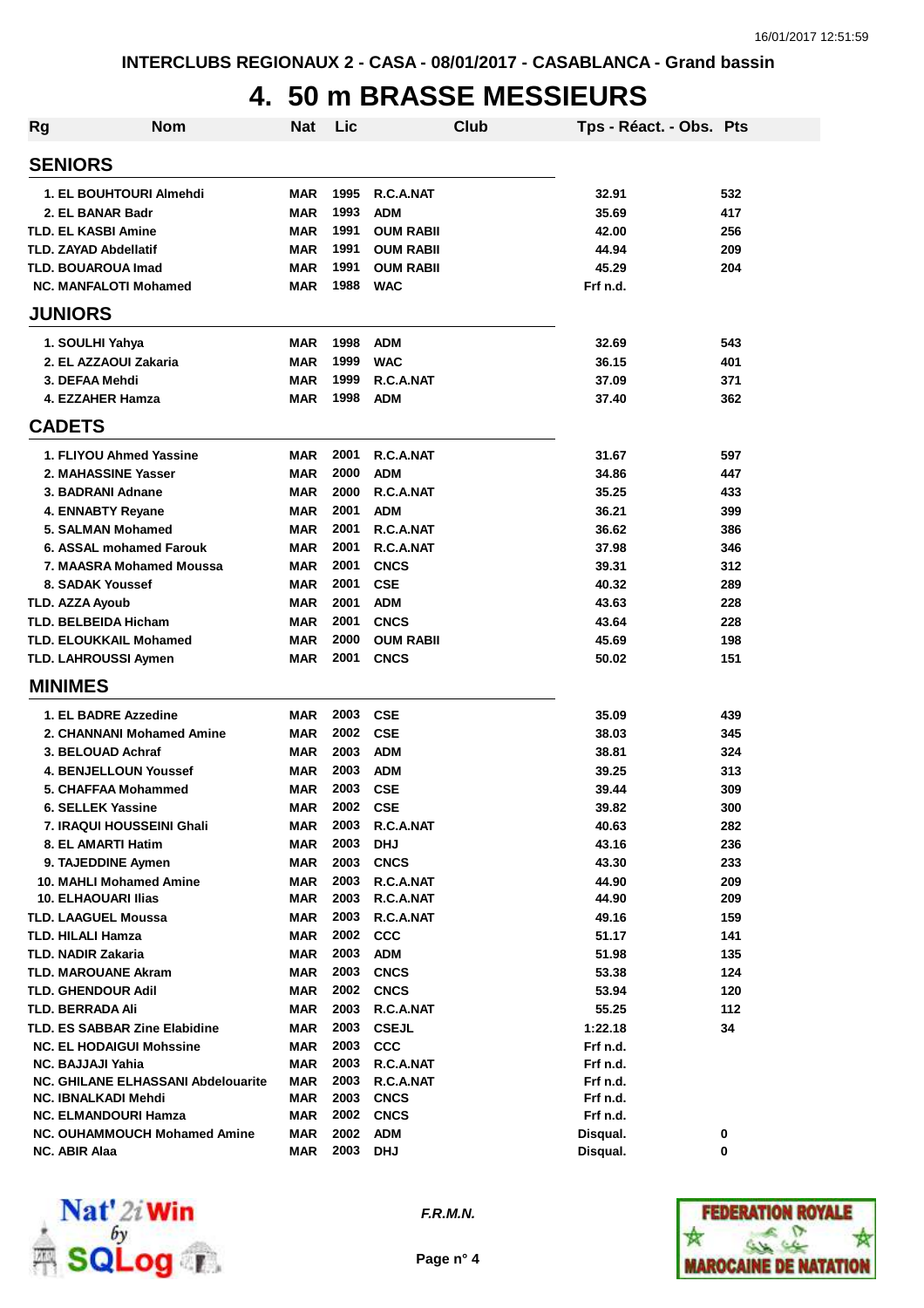# **5. 400 m NAGE LIBRE DAMES**

| Rg             | <b>Nom</b>                       | <b>Nat</b> | Lic  | Club        | Tps - Réact. - Obs. Pts |     |
|----------------|----------------------------------|------------|------|-------------|-------------------------|-----|
|                | <b>SENIORS</b>                   |            |      |             |                         |     |
|                | 1. CHAKRI Rim                    | <b>MAR</b> | 1997 | R.C.A.NAT   | 5:18.34                 | 419 |
| <b>CADETS</b>  |                                  |            |      |             |                         |     |
|                | 1. MSELLEK Kenza                 | <b>MAR</b> | 2000 | <b>TSC</b>  | 4:56.16                 | 521 |
|                | 2. RACHDI Hajar                  | <b>MAR</b> | 2000 | <b>TSC</b>  | 5:08.43                 | 461 |
|                | 3. ALACHBILI Houda               | <b>MAR</b> | 2000 | <b>WAC</b>  | 5:17.20                 | 424 |
|                | 4. BOUCHANE Chaimaa              | <b>MAR</b> | 2000 | <b>ADM</b>  | 5:32.86                 | 367 |
|                | 5. KOBBI Ikram                   | <b>MAR</b> | 2000 | <b>CSE</b>  | 5:58.36                 | 294 |
|                | 6. JEBRI Rim                     | <b>MAR</b> | 2001 | R.C.A.NAT   | 5:59.94                 | 290 |
| <b>MINIMES</b> |                                  |            |      |             |                         |     |
|                | 1. DAHBANI Taghrid               | <b>MAR</b> | 2003 | R.C.A.NAT   | 4:56.65                 | 518 |
|                | 2. EL YOUSFI Salma               | <b>MAR</b> | 2002 | <b>ADM</b>  | 5:14.07                 | 437 |
|                | 3. GOURRAM Keltoum               | <b>MAR</b> | 2003 | <b>ADM</b>  | 5:14.97                 | 433 |
|                | 4. MAHASSINE Samia               | <b>MAR</b> | 2003 | <b>ADM</b>  | 5:34.84                 | 360 |
|                | 5. RGUIB Nora                    | <b>MAR</b> | 2003 | <b>ADM</b>  | 5:36.19                 | 356 |
|                | 6. BOUSLIM Yasmine               | <b>MAR</b> | 2002 | <b>TSC</b>  | 5:39.25                 | 346 |
|                | 7. ANOUAR EL ALAMI Manal         | <b>MAR</b> | 2003 | <b>ADM</b>  | 5:39.41                 | 346 |
|                | 8. AMMOUMOU Hafssa               | <b>MAR</b> | 2003 | <b>WAC</b>  | 5:45.34                 | 328 |
|                | 9. AFIF Rim                      | <b>MAR</b> | 2002 | <b>TSC</b>  | 5:45.97                 | 327 |
|                | 10. ABOUMADI Salma               | <b>MAR</b> | 2002 | <b>WAC</b>  | 5:46.28                 | 326 |
|                | 11. LABYAD Rania                 | <b>MAR</b> | 2003 | <b>CSE</b>  | 5:52.38                 | 309 |
|                | <b>12. BOUTALEB JOUTEI Ghita</b> | <b>MAR</b> | 2003 | <b>TSC</b>  | 6:03.41                 | 282 |
|                | 13. RATTAB Hiba Allah            | <b>MAR</b> | 2002 | <b>TSC</b>  | 6:06.91                 | 274 |
|                | 14. DAHO Malak                   | <b>MAR</b> | 2003 | <b>CNCS</b> | 6:20.55                 | 245 |



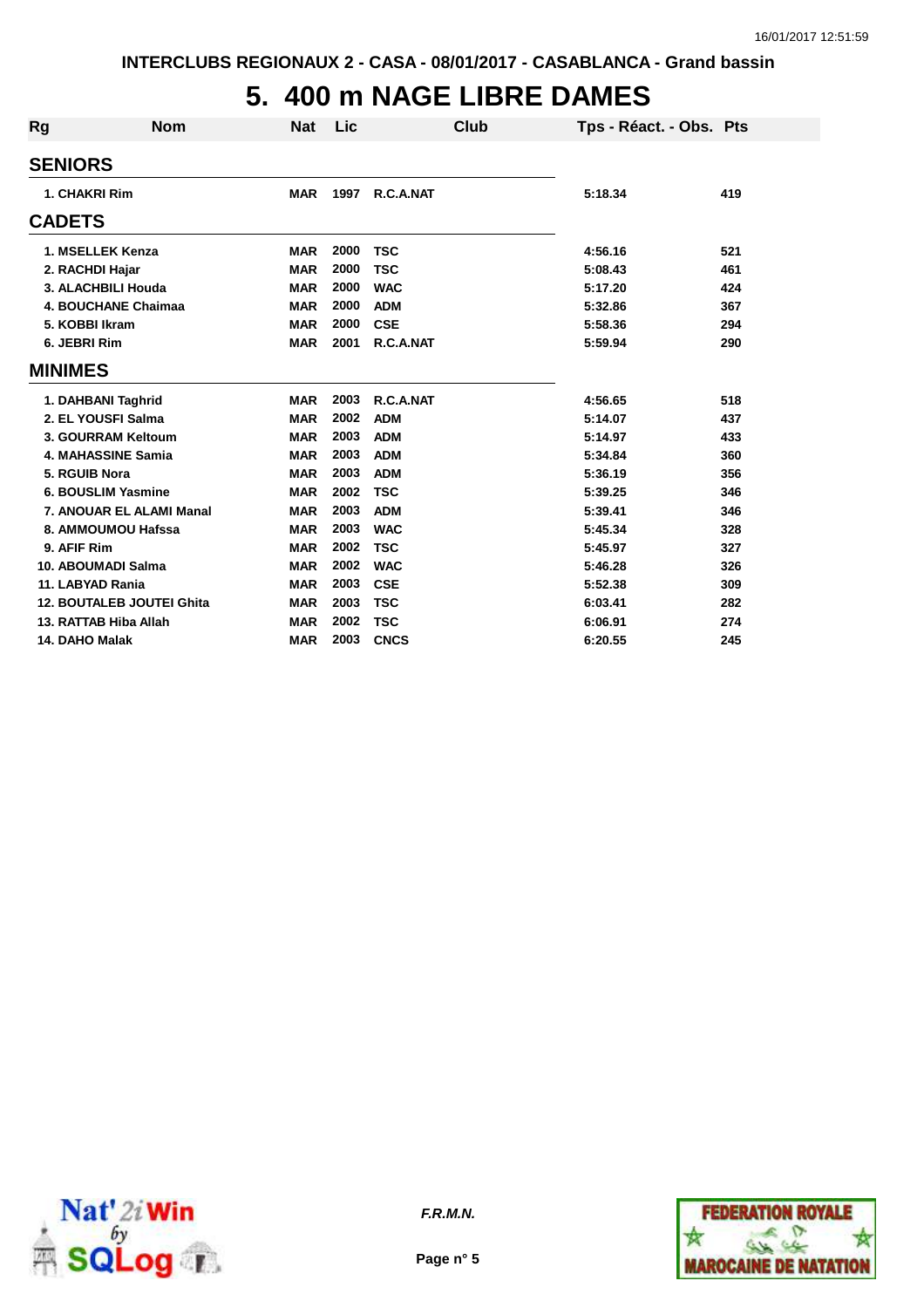### **6. 400 m NAGE LIBRE MESSIEURS**

| Rg            | <b>Nom</b>                                | <b>Nat</b> | Lic  | <b>Club</b> | Tps - Réact. - Obs. Pts |     |
|---------------|-------------------------------------------|------------|------|-------------|-------------------------|-----|
|               | <b>JUNIORS</b>                            |            |      |             |                         |     |
|               | 1. OUAHMID Mohamed                        | <b>MAR</b> | 1998 | <b>ADM</b>  | 4:36.86                 | 502 |
|               | 2. AMARHOUS Ibrahim                       | <b>MAR</b> | 1999 | <b>TSC</b>  | 4:37.10                 | 500 |
|               | <b>3. SNIKY Driss</b>                     | <b>MAR</b> | 1999 | <b>WAC</b>  | 4:48.63                 | 443 |
|               | 4. KATAYFJI Yasser                        | <b>MAR</b> | 1999 | R.C.A.NAT   | 4:51.99                 | 428 |
|               | 5. FARIH Amine                            | <b>MAR</b> | 1998 | R.C.A.NAT   | 5:01.97                 | 387 |
|               | <b>NC. LAFKIHI Mehdi</b>                  | <b>MAR</b> | 1999 | <b>TSC</b>  | Frf n.d.                |     |
| <b>CADETS</b> |                                           |            |      |             |                         |     |
|               | 1. EL MOUTAQUI Mohamed                    | <b>MAR</b> | 2001 | R.C.A.NAT   | 4:30.00                 | 541 |
|               | 2. HARRABIDA Mohamed Amine                | <b>MAR</b> | 2000 | R.C.A.NAT   | 4:44.80                 | 461 |
|               | 3. MAHASSINE Yasser                       | <b>MAR</b> | 2000 | <b>ADM</b>  | 4:47.95                 | 446 |
|               | 4. FLIYOU Ahmed Yassine                   | <b>MAR</b> | 2001 | R.C.A.NAT   | 5:20.71                 | 323 |
|               | 5. YOUSRI Saad                            | <b>MAR</b> | 2001 | <b>CNCS</b> | 5:21.83                 | 319 |
|               | <b>6. SADAK Youssef</b>                   | <b>MAR</b> | 2001 | <b>CSE</b>  | 5:30.27                 | 295 |
|               | <b>MINIMES</b>                            |            |      |             |                         |     |
|               | 1. ELMAHBOUBI Oussama                     | <b>MAR</b> | 2002 | <b>ADM</b>  | 4:36.94                 | 501 |
|               | 2. ZIANE Adam                             | <b>MAR</b> | 2002 | <b>CNCS</b> | 4:44.57                 | 462 |
|               | 3. EL BADRE Azzedine                      | <b>MAR</b> | 2003 | <b>CSE</b>  | 5:07.66                 | 366 |
|               | 4. LAANAYA EI Mehdi                       | <b>MAR</b> | 2003 | <b>TSC</b>  | 5:14.94                 | 341 |
|               | 5. MAHLI Mohamed Amine                    | <b>MAR</b> | 2003 | R.C.A.NAT   | 5:36.97                 | 278 |
|               | 6. BELOUAD Achraf                         | <b>MAR</b> | 2003 | <b>ADM</b>  | 5:43.78                 | 262 |
|               | 7. MAMI Mohamed Reda                      | <b>MAR</b> | 2002 | <b>TSC</b>  | 5:48.56                 | 251 |
|               | 8. DEFAA Sami                             | <b>MAR</b> | 2003 | R.C.A.NAT   | 5:56.47                 | 235 |
|               | <b>NC. EL HODAIGUI Mohssine</b>           | <b>MAR</b> | 2003 | <b>CCC</b>  | Frf n.d.                |     |
|               | <b>NC. HILALI Hamza</b>                   | <b>MAR</b> | 2002 | <b>CCC</b>  | Frf n.d.                |     |
|               | <b>NC. BAJJAJI Yahia</b>                  | <b>MAR</b> | 2003 | R.C.A.NAT   | Frf n.d.                |     |
|               | <b>NC. GHILANE ELHASSANI Abdelouarite</b> | <b>MAR</b> | 2003 | R.C.A.NAT   | Frf n.d.                |     |





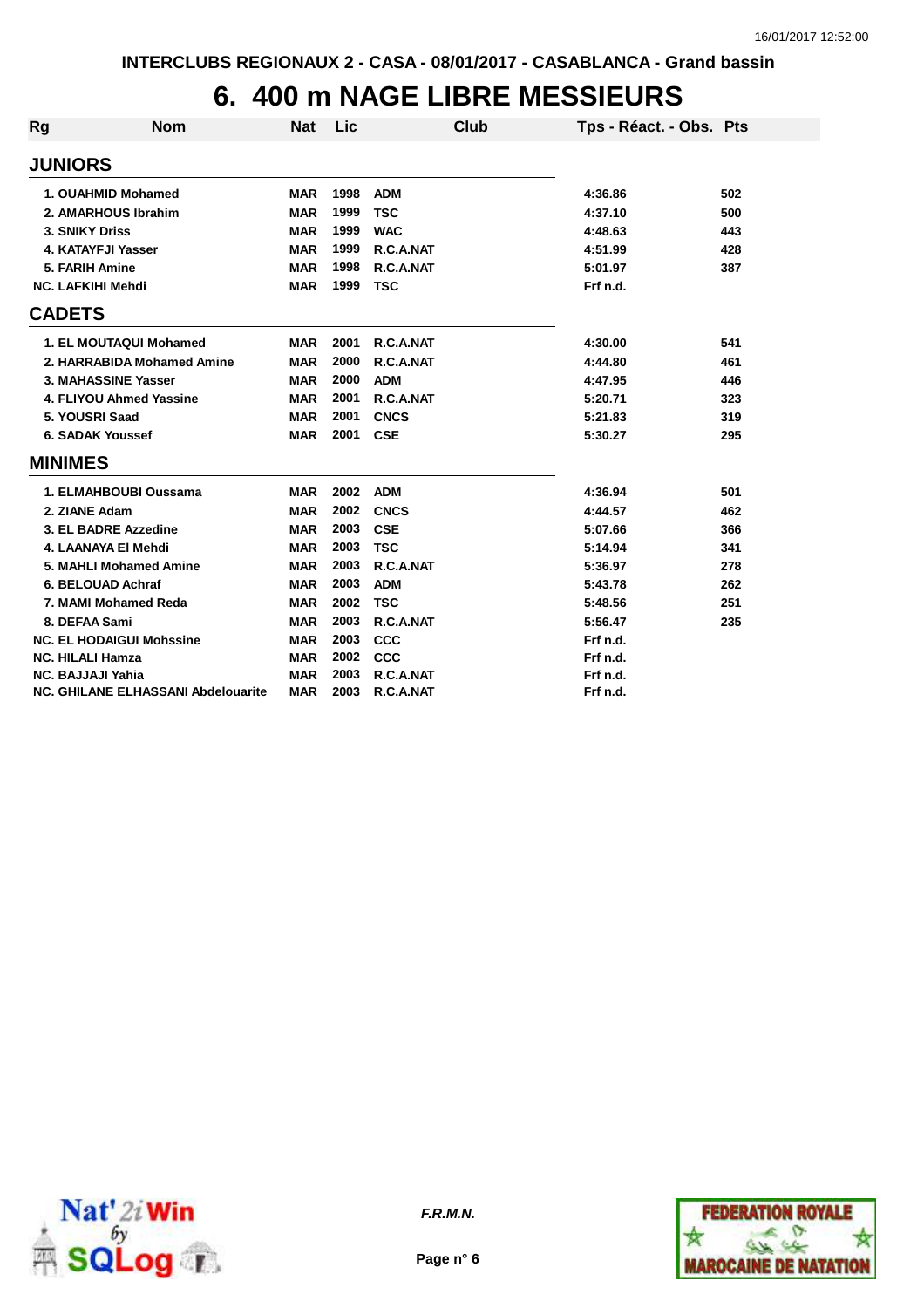**INTERCLUBS REGIONAUX 2 - CASA - 08/01/2017 - CASABLANCA - Grand bassin**

# **7. 200 m DOS DAMES**

| Rg                    | <b>Nom</b>                    | <b>Nat</b> | <b>Lic</b> | Club       | Tps - Réact. - Obs. Pts |     |
|-----------------------|-------------------------------|------------|------------|------------|-------------------------|-----|
| <b>JUNIORS</b>        |                               |            |            |            |                         |     |
|                       | <b>TLD. EL RAMI Boutaina</b>  | <b>MAR</b> | 1999       | <b>TSC</b> | 3:20.97                 | 235 |
| <b>CADETS</b>         |                               |            |            |            |                         |     |
|                       | 1. MSELLEK Kenza              | <b>MAR</b> | 2000       | <b>TSC</b> | 2:49.48                 | 392 |
|                       | 2. RAHMANI Oumaima            | <b>MAR</b> | 2001       | <b>ADM</b> | 2:52.34                 | 373 |
| 3. RIMY Hiba          |                               | <b>MAR</b> | 2001       | <b>TSC</b> | 2:58.75                 | 334 |
| <b>TLD. JEBRI Rim</b> |                               | <b>MAR</b> | 2001       | R.C.A.NAT  | 3:24.13                 | 224 |
| <b>MINIMES</b>        |                               |            |            |            |                         |     |
|                       | 1. PARKIN Ella Bianca Lorenza | <b>GBR</b> | 2003       | <b>ADM</b> | 2:52.65                 | 371 |
|                       | 2. AMMOUMOU Hafssa            | <b>MAR</b> | 2003       | <b>WAC</b> | 3:11.25                 | 272 |



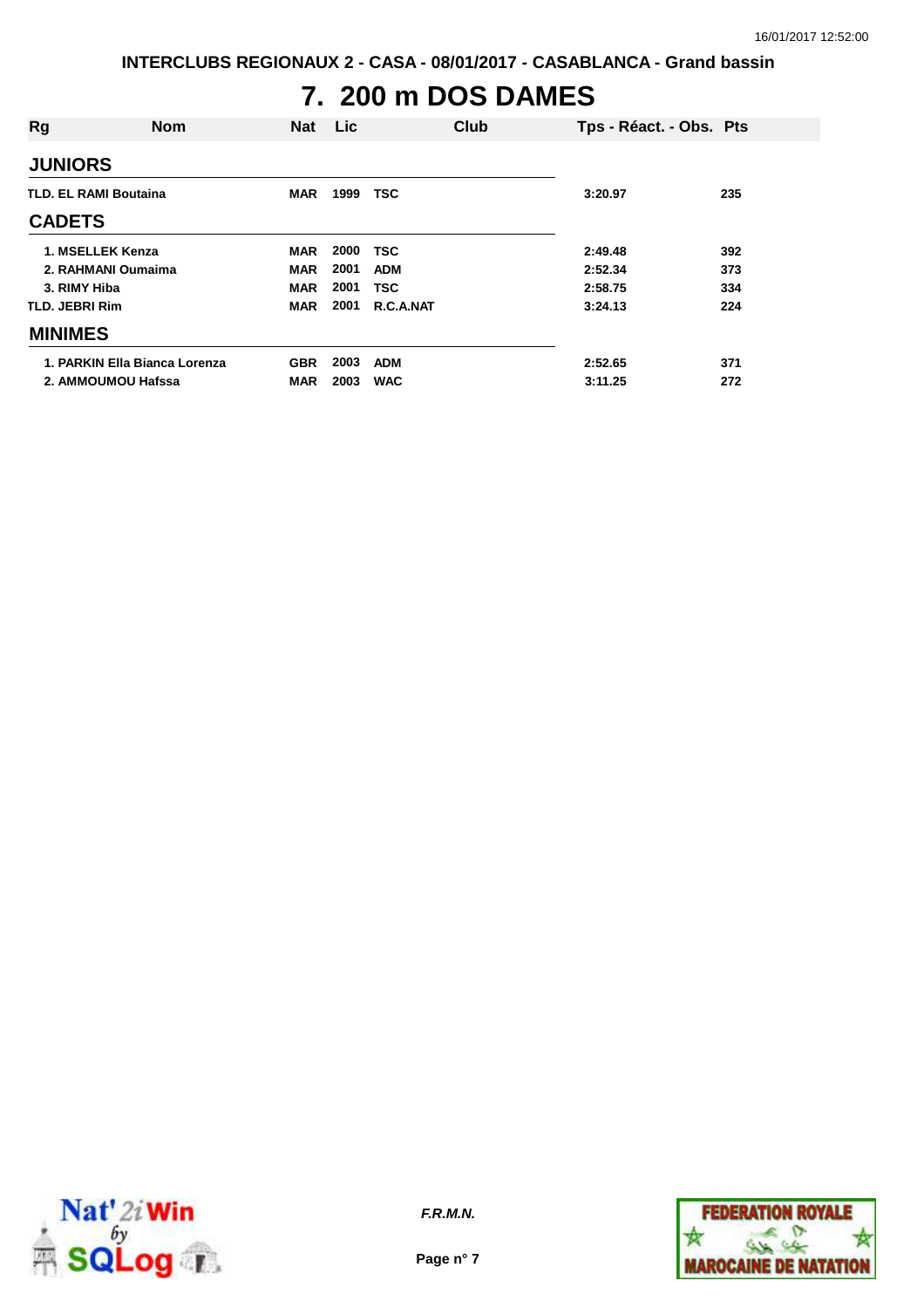# **8. 200 m DOS MESSIEURS**

| Rg                | <b>Nom</b>                   | <b>Nat</b> | <b>Lic</b> | Club       | Tps - Réact. - Obs. Pts |     |
|-------------------|------------------------------|------------|------------|------------|-------------------------|-----|
| <b>JUNIORS</b>    |                              |            |            |            |                         |     |
|                   | <b>1. MARCHICH Mehdi</b>     | <b>MAR</b> | 1999       | <b>CSE</b> | 2:42.55                 | 326 |
|                   | 2. EL AZZAOUI Zakaria        | <b>MAR</b> | 1999       | <b>WAC</b> | 2:44.09                 | 317 |
| 3. IKLANE Yassine |                              | <b>MAR</b> | 1999       | <b>WAC</b> | 2:45.51                 | 309 |
| <b>CADETS</b>     |                              |            |            |            |                         |     |
|                   | 1. HASSOUNI Omar             | <b>MAR</b> | 2001       | <b>ADM</b> | 2:34.39                 | 380 |
|                   | 1. EL HABIB Elallam          | <b>MAR</b> | 2000       | <b>WAC</b> | 2:34.39                 | 380 |
|                   | 3. HARRABIDA Mohamed Amine   | <b>MAR</b> | 2000       | R.C.A.NAT  | 2:39.43                 | 345 |
| 4. AZIZE Othmane  |                              | <b>MAR</b> | 2000       | <b>WAC</b> | 2:41.19                 | 334 |
| 5. MAKY Mouad     |                              | <b>MAR</b> | 2000       | TSC        | 2:43.66                 | 319 |
| <b>MINIMES</b>    |                              |            |            |            |                         |     |
| 1. AZHAR Idriss   |                              | <b>MAR</b> | 2003       | R.C.A.NAT  | 2:42.84                 | 324 |
|                   | 2. BENJARY Abderrahmane      | <b>MAR</b> | 2003       | <b>CSE</b> | 3:05.46                 | 219 |
|                   | <b>TLD. CHAFFAA Mohammed</b> | <b>MAR</b> | 2003       | <b>CSE</b> | 3:15.03                 | 188 |



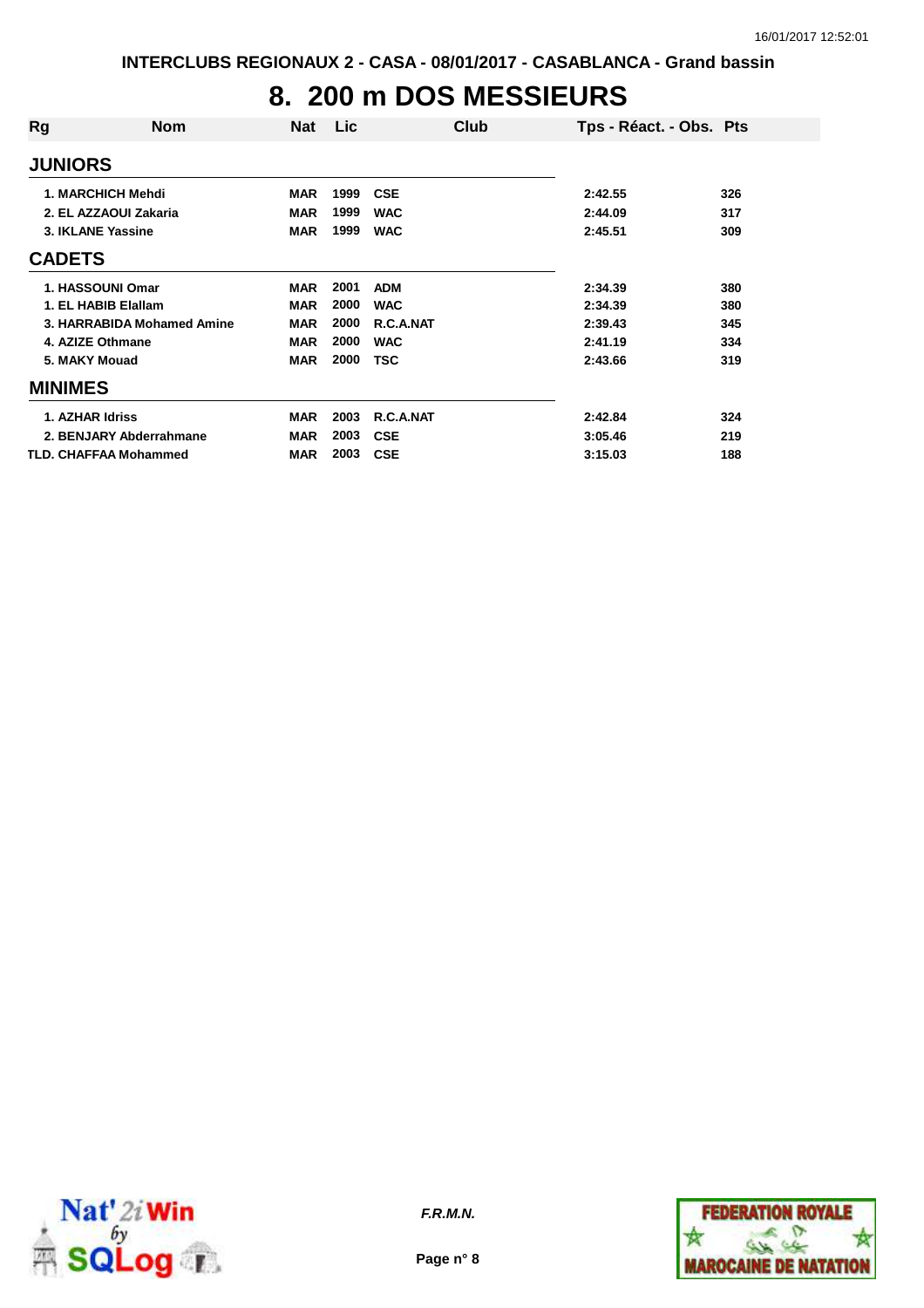#### **9. 100 m PAPILLON DAMES**

| <b>JUNIORS</b><br>1. KAFI Wiame<br>1998<br>R.C.A.NAT<br><b>MAR</b><br>1:22.82<br>308<br><b>CADETS</b><br>1. ELMACHRAFI Khaoula<br>2000<br>TSC<br>1:11.19<br><b>MAR</b><br>486<br>2000<br>2. RMILI Hiba<br>TSC<br>455<br><b>MAR</b><br>1:12.74<br>2001<br><b>3. AKAOUCH Nissrine</b><br>TSC<br><b>MAR</b><br>1:20.94<br>330<br>2001<br>R.C.A.NAT<br>4. ZAKI Hajar<br><b>MAR</b><br>1:27.73<br>259<br><b>MINIMES</b> | Rg | <b>Nom</b> | <b>Nat</b> | Lic | Club | Tps - Réact. - Obs. Pts |  |
|--------------------------------------------------------------------------------------------------------------------------------------------------------------------------------------------------------------------------------------------------------------------------------------------------------------------------------------------------------------------------------------------------------------------|----|------------|------------|-----|------|-------------------------|--|
|                                                                                                                                                                                                                                                                                                                                                                                                                    |    |            |            |     |      |                         |  |
|                                                                                                                                                                                                                                                                                                                                                                                                                    |    |            |            |     |      |                         |  |
|                                                                                                                                                                                                                                                                                                                                                                                                                    |    |            |            |     |      |                         |  |
|                                                                                                                                                                                                                                                                                                                                                                                                                    |    |            |            |     |      |                         |  |
|                                                                                                                                                                                                                                                                                                                                                                                                                    |    |            |            |     |      |                         |  |
|                                                                                                                                                                                                                                                                                                                                                                                                                    |    |            |            |     |      |                         |  |
|                                                                                                                                                                                                                                                                                                                                                                                                                    |    |            |            |     |      |                         |  |
|                                                                                                                                                                                                                                                                                                                                                                                                                    |    |            |            |     |      |                         |  |
| 2003<br>R.C.A.NAT<br>1. DAHBANI Taghrid<br><b>MAR</b><br>1:13.83<br>436                                                                                                                                                                                                                                                                                                                                            |    |            |            |     |      |                         |  |
| 2. SOUIHEL Hiba<br>2003<br><b>WAC</b><br><b>MAR</b><br>1:20.10<br>341                                                                                                                                                                                                                                                                                                                                              |    |            |            |     |      |                         |  |
| 2003<br>3. BOUJNANE Rim<br><b>MAR</b><br><b>CSE</b><br>1:28.55<br>252                                                                                                                                                                                                                                                                                                                                              |    |            |            |     |      |                         |  |
| 2002<br>4. AMRANI Ghita<br><b>TSC</b><br>1:28.86<br>250<br><b>MAR</b>                                                                                                                                                                                                                                                                                                                                              |    |            |            |     |      |                         |  |



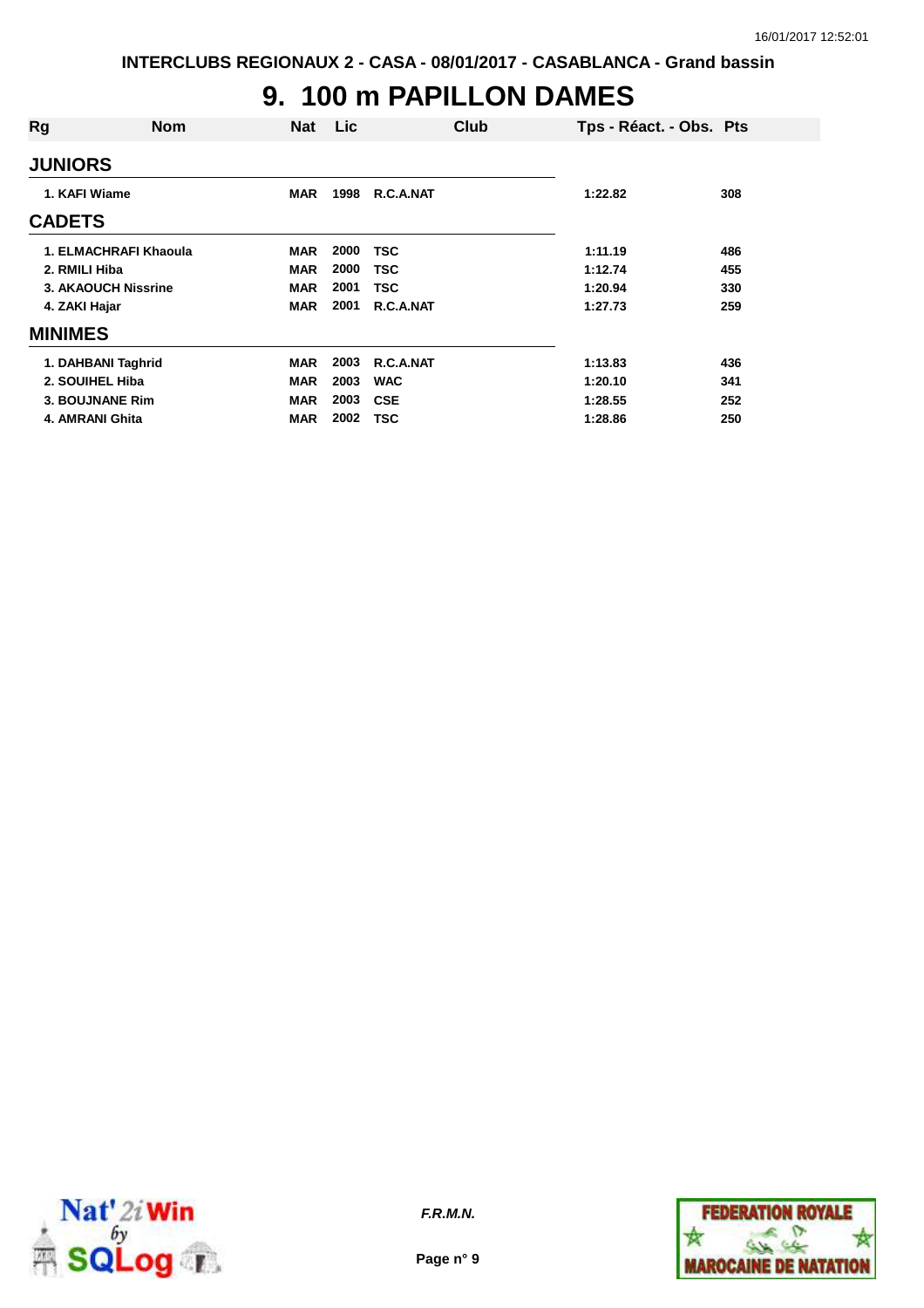#### **10. 100 m PAPILLON MESSIEURS**

| Rg                       | <b>Nom</b>                        | Nat        | <b>Lic</b> | Club        | Tps - Réact. - Obs. Pts |     |
|--------------------------|-----------------------------------|------------|------------|-------------|-------------------------|-----|
| <b>JUNIORS</b>           |                                   |            |            |             |                         |     |
|                          | 1. BANSAR Youssef                 | <b>MAR</b> | 1998       | R.C.A.NAT   | 1:07.56                 | 401 |
|                          | 2. BENNAJEH Ahmed                 | <b>MAR</b> | 1998       | <b>CSE</b>  | 1:07.60                 | 400 |
|                          | <b>3. EL MOUSTAKIM Mouad</b>      | <b>MAR</b> | 1999       | R.C.A.NAT   | 1:08.52                 | 384 |
|                          | 4. DEFAA Mehdi                    | <b>MAR</b> | 1999       | R.C.A.NAT   | 1:10.44                 | 353 |
| <b>TLD. DAHO Yasser</b>  |                                   | <b>MAR</b> | 1999       | <b>CNCS</b> | 1:16.97                 | 271 |
| <b>CADETS</b>            |                                   |            |            |             |                         |     |
|                          | 1. AYANE Yasser                   | <b>MAR</b> | 2001       | <b>CSE</b>  | 1:07.41                 | 403 |
| <b>TLD. NARBAD Karim</b> |                                   | <b>MAR</b> | 2000       | <b>CSE</b>  | 1:21.70                 | 226 |
|                          | TLD. EL KHOMS Yahya               | <b>MAR</b> | 2001       | <b>CNCS</b> | 1:22.06                 | 223 |
|                          | <b>TLD. MAASRA Mohamed Moussa</b> | <b>MAR</b> | 2001       | <b>CNCS</b> | 1:24.59                 | 204 |
| <b>MINIMES</b>           |                                   |            |            |             |                         |     |
| 1. ZIANE Adam            |                                   | <b>MAR</b> | 2002       | <b>CNCS</b> | 1:09.19                 | 373 |
| 2. KAMIL Ali             |                                   | <b>MAR</b> | 2002       | <b>WAC</b>  | 1:10.61                 | 351 |
|                          | 3. MAMDOUH Abdelmoughit           | <b>MAR</b> | 2002       | <b>WAC</b>  | 1:11.77                 | 334 |



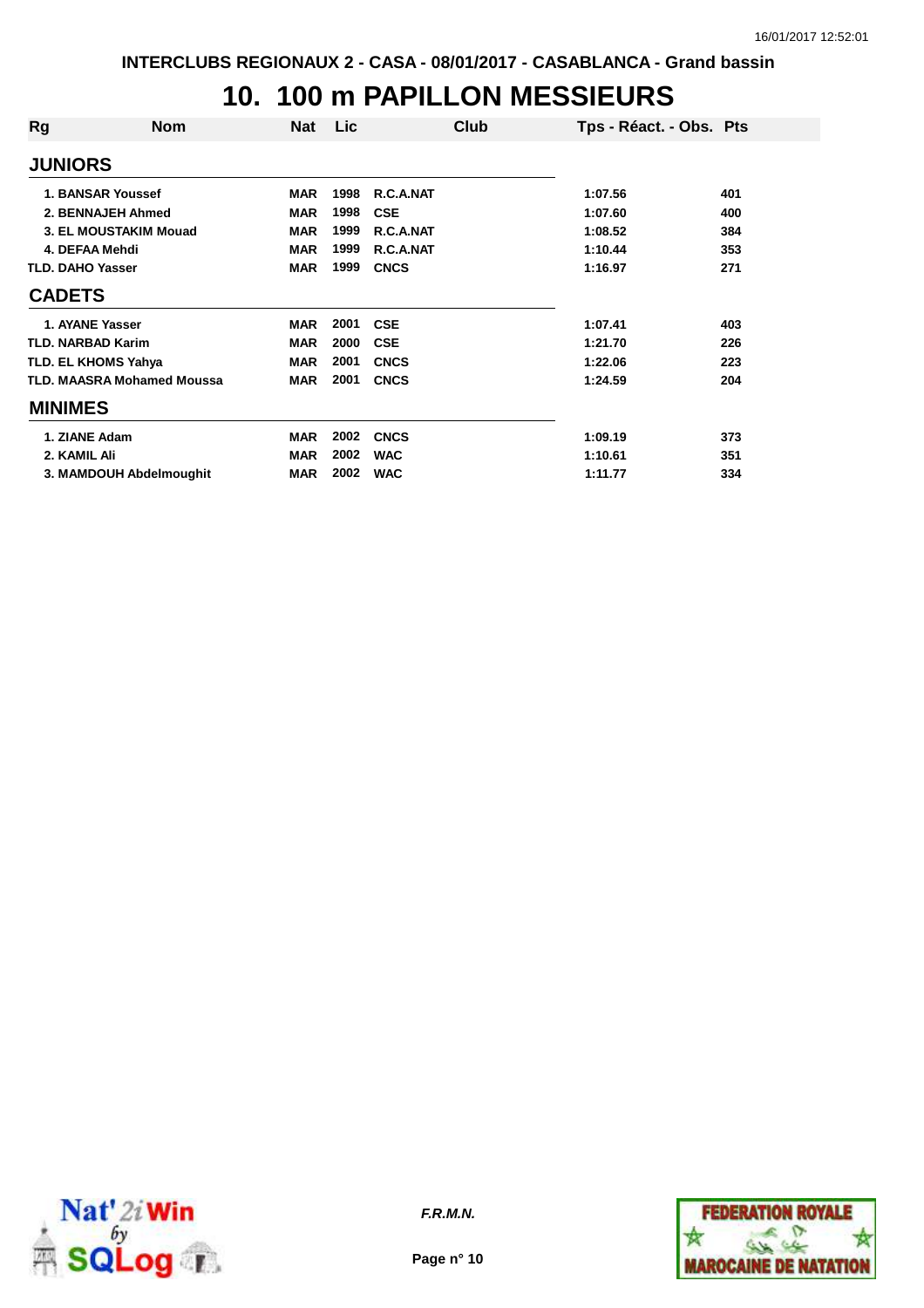### **11. 100 m NAGE LIBRE DAMES**

| Rg | <b>Nom</b>                                                     | <b>Nat</b>               | Lic          |                          | <b>Club</b> | Tps - Réact. - Obs. Pts |                   |
|----|----------------------------------------------------------------|--------------------------|--------------|--------------------------|-------------|-------------------------|-------------------|
|    | <b>JUNIORS</b>                                                 |                          |              |                          |             |                         |                   |
|    | 1. SARHANE Salma                                               | <b>MAR</b>               | 1999         | R.C.A.NAT                |             | 1:06.97                 | 470               |
|    | 2. MSELLEK Ghita                                               | <b>MAR</b>               | 1998         | <b>TSC</b>               |             | 1:07.48                 | 459               |
|    | <b>TLD. EL MITARI Ahlam Habiba</b>                             | <b>MAR</b>               | 1999         | <b>CSE</b>               |             | 1:18.31                 | 294               |
|    | <b>CADETS</b>                                                  |                          |              |                          |             |                         |                   |
|    | 1. MSELLEK Kenza                                               | <b>MAR</b>               | 2000         | <b>TSC</b>               |             | 1:05.05                 | 513               |
|    | 1. ELMACHRAFI Khaoula                                          | <b>MAR</b>               | 2000         | <b>TSC</b>               |             | 1:05.05                 | 513               |
|    | 3. BENBOUZIANE Hiba                                            | <b>MAR</b>               | 2000         | <b>TSC</b>               |             | 1:05.56                 | 501               |
|    | 4. ALACHBILI Houda                                             | <b>MAR</b>               | 2000         | <b>WAC</b>               |             | 1:08.28                 | 443               |
|    | 5. RAHMANI Oumaima                                             | <b>MAR</b>               | 2001         | <b>ADM</b>               |             | 1:09.54                 | 419               |
|    | 6. RIMY Hiba                                                   | <b>MAR</b>               | 2001         | <b>TSC</b>               |             | 1:10.13                 | 409               |
|    | 7. ZAKI Hajar                                                  | <b>MAR</b>               | 2001         | R.C.A.NAT                |             | 1:11.89                 | 380               |
|    | <b>TLD. ARRAMI Fadwa</b>                                       | <b>MAR</b>               | 2000         | R.C.A.NAT                |             | 1:36.27                 | 158               |
|    | <b>NC. EL FADIL Meryem</b>                                     | <b>MAR</b>               | 2000         | <b>CNCS</b>              |             | Frf n.d.                |                   |
|    | <b>NC. KOBBI Ikram</b>                                         | <b>MAR</b>               | 2000         | <b>CSE</b>               |             | Frf n.d.                |                   |
|    | <b>NC. EL HAYANI Boutaina</b>                                  | <b>MAR</b>               | 2000         | <b>TSC</b>               |             | Frf n.d.                |                   |
|    | NC. ELAAKIL ELFAKIH Nada                                       | <b>MAR</b>               | 2001         | <b>TSC</b>               |             | Frf n.d.                |                   |
|    | <b>MINIMES</b>                                                 |                          |              |                          |             |                         |                   |
|    | 1. DAHBANI Taghrid                                             | <b>MAR</b>               | 2003         | R.C.A.NAT                |             | 1:06.30                 | 484               |
|    | 2. YOUSRI Salma                                                | <b>MAR</b>               | 2002         | <b>CNCS</b>              |             | 1:07.38                 | 461               |
|    | 3. LAMANE Yasmine                                              | <b>MAR</b>               | 2002         | <b>WAC</b>               |             | 1:07.97                 | 449               |
|    | 4. PARKIN Ella Bianca Lorenza                                  | <b>GBR</b>               | 2003         | <b>ADM</b>               |             | 1:08.94                 | 430               |
|    | 5. BOUSLIM Yasmine                                             | <b>MAR</b>               | 2002         | <b>TSC</b>               |             | 1:10.56                 | 401               |
|    | 6. GOURRAM Keltoum                                             | <b>MAR</b>               | 2003         | <b>ADM</b>               |             | 1:10.66                 | 400               |
|    | 7. BOUJNANE Rim                                                | <b>MAR</b>               | 2003         | <b>CSE</b>               |             | 1:13.11                 | 361               |
|    | 8. TAHIL Iness                                                 | <b>MAR</b>               | 2003         | R.C.A.NAT                |             | 1:13.75                 | 352               |
|    | 9. AFIF Rim                                                    | <b>MAR</b>               | 2002         | <b>TSC</b>               |             | 1:14.38                 | 343               |
|    | 10. MAHASSINE Samia                                            | <b>MAR</b>               | 2003         | <b>ADM</b>               |             | 1:15.07                 | 333               |
|    | 11. LABYAD Rania<br>12. ABOUMADI Salma                         | <b>MAR</b><br><b>MAR</b> | 2003<br>2002 | <b>CSE</b><br><b>WAC</b> |             | 1:15.38<br>1:16.60      | 329<br>314        |
|    | 13. RATTAB Hiba Allah                                          | <b>MAR</b>               | 2002         | <b>TSC</b>               |             | 1:16.97                 | 309               |
|    | <b>14. AMMOUMOU Hafssa</b>                                     | <b>MAR</b>               | 2003         | <b>WAC</b>               |             | 1:17.78                 | 300               |
|    | <b>15. BOUTALEB JOUTEI Ghita</b>                               | <b>MAR</b>               | 2003         | TSC                      |             | 1:18.13                 | 296               |
|    | 16. WAHAB Ikram                                                | MAR                      | 2003         | <b>CSEJL</b>             |             | 1:18.29                 | 294               |
|    | 17. ZAHIR Inas                                                 | <b>MAR</b>               | 2002         | <b>DHJ</b>               |             | 1:19.20                 | 284               |
|    | 18. GAMRAOUI Dalia Wissal                                      | <b>MAR</b>               | 2002         | <b>WAC</b>               |             | 1:19.41                 | 281               |
|    | 19. MAASRA Nour Imane                                          | <b>MAR</b>               | 2002         | <b>CNCS</b>              |             | 1:19.53                 | 280               |
|    | 20. EL AWANE Hajar                                             | <b>MAR</b>               | 2002         | <b>WAC</b>               |             | 1:19.59                 | 280               |
|    | <b>TLD. YAHIA Mayare</b>                                       | <b>MAR</b>               | 2003         | <b>DHJ</b>               |             | 1:20.91                 | 266               |
|    | <b>TLD. EL BROUZI Rima</b>                                     | <b>MAR</b>               | 2003         | <b>TSC</b>               |             | 1:21.48                 | 261               |
|    | TLD. EL BOUZKRI Aya                                            | <b>MAR</b>               | 2003         | <b>CNCS</b>              |             | 1:24.52                 | 233               |
|    | <b>TLD. HORMI Rita</b>                                         | <b>MAR</b>               | 2003         | <b>CSP</b>               |             | 1:27.94                 | 207               |
|    | <b>TLD. MIKOU Aya</b>                                          | <b>MAR</b>               | 2003         | <b>ADM</b>               |             | 1:28.05                 | 206               |
|    | <b>TLD. KOUNIA Hiba</b>                                        | <b>MAR</b>               | 2003         | <b>CSE</b>               |             | 1:28.66                 | 202               |
|    | <b>TLD. KHATIB Kamilia</b>                                     | <b>MAR</b>               | 2003         | <b>TSC</b>               |             | 1:32.28                 | 179               |
|    | <b>TLD. BEKKALI Kenza</b>                                      | <b>MAR</b>               | 2003         | <b>CNCS</b>              |             | 1:38.50                 | 147               |
|    | <b>TLD. BOURZIK Lina</b>                                       | <b>MAR</b>               | 2002         | <b>TSC</b>               |             | 1:39.38                 | 143               |
|    | <b>TLD. EL AIROUKI Nouhaila</b>                                | <b>MAR</b>               | 2002         | <b>DHJ</b>               |             | 1:39.52                 | 143               |
|    | <b>TLD. LABHALLA Yasmine</b>                                   | <b>MAR</b>               | 2002         | <b>DHJ</b>               |             | 1:42.88                 | 129               |
|    | <b>TLD. LOUBBARDI Salma</b>                                    | <b>MAR</b>               | 2002         | R.C.A.NAT                |             | 2:04.38                 | 73                |
|    | <b>NC. ELAZZAOUI Asmaa</b><br><b>NC. OUAHMID Fatima Ezahra</b> | <b>MAR</b><br><b>MAR</b> | 2003<br>2003 | <b>CNCS</b><br>R.C.A.NAT |             | Frf n.d.<br>Frf n.d.    |                   |
|    | <b>NC. NACIM Oumaima</b>                                       | <b>MAR</b>               | 2002         | <b>TSC</b>               |             | Frf n.d.                |                   |
|    | <b>NC. EL MOUADEN Hiba</b>                                     | MAR                      | 2003         | <b>CNCS</b>              |             | Frf n.d.                |                   |
|    | $\mathbf{Nat}'$ 2i Win                                         |                          |              | F.R.M.N.                 |             |                         | <b>FEDERATION</b> |



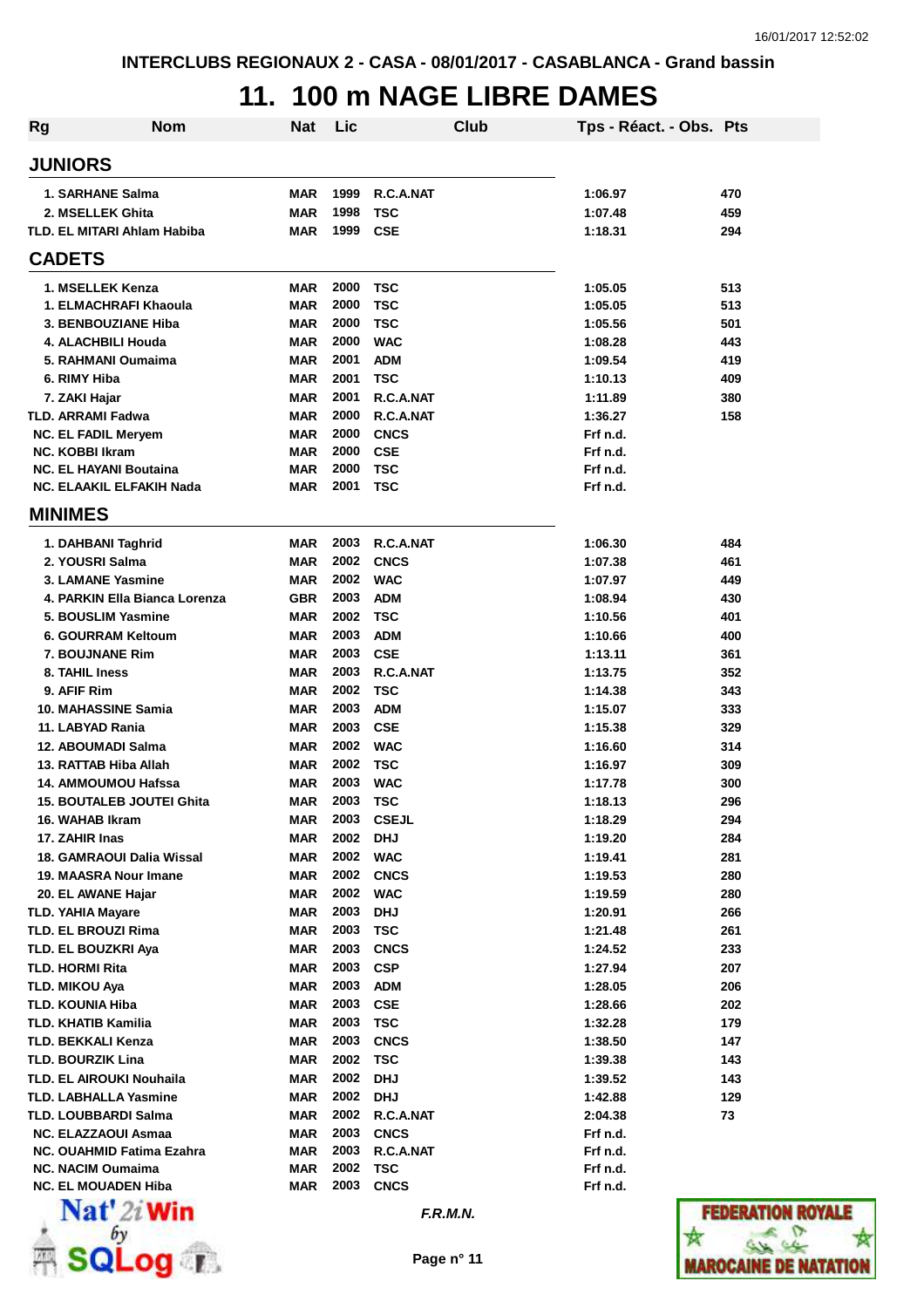### **11. 100 m NAGE LIBRE DAMES**

| Rg                          | <b>Nom</b> | <b>Nat</b> | <b>Lic</b> |                  | Club | Tps - Réact. - Obs. Pts |  |
|-----------------------------|------------|------------|------------|------------------|------|-------------------------|--|
| <b>MINIMES</b>              |            |            |            |                  |      |                         |  |
| <b>NC. EL MOUADEN Hadil</b> |            | <b>MAR</b> |            | <b>2003 CNCS</b> |      | Frf n.d.                |  |



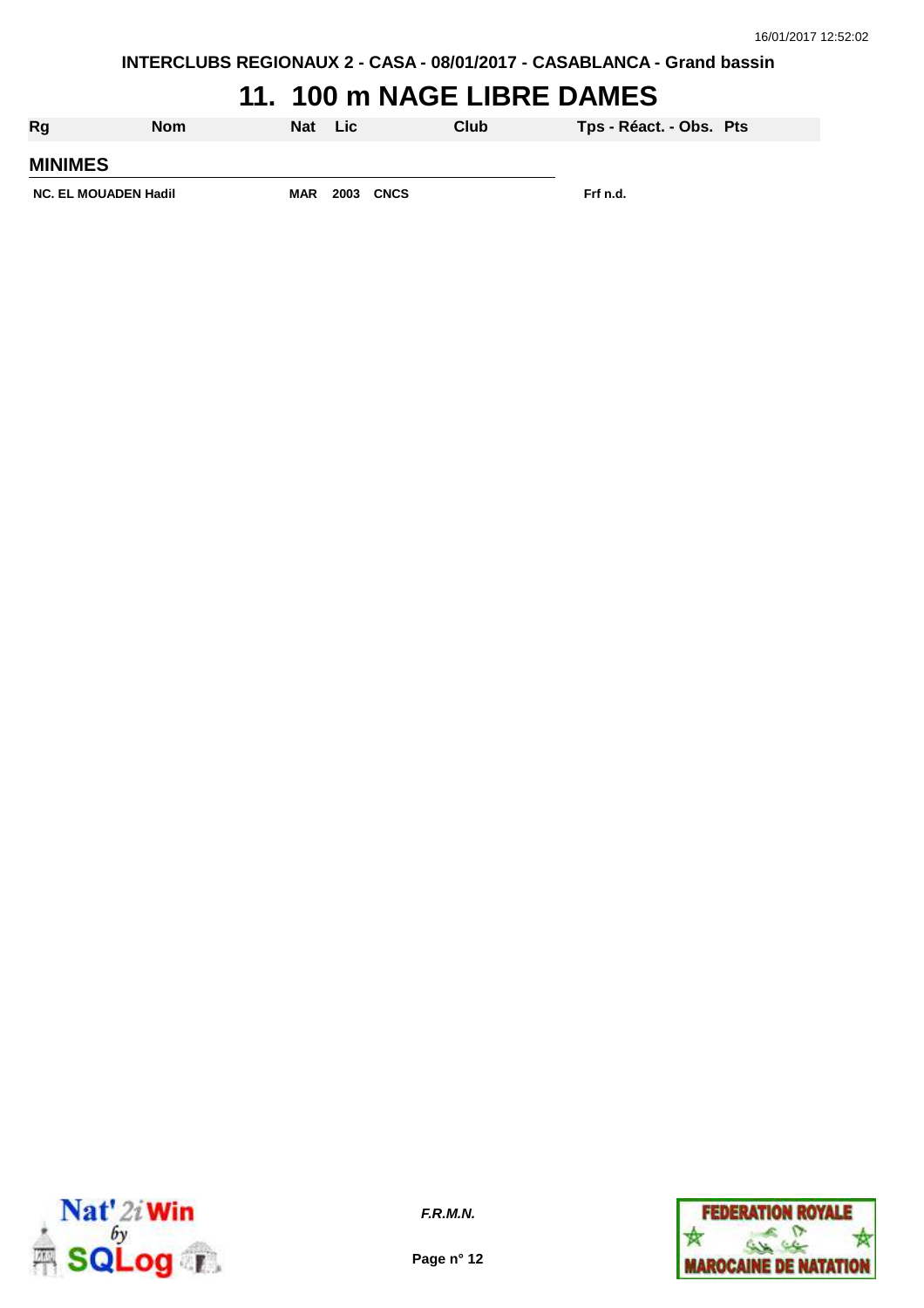#### **12. 100 m NAGE LIBRE MESSIEURS**

| <b>Rg</b> | <b>Nom</b>                                       | Nat                      | Lic          |                          | Club | Tps - Réact. - Obs. Pts |            |
|-----------|--------------------------------------------------|--------------------------|--------------|--------------------------|------|-------------------------|------------|
|           | <b>SENIORS</b>                                   |                          |              |                          |      |                         |            |
|           | 1. HARRATH Ayman                                 | <b>MAR</b>               | 1997         | R.C.A.NAT                |      | 57.34                   | 547        |
|           | 2. EL BANAR Badr                                 | <b>MAR</b>               | 1993         | <b>ADM</b>               |      | 1:00.47                 | 466        |
|           | <b>JUNIORS</b>                                   |                          |              |                          |      |                         |            |
|           | 1. SOULHI Yahya                                  | <b>MAR</b>               | 1998         | <b>ADM</b>               |      | 57.01                   | 557        |
|           | 2. SNIKY Driss                                   | <b>MAR</b>               | 1999         | <b>WAC</b>               |      | 57.94                   | 530        |
|           | 3. EL MOUSTAKIM Mouad                            | <b>MAR</b>               | 1999         | R.C.A.NAT                |      | 59.03                   | 501        |
|           | 4. HASSOUNI Badr                                 | <b>MAR</b>               | 1998         | <b>ADM</b>               |      | 59.92                   | 479        |
|           | 5. KATAYFJI Yasser                               | <b>MAR</b>               | 1999         | R.C.A.NAT                |      | 1:00.31                 | 470        |
|           | <b>6. BENNAJEH Ahmed</b>                         | <b>MAR</b>               | 1998         | <b>CSE</b>               |      | 1:00.35                 | 469        |
|           | 7. AMARHOUS Ibrahim                              | <b>MAR</b>               | 1999         | <b>TSC</b>               |      | 1:00.49                 | 466        |
|           | 8. EZZAHER Hamza                                 | <b>MAR</b>               | 1998         | <b>ADM</b>               |      | 1:01.09                 | 452        |
|           | 9. BANSAR Youssef                                | <b>MAR</b>               | 1998         | R.C.A.NAT                |      | 1:03.75                 | 398        |
|           | 10. LAFKIHI Mehdi                                | <b>MAR</b>               | 1999         | <b>TSC</b>               |      | 1:04.50                 | 384        |
|           | <b>NC. LAHRICHI Ismail</b>                       | <b>MAR</b>               | 1999         | R.C.A.NAT                |      | Frf n.d.                |            |
|           | <b>CADETS</b>                                    |                          |              |                          |      |                         |            |
|           | 1. BANSAR Nizar                                  | <b>MAR</b>               | 2001         | R.C.A.NAT                |      | 58.34                   | 520        |
|           | 2. HARRABIDA Mohamed Amine                       | <b>MAR</b>               | 2000         | R.C.A.NAT                |      | 1:00.76                 | 460        |
|           | 3. HASSOUNI Omar                                 | <b>MAR</b>               | 2001         | <b>ADM</b>               |      | 1:01.12                 | 452        |
|           | <b>4. EL MOUTAQUI Mohamed</b><br>5. AYANE Yasser | <b>MAR</b>               | 2001<br>2001 | R.C.A.NAT                |      | 1:02.34                 | 426        |
|           | 6. MAKY Mouad                                    | <b>MAR</b><br><b>MAR</b> | 2000         | <b>CSE</b><br><b>TSC</b> |      | 1:02.41<br>1:04.63      | 424<br>382 |
|           | 7. AZIZE Othmane                                 | <b>MAR</b>               | 2000         | <b>WAC</b>               |      | 1:04.66                 | 381        |
|           | 8. ASSAL mohamed Farouk                          | <b>MAR</b>               | 2001         | R.C.A.NAT                |      | 1:05.34                 | 370        |
|           | 9. YOUSRI Saad                                   | <b>MAR</b>               | 2001         | <b>CNCS</b>              |      | 1:05.97                 | 359        |
|           | <b>10. SADAK Youssef</b>                         | <b>MAR</b>               | 2001         | <b>CSE</b>               |      | 1:06.22                 | 355        |
|           | 11. NARBAD Karim                                 | <b>MAR</b>               | 2000         | <b>CSE</b>               |      | 1:07.41                 | 337        |
|           | 12. MAASRA Mohamed Moussa                        | <b>MAR</b>               | 2001         | <b>CNCS</b>              |      | 1:07.61                 | 334        |
|           | 13. EL KHOMS Yahya                               | <b>MAR</b>               | 2001         | <b>CNCS</b>              |      | 1:09.00                 | 314        |
|           | <b>14. SALMAN Mohamed</b>                        | <b>MAR</b>               | 2001         | R.C.A.NAT                |      | 1:09.59                 | 306        |
|           | 15. RAGHIB Omar                                  | <b>MAR</b>               | 2001         | <b>WAC</b>               |      | 1:10.89                 | 289        |
|           | 16. AZZA Ayoub                                   | <b>MAR</b>               | 2001         | ADM                      |      | 1:11.00                 | 288        |
|           | 17. NOUREDDINE Mohamed Amine                     | <b>MAR</b>               | 2001         | R.C.A.NAT                |      | 1:11.31                 | 284        |
|           | 18. BELBEIDA Hicham                              | MAR                      | 2001         | <b>CNCS</b>              |      | 1:11.50                 | 282        |
|           | TLD. EZZOUBI Ali                                 | <b>MAR</b>               | 2001         | <b>CNCS</b>              |      | 1:20.66                 | 196        |
|           | <b>NC. MATBOUT Med Amine</b>                     | <b>MAR</b>               | 2000         | <b>ADM</b>               |      | Frf n.d.                |            |
|           | <b>NC. LAHROUSSI Aymen</b>                       | <b>MAR</b>               | 2001         | <b>CNCS</b>              |      | Frf n.d.                |            |
|           | <b>MINIMES</b>                                   |                          |              |                          |      |                         |            |
|           | 1. ELMAHBOUBI Oussama                            | MAR                      | 2002         | <b>ADM</b>               |      | 59.41                   | 492        |
|           | 2. MAMDOUH Abdelmoughit                          | <b>MAR</b>               | 2002         | <b>WAC</b>               |      | 1:01.75                 | 438        |
|           | 3. MESLOUH Aymane                                | <b>MAR</b>               | 2002         | <b>ADM</b>               |      | 1:03.78                 | 397        |
|           | 4. TAJEDDINE Aymen                               | <b>MAR</b>               | 2003         | <b>CNCS</b>              |      | 1:05.17                 | 373        |
|           | 5. EL BADRE Azzedine                             | <b>MAR</b>               | 2003         | <b>CSE</b>               |      | 1:05.49                 | 367        |
|           | 6. CHANNANI Mohamed Amine                        | <b>MAR</b>               | 2002         | <b>CSE</b>               |      | 1:06.56                 | 350        |
|           | 7. CHAFFAA Mohammed                              | <b>MAR</b>               | 2003         | <b>CSE</b>               |      | 1:08.32                 | 323        |
|           | 8. OUHAMMOUCH Mohamed Amine                      | <b>MAR</b>               | 2002         | <b>ADM</b>               |      | 1:09.00                 | 314        |
|           | 9. BELOUAD Achraf                                | <b>MAR</b>               | 2003         | <b>ADM</b>               |      | 1:09.60                 | 306        |
|           | <b>10. BOUTAYEB Ilyass</b>                       | <b>MAR</b>               | 2003         | <b>CSP</b>               |      | 1:10.16                 | 298        |
|           | <b>11. BENJELLOUN Youssef</b>                    | <b>MAR</b>               | 2003         | <b>ADM</b>               |      | 1:10.31                 | 297        |
|           | 12. LAANAYA EI Mehdi                             | <b>MAR</b>               | 2003         | <b>TSC</b>               |      | 1:10.41                 | 295        |
|           | 13. EL AMARTI Hatim                              | <b>MAR</b>               | 2003         | <b>DHJ</b>               |      | 1:11.13                 | 286        |
|           | <b>14. ZANARI Mohamed Amine</b>                  | MAR                      | 2002         | <b>TSC</b>               |      | 1:11.77                 | 279        |



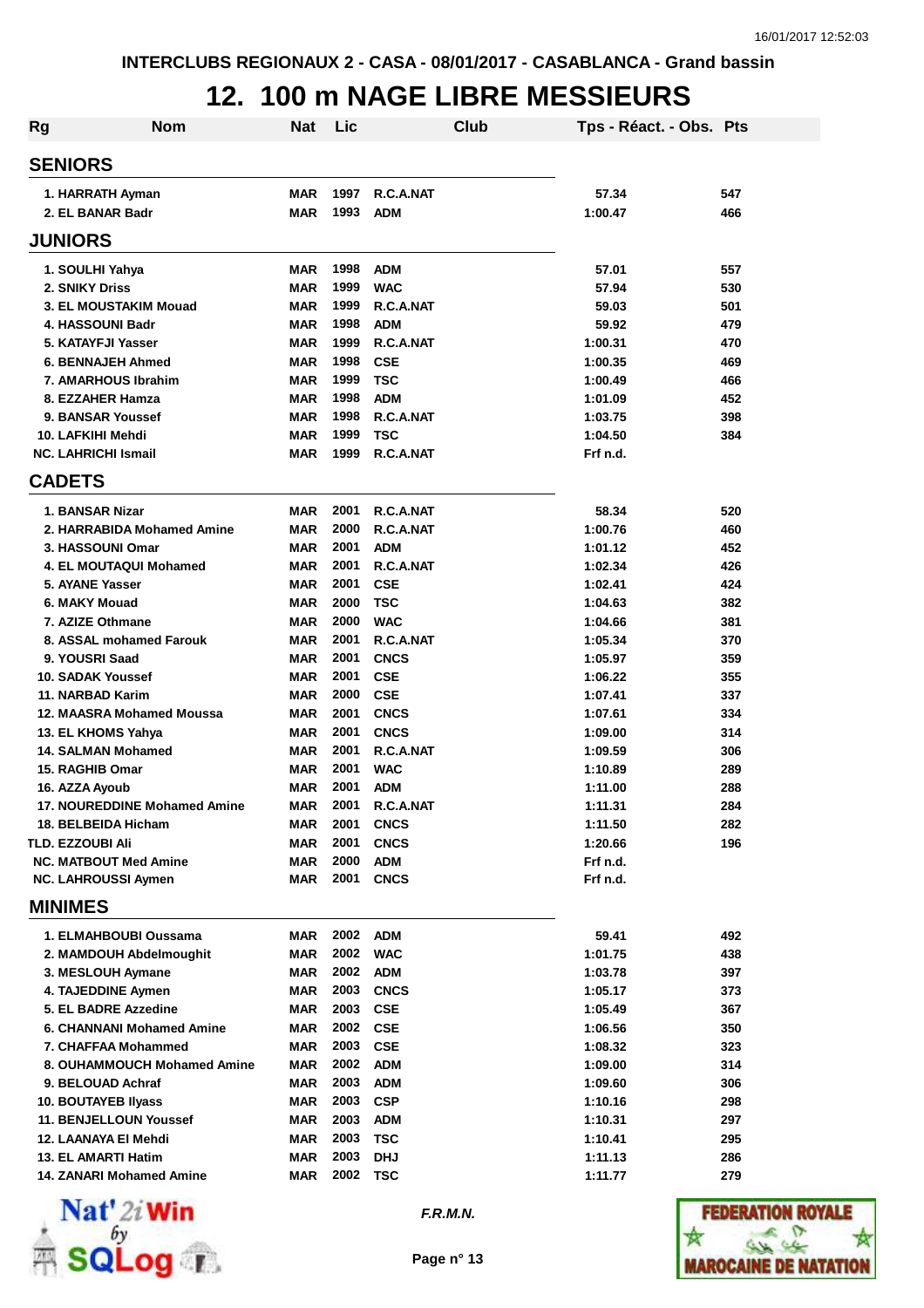#### **12. 100 m NAGE LIBRE MESSIEURS**

| <b>Rg</b>                | <b>Nom</b>                                | Nat        | Lic  | Club         | Tps - Réact. - Obs. Pts |     |
|--------------------------|-------------------------------------------|------------|------|--------------|-------------------------|-----|
| <b>MINIMES</b>           |                                           |            |      |              |                         |     |
|                          | <b>15. LAHLYAL Ahmed Moubarak</b>         | <b>MAR</b> | 2003 | <b>DHJ</b>   | 1:12.35                 | 272 |
|                          | 16. MAMI Mohamed Reda                     | <b>MAR</b> | 2002 | <b>TSC</b>   | 1:14.41                 | 250 |
|                          | <b>17. ELHAOUARI Ilias</b>                | <b>MAR</b> | 2003 | R.C.A.NAT    | 1:15.78                 | 237 |
| <b>TLD. RIZKI Ismail</b> |                                           | <b>MAR</b> | 2003 | <b>CSP</b>   | 1:19.84                 | 202 |
|                          | <b>TLD. HILALI Hamza</b>                  | <b>MAR</b> | 2002 | <b>CCC</b>   | 1:19.95                 | 202 |
|                          | <b>TLD. KOBBI Nassim</b>                  | <b>MAR</b> | 2003 | <b>CSE</b>   | 1:20.25                 | 199 |
|                          | <b>TLD. NADIR Zakaria</b>                 | <b>MAR</b> | 2003 | <b>ADM</b>   | 1:22.74                 | 182 |
|                          | <b>TLD. MAROUANE Akram</b>                | <b>MAR</b> | 2003 | <b>CNCS</b>  | 1:24.91                 | 168 |
|                          | <b>TLD. LAAGUEL Moussa</b>                | <b>MAR</b> | 2003 | R.C.A.NAT    | 1:26.20                 | 161 |
| <b>TLD. DABI Reda</b>    |                                           | <b>MAR</b> | 2003 | <b>WAC</b>   | 1:27.10                 | 156 |
|                          | <b>TLD. SIF ELISLAM Omar</b>              | <b>MAR</b> | 2003 | <b>WAC</b>   | 1:30.05                 | 141 |
|                          | <b>TLD. BAGASS TAGHAOUTI Kamal</b>        | <b>MAR</b> | 2003 | <b>WAC</b>   | 1:31.86                 | 133 |
|                          | <b>TLD. GHENDOUR Adil</b>                 | <b>MAR</b> | 2002 | <b>CNCS</b>  | 1:32.97                 | 128 |
| <b>TLD. ABIR Alaa</b>    |                                           | <b>MAR</b> | 2003 | <b>DHJ</b>   | 1:33.03                 | 128 |
|                          | <b>TLD. IBNALKADI Mehdi</b>               | <b>MAR</b> | 2003 | <b>CNCS</b>  | 1:40.38                 | 102 |
|                          | <b>NC. EL HODAIGUI Mohssine</b>           | <b>MAR</b> | 2003 | CCC          | Frf n.d.                |     |
|                          | <b>NC. AHJYAGE Omar</b>                   | <b>MAR</b> | 2003 | <b>CSP</b>   | Frf n.d.                |     |
|                          | <b>NC. GHILANE ELHASSANI Abdelouarite</b> | <b>MAR</b> | 2003 | R.C.A.NAT    | Frf n.d.                |     |
|                          | <b>NC. IRAQUI HOUSSEINI Ghali</b>         | <b>MAR</b> | 2003 | R.C.A.NAT    | Frf n.d.                |     |
|                          | <b>NC. ABOUTAIB Mohamed Hamza</b>         | <b>MAR</b> | 2002 | <b>WAC</b>   | Frf n.d.                |     |
|                          | <b>NC. ES SABBAR Zine Elabidine</b>       | <b>MAR</b> | 2003 | <b>CSEJL</b> | <b>\bandon</b>          | 0   |
|                          | NC. BENJARY Abderrahmane                  | <b>MAR</b> | 2003 | <b>CSE</b>   | Disqual.                | 0   |
|                          | <b>NC. SELLEK Yassine</b>                 | <b>MAR</b> | 2002 | <b>CSE</b>   | Disqual.                | 0   |



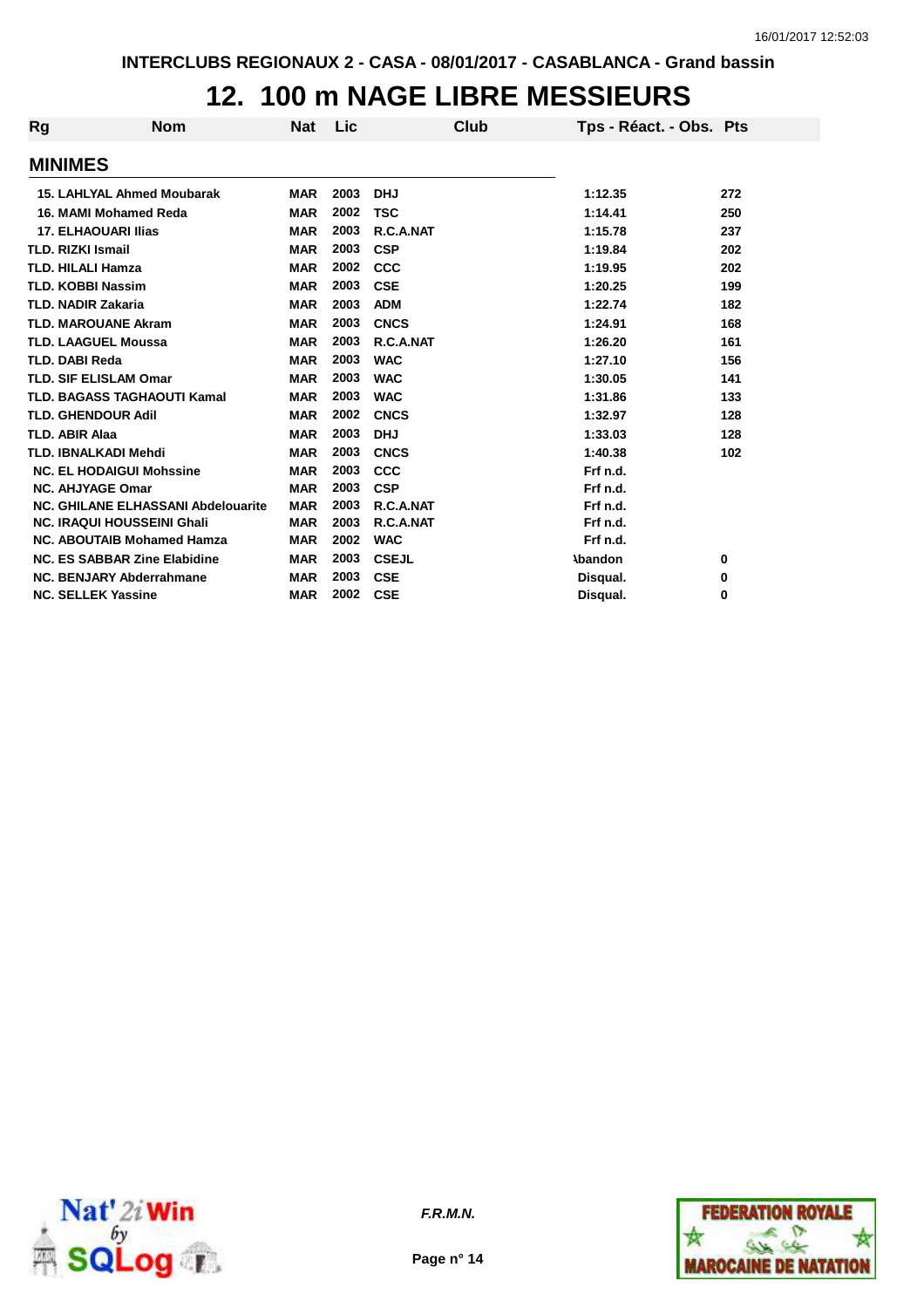# **13. 200 m BRASSE DAMES**

| Rg                     | <b>Nom</b>                    | Nat        | <b>Lic</b> | Club        | Tps - Réact. - Obs. Pts |     |
|------------------------|-------------------------------|------------|------------|-------------|-------------------------|-----|
| <b>SENIORS</b>         |                               |            |            |             |                         |     |
| <b>TLD. CHAKRI Rim</b> |                               | <b>MAR</b> | 1997       | R.C.A.NAT   | 3:19.16                 | 340 |
| <b>JUNIORS</b>         |                               |            |            |             |                         |     |
|                        | 1. MSELLEK Ghita              | <b>MAR</b> | 1998       | TSC         | 3:13.62                 | 370 |
| <b>CADETS</b>          |                               |            |            |             |                         |     |
|                        | <b>1. AKAOUCH Nissrine</b>    | <b>MAR</b> | 2001       | TSC         | 3:20.50                 | 334 |
|                        | 2. BENBOUZIANE Hiba           | <b>MAR</b> | 2000       | <b>TSC</b>  | 3:26.13                 | 307 |
|                        | <b>TLD. BOULAGRIATE Houda</b> | <b>MAR</b> | 2001       | <b>CNCS</b> | 3:34.84                 | 271 |
| <b>MINIMES</b>         |                               |            |            |             |                         |     |
|                        | 1. GAMRAOUI Dalia Wissal      | <b>MAR</b> | 2002       | <b>WAC</b>  | 3:26.91                 | 303 |
|                        | 2. OUHADOUCH Yasmine          | <b>MAR</b> | 2002       | <b>TSC</b>  | 3:32.16                 | 281 |
|                        | 3. ANOUAR EL ALAMI Manal      | <b>MAR</b> | 2003       | <b>ADM</b>  | 3:35.22                 | 270 |
|                        | <b>NC. EL BOUZKRI Aya</b>     | <b>MAR</b> | 2003       | <b>CNCS</b> | Disqual.                | 0   |



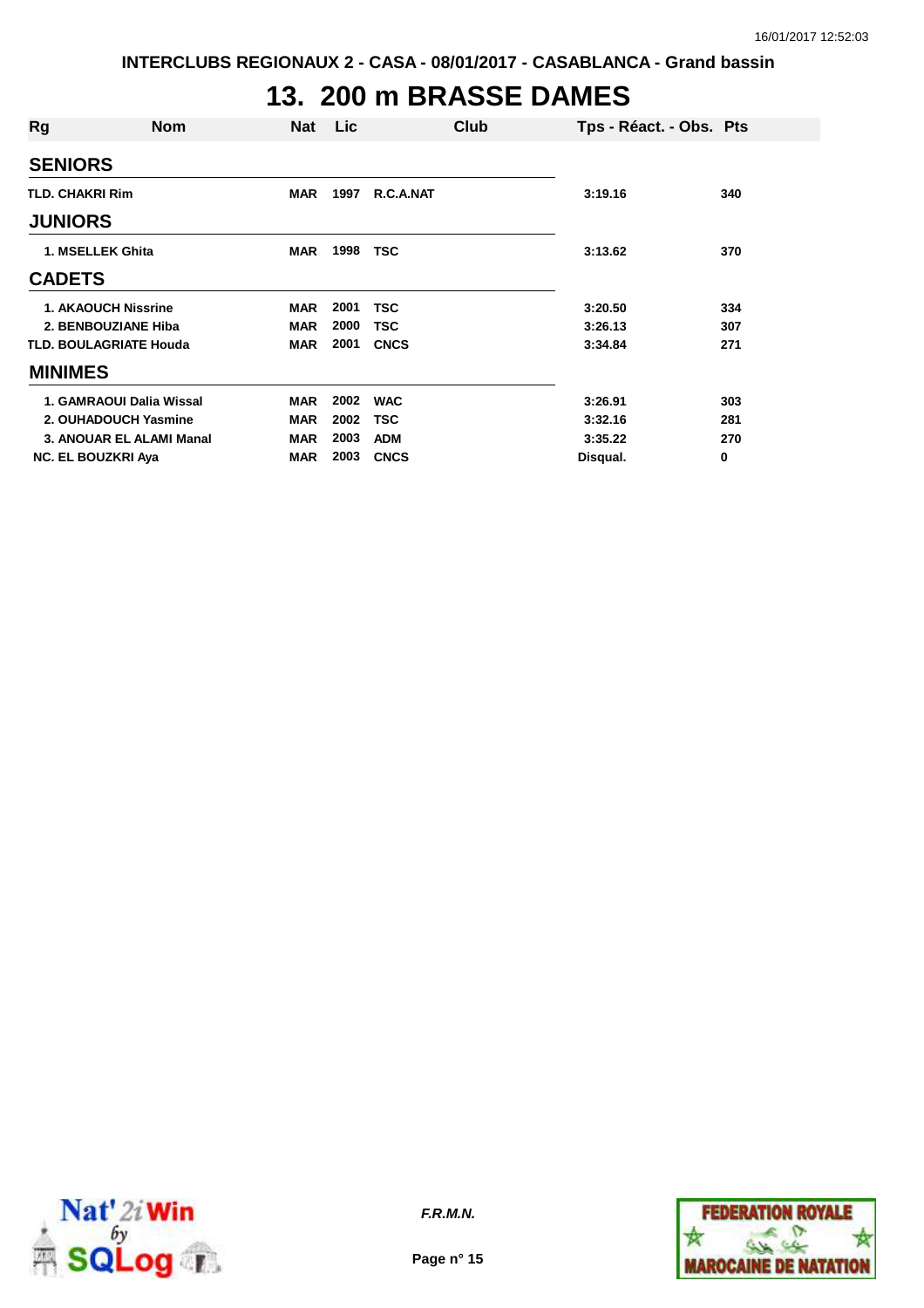### **14. 200 m BRASSE MESSIEURS**

| Rg                      | <b>Nom</b>                        | <b>Nat</b> | <b>Lic</b> | Club        | Tps - Réact. - Obs. Pts |     |
|-------------------------|-----------------------------------|------------|------------|-------------|-------------------------|-----|
| <b>SENIORS</b>          |                                   |            |            |             |                         |     |
|                         | 1. EL BOUHTOURI Almehdi           | <b>MAR</b> | 1995       | R.C.A.NAT   | 2:48.16                 | 430 |
| <b>JUNIORS</b>          |                                   |            |            |             |                         |     |
|                         | 1. EL AZZAOUI Zakaria             | <b>MAR</b> | 1999       | <b>WAC</b>  | 2:57.59                 | 365 |
| <b>TLD. DAHO Yasser</b> |                                   | <b>MAR</b> | 1999       | <b>CNCS</b> | 3:09.55                 | 300 |
| <b>CADETS</b>           |                                   |            |            |             |                         |     |
|                         | 1. FLIYOU Ahmed Yassine           | <b>MAR</b> | 2001       | R.C.A.NAT   | 2:43.50                 | 468 |
|                         | 2. BADRANI Adnane                 | <b>MAR</b> | 2000       | R.C.A.NAT   | 2:48.16                 | 430 |
|                         | 3. MAHASSINE Yasser               | <b>MAR</b> | 2000       | <b>ADM</b>  | 2:50.19                 | 415 |
|                         | 4. ENNABTY Reyane                 | <b>MAR</b> | 2001       | <b>ADM</b>  | 2:51.50                 | 406 |
|                         | 5. MAASRA Mohamed Moussa          | <b>MAR</b> | 2001       | <b>CNCS</b> | 3:10.69                 | 295 |
| <b>MINIMES</b>          |                                   |            |            |             |                         |     |
| 1. KIBAL Sami           |                                   | <b>MAR</b> | 2002       | <b>WAC</b>  | 2:53.66                 | 391 |
|                         | 2. AZHAR Idriss                   | <b>MAR</b> | 2003       | R.C.A.NAT   | 2:58.64                 | 359 |
| 3. KAMIL Ali            |                                   | <b>MAR</b> | 2002       | <b>WAC</b>  | 3:03.00                 | 334 |
|                         | <b>NC. IRAQUI HOUSSEINI Ghali</b> | <b>MAR</b> | 2003       | R.C.A.NAT   | Frf n.d.                |     |



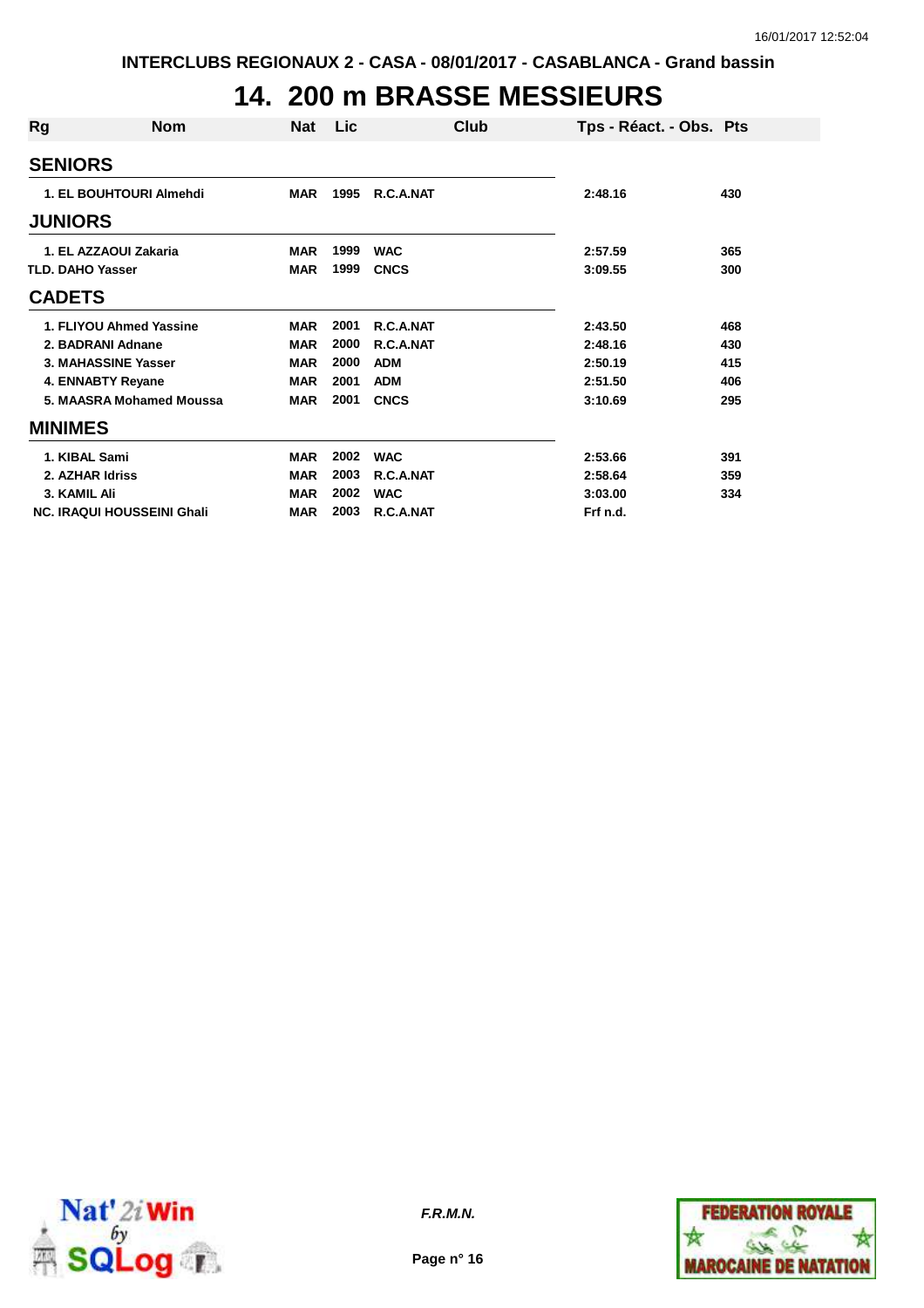#### **15. 50 m PAPILLON DAMES**

| Rg | <b>Nom</b>                    | <b>Nat</b> | Lic  | Club         | Tps - Réact. - Obs. Pts |     |
|----|-------------------------------|------------|------|--------------|-------------------------|-----|
|    | <b>SENIORS</b>                |            |      |              |                         |     |
|    | 1. ZOUHAIRI Siham             | <b>MAR</b> | 1995 | R.C.A.NAT    | 37.72                   | 271 |
|    | <b>TLD. KARMOUCHY Ghita</b>   | <b>MAR</b> | 1997 | R.C.A.NAT    | 40.94                   | 212 |
|    | <b>JUNIORS</b>                |            |      |              |                         |     |
|    | 1. KAFI Wiame                 | <b>MAR</b> | 1998 | R.C.A.NAT    | 34.73                   | 348 |
|    | 2. SARHANE Salma              | <b>MAR</b> | 1999 | R.C.A.NAT    | 35.59                   | 323 |
|    | <b>TLD. EL RAMI Boutaina</b>  | <b>MAR</b> | 1999 | <b>TSC</b>   | 42.17                   | 194 |
|    | <b>CADETS</b>                 |            |      |              |                         |     |
|    | 1. RMILI Hiba                 | <b>MAR</b> | 2000 | <b>TSC</b>   | 32.16                   | 438 |
|    | 2. ELMACHRAFI Khaoula         | <b>MAR</b> | 2000 | <b>TSC</b>   | 32.45                   | 426 |
|    | 3. RIMY Hiba                  | <b>MAR</b> | 2001 | <b>TSC</b>   | 32.78                   | 414 |
|    | 4. ZAKI Hajar                 | <b>MAR</b> | 2001 | R.C.A.NAT    | 33.21                   | 398 |
|    | 5. ALACHBILI Houda            | <b>MAR</b> | 2000 | <b>WAC</b>   | 34.06                   | 369 |
|    | 6. RAHMANI Oumaima            | <b>MAR</b> | 2001 | <b>ADM</b>   | 34.10                   | 367 |
|    | 7. BOUCHANE Chaimaa           | <b>MAR</b> | 2000 | <b>ADM</b>   | 35.88                   | 315 |
|    | <b>TLD. BOULAGRIATE Houda</b> | <b>MAR</b> | 2001 | <b>CNCS</b>  | 43.00                   | 183 |
|    | <b>NC. KOBBI Ikram</b>        | <b>MAR</b> | 2000 | <b>CSE</b>   | Frf n.d.                |     |
|    | NC. ELAAKIL ELFAKIH Nada      | <b>MAR</b> | 2001 | TSC          | Frf n.d.                |     |
|    | <b>MINIMES</b>                |            |      |              |                         |     |
|    | 1. DAHBANI Taghrid            | <b>MAR</b> | 2003 | R.C.A.NAT    | 31.68                   | 458 |
|    | 2. SOUIHEL Hiba               | <b>MAR</b> | 2003 | <b>WAC</b>   | 34.55                   | 353 |
|    | 3. PARKIN Ella Bianca Lorenza | <b>GBR</b> | 2003 | <b>ADM</b>   | 34.75                   | 347 |
|    | <b>4. BOUJNANE Rim</b>        | <b>MAR</b> | 2003 | <b>CSE</b>   | 35.70                   | 320 |
|    | 5. EL YOUSFI Salma            | <b>MAR</b> | 2002 | <b>ADM</b>   | 35.89                   | 315 |
|    | <b>6. TAHIL Iness</b>         | <b>MAR</b> | 2003 | R.C.A.NAT    | 35.98                   | 313 |
|    | 7. RGUIB Nora                 | <b>MAR</b> | 2003 | <b>ADM</b>   | 36.38                   | 302 |
|    | 8. DAHO Malak                 | <b>MAR</b> | 2003 | <b>CNCS</b>  | 38.20                   | 261 |
|    | 9. OUHADOUCH Yasmine          | <b>MAR</b> | 2002 | <b>TSC</b>   | 38.42                   | 257 |
|    | 10. LABYAD Rania              | <b>MAR</b> | 2003 | <b>CSE</b>   | 39.51                   | 236 |
|    | 11. ANOUAR EL ALAMI Manal     | <b>MAR</b> | 2003 | <b>ADM</b>   | 39.63                   | 234 |
|    | 12. RATTAB Hiba Allah         | <b>MAR</b> | 2002 | <b>TSC</b>   | 40.32                   | 222 |
|    | 13. MAHASSINE Samia           | <b>MAR</b> | 2003 | <b>ADM</b>   | 40.74                   | 215 |
|    | TLD. AMMOUMOU Hafssa          | <b>MAR</b> | 2003 | <b>WAC</b>   | 44.08                   | 170 |
|    | <b>TLD. KOUNIA Hiba</b>       | <b>MAR</b> | 2003 | <b>CSE</b>   | 44.88                   | 161 |
|    | <b>TLD. YAHIA Mayare</b>      | <b>MAR</b> | 2003 | <b>DHJ</b>   | 52.05                   | 103 |
|    | TLD. HORMI Rita               | <b>MAR</b> | 2003 | <b>CSP</b>   | 53.08                   | 97  |
|    | NC. OUAHMID Fatima Ezahra     | <b>MAR</b> | 2003 | R.C.A.NAT    | Frf n.d.                |     |
|    | <b>NC. NACIM Oumaima</b>      | <b>MAR</b> | 2002 | <b>TSC</b>   | Frf n.d.                |     |
|    | <b>NC. WAHAB Ikram</b>        | MAR        | 2003 | <b>CSEJL</b> | <b>Abandon</b>          | 0   |



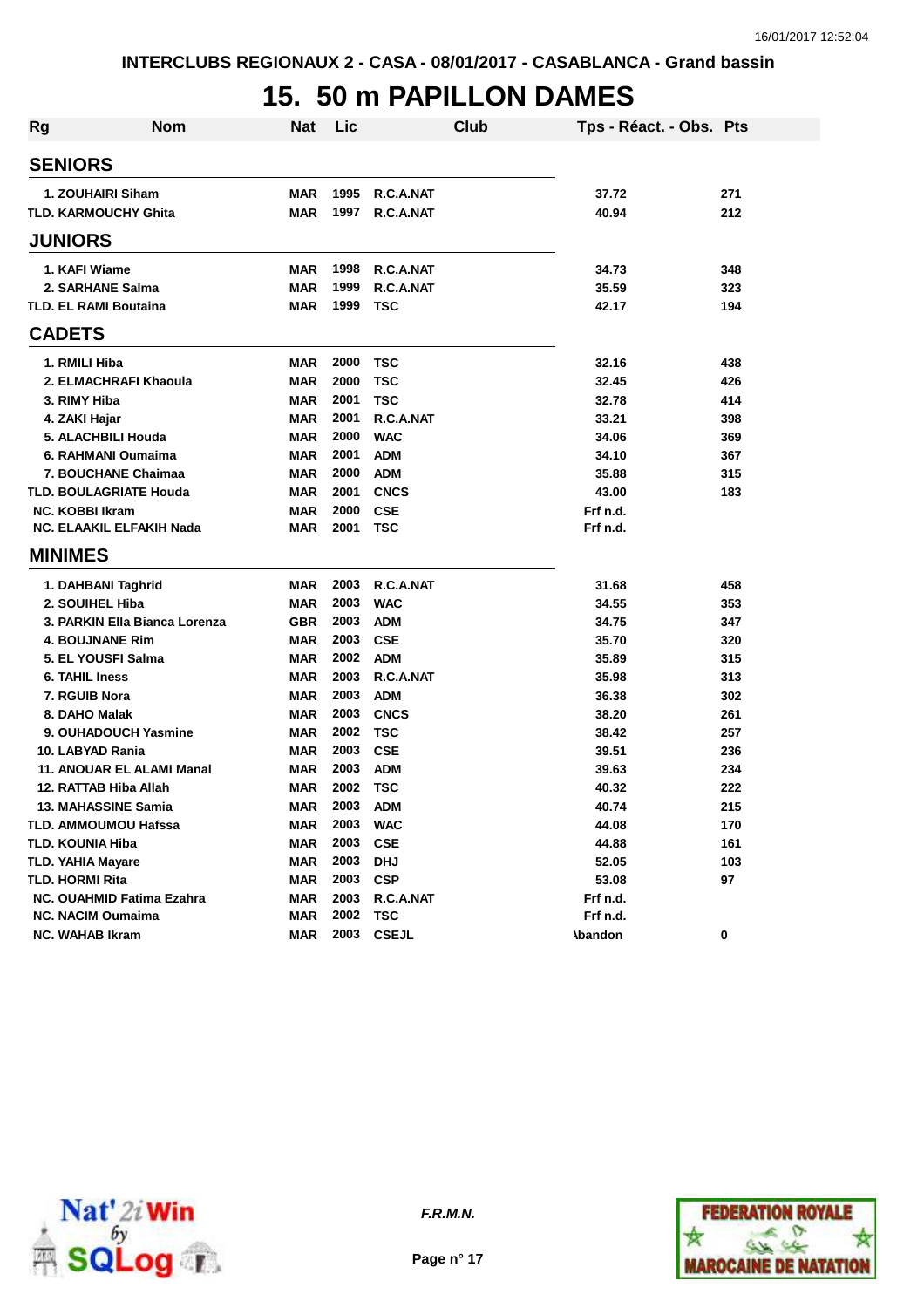### **16. 50 m PAPILLON MESSIEURS**

| <b>Rg</b> | <b>Nom</b>                         | <b>Nat</b> | Lic  | Club        | Tps - Réact. - Obs. Pts |     |
|-----------|------------------------------------|------------|------|-------------|-------------------------|-----|
|           | <b>SENIORS</b>                     |            |      |             |                         |     |
|           | 1. HARRATH Ayman                   | <b>MAR</b> | 1997 | R.C.A.NAT   | 27.04                   | 571 |
|           | 2. LAFKIHI Hatim                   | <b>MAR</b> | 1995 | <b>TSC</b>  | 29.16                   | 455 |
|           | <b>NC. QUISTAS Amine</b>           | <b>MAR</b> | 1996 | <b>ADM</b>  | Frf n.d.                |     |
|           | <b>NC. SEBRANE Omar</b>            | <b>MAR</b> | 1991 | <b>ADM</b>  | Frf n.d.                |     |
|           | <b>NC. EL BOUHTOURI Almehdi</b>    | <b>MAR</b> | 1995 | R.C.A.NAT   | Frf n.d.                |     |
|           | <b>JUNIORS</b>                     |            |      |             |                         |     |
|           | 1. SOULHI Yahya                    | <b>MAR</b> | 1998 | <b>ADM</b>  | 27.78                   | 526 |
|           | 2. EL MOUSTAKIM Mouad              | <b>MAR</b> | 1999 | R.C.A.NAT   | 28.22                   | 502 |
|           | 3. BANSAR Youssef                  | <b>MAR</b> | 1998 | R.C.A.NAT   | 29.11                   | 457 |
|           | <b>4. SNIKY Driss</b>              | <b>MAR</b> | 1999 | <b>WAC</b>  | 29.18                   | 454 |
|           | 5. BENNAJEH Ahmed                  | <b>MAR</b> | 1998 | <b>CSE</b>  | 29.44                   | 442 |
|           | 6. DEFAA Mehdi                     | <b>MAR</b> | 1999 | R.C.A.NAT   | 29.66                   | 432 |
|           | 7. EZZAHER Hamza                   | <b>MAR</b> | 1998 | <b>ADM</b>  | 30.63                   | 392 |
|           | 8. IKLANE Yassine                  | <b>MAR</b> | 1999 | <b>WAC</b>  | 31.51                   | 360 |
|           | 9. HASSOUNI Badr                   | <b>MAR</b> | 1998 | <b>ADM</b>  | 31.97                   | 345 |
|           | <b>NC. LAHRICHI Ismail</b>         | <b>MAR</b> | 1999 | R.C.A.NAT   | Frf n.d.                |     |
|           | <b>NC. OUAHMID Mohamed</b>         | <b>MAR</b> | 1998 | <b>ADM</b>  | Frf n.d.                |     |
|           | <b>CADETS</b>                      |            |      |             |                         |     |
|           | 1. BANSAR Nizar                    | <b>MAR</b> | 2001 | R.C.A.NAT   | 29.56                   | 437 |
|           | 2. AYANE Yasser                    | <b>MAR</b> | 2001 | <b>CSE</b>  | 29.69                   | 431 |
|           | 3. BADRANI Adnane                  | <b>MAR</b> | 2000 | R.C.A.NAT   | 29.73                   | 429 |
|           | 4. MAHASSINE Yasser                | <b>MAR</b> | 2000 | <b>ADM</b>  | 30.75                   | 388 |
|           | 5. AZIZE Othmane                   | <b>MAR</b> | 2000 | <b>WAC</b>  | 31.59                   | 358 |
|           | 6. MAKY Mouad                      | <b>MAR</b> | 2000 | <b>TSC</b>  | 31.72                   | 353 |
|           | 7. NARBAD Karim                    | <b>MAR</b> | 2000 | <b>CSE</b>  | 32.73                   | 321 |
|           | 8. EL KHOMS Yahya                  | <b>MAR</b> | 2001 | <b>CNCS</b> | 36.17                   | 238 |
|           | 9. YOUSRI Saad                     | <b>MAR</b> | 2001 | <b>CNCS</b> | 36.81                   | 226 |
|           | <b>NC. HARRABIDA Mohamed Amine</b> | <b>MAR</b> | 2000 | R.C.A.NAT   | Frf n.d.                |     |
|           | <b>MINIMES</b>                     |            |      |             |                         |     |
|           | 1. ELMAHBOUBI Oussama              | MAR        | 2002 | <b>ADM</b>  | 28.78                   | 473 |
|           | 2. ZIANE Adam                      | MAR        | 2002 | <b>CNCS</b> | 30.09                   | 414 |
|           | 3. KIBAL Sami                      | MAR        | 2002 | <b>WAC</b>  | 30.30                   | 405 |
|           | 4. MESLOUH Aymane                  | <b>MAR</b> | 2002 | <b>ADM</b>  | 30.81                   | 386 |
|           | 5. MAMDOUH Abdelmoughit            | MAR        | 2002 | <b>WAC</b>  | 30.84                   | 384 |
|           | 6. EL BADRE Azzedine               | <b>MAR</b> | 2003 | <b>CSE</b>  | 31.30                   | 368 |
|           | 7. KAMIL Ali                       | <b>MAR</b> | 2002 | <b>WAC</b>  | 31.78                   | 351 |
|           | 8. CHANNANI Mohamed Amine          | MAR        | 2002 | <b>CSE</b>  | 31.80                   | 351 |
|           | 9. OUHAMMOUCH Mohamed Amine        | <b>MAR</b> | 2002 | <b>ADM</b>  | 32.75                   | 321 |
|           | 10. CHAFFAA Mohammed               | <b>MAR</b> | 2003 | <b>CSE</b>  | 32.84                   | 318 |
|           | 11. SELLEK Yassine                 | MAR        | 2002 | <b>CSE</b>  | 32.91                   | 316 |
|           | 12. TAJEDDINE Aymen                | <b>MAR</b> | 2003 | <b>CNCS</b> | 33.67                   | 295 |
|           | <b>13. MAHLI Mohamed Amine</b>     | MAR        | 2003 | R.C.A.NAT   | 37.19                   | 219 |
|           | 14. LAHLYAL Ahmed Moubarak         | MAR        | 2003 | <b>DHJ</b>  | 37.50                   | 214 |
|           | <b>15. BENJELLOUN Youssef</b>      | MAR        | 2003 | <b>ADM</b>  | 37.69                   | 210 |
|           | 16. BENJARY Abderrahmane           | MAR        | 2003 | <b>CSE</b>  | 37.88                   | 207 |
|           | 17. EL AMARTI Hatim                | MAR        | 2003 | <b>DHJ</b>  | 38.69                   | 194 |
|           | 18. DEFAA Sami                     | <b>MAR</b> | 2003 | R.C.A.NAT   | 39.38                   | 184 |
|           | 18. LAANAYA EI Mehdi               | <b>MAR</b> | 2003 | <b>TSC</b>  | 39.38                   | 184 |
|           | 20. BOUTAYEB Ilyass                | <b>MAR</b> | 2003 | <b>CSP</b>  | 39.76                   | 179 |
|           | TLD. HILALI Hamza                  | <b>MAR</b> | 2002 | CCC         | 43.16                   | 140 |
|           | TLD. KOBBI Nassim                  | <b>MAR</b> | 2003 | <b>CSE</b>  | 45.93                   | 116 |



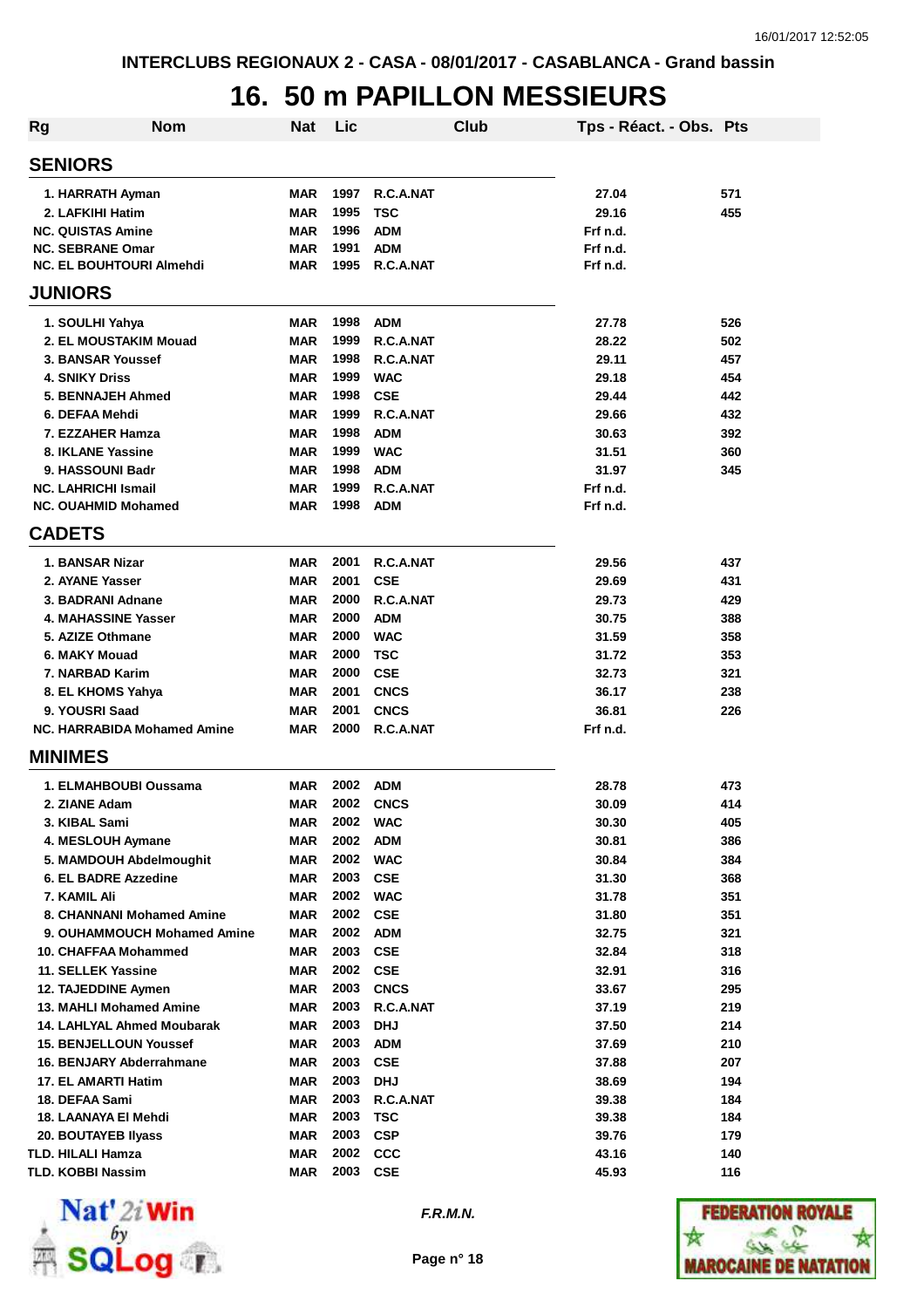# **16. 50 m PAPILLON MESSIEURS**

| Rg                      | <b>Nom</b> | <b>Nat</b> | <b>Lic</b> | Club |          | Tps - Réact. - Obs. Pts |  |
|-------------------------|------------|------------|------------|------|----------|-------------------------|--|
| <b>MINIMES</b>          |            |            |            |      |          |                         |  |
| <b>NC. AHJYAGE Omar</b> |            | <b>MAR</b> | 2003 CSP   |      | Frf n.d. |                         |  |
| <b>NC. RIZKI Ismail</b> |            | <b>MAR</b> | 2003 CSP   |      | Disqual. | 0                       |  |



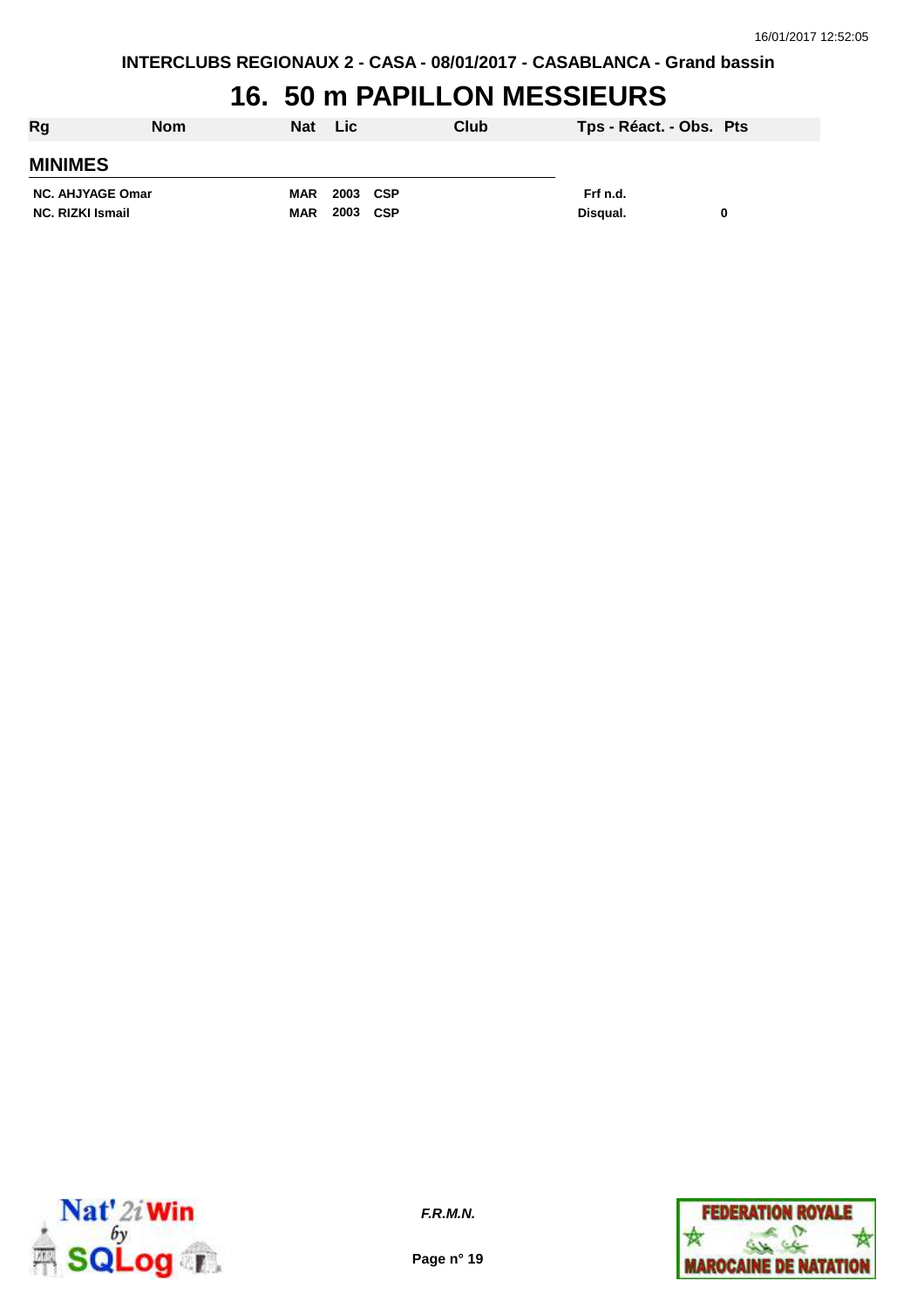# **17. 800 m NAGE LIBRE DAMES**

| Rg                   | <b>Nom</b>         | <b>Nat</b> | Lic. | Club        | Tps - Réact. - Obs. Pts |     |
|----------------------|--------------------|------------|------|-------------|-------------------------|-----|
| <b>CADETS</b>        |                    |            |      |             |                         |     |
| 1. MSELLEK Kenza     |                    | <b>MAR</b> | 2000 | <b>TSC</b>  | 10:40.11                | 451 |
| TLD. JEBRI Rim       |                    | <b>MAR</b> | 2001 | R.C.A.NAT   | 12:20.47                | 291 |
| <b>MINIMES</b>       |                    |            |      |             |                         |     |
|                      | 1. GOURRAM Keltoum | <b>MAR</b> | 2003 | <b>ADM</b>  | 10:44.94                | 441 |
| 2. YOUSRI Salma      |                    | <b>MAR</b> | 2002 | <b>CNCS</b> | 11:15.48                | 384 |
|                      | 3. BOUSLIM Yasmine | <b>MAR</b> | 2002 | <b>TSC</b>  | 11:35.64                | 351 |
| 4. RGUIB Nora        |                    | <b>MAR</b> | 2003 | <b>ADM</b>  | 11:36.22                | 350 |
| <b>TLD. AFIF Rim</b> |                    | <b>MAR</b> | 2002 | <b>TSC</b>  | 12:28.63                | 282 |
| TLD. AMRANI Ghita    |                    | MAR        | 2002 | <b>TSC</b>  | 12:57.22                | 252 |



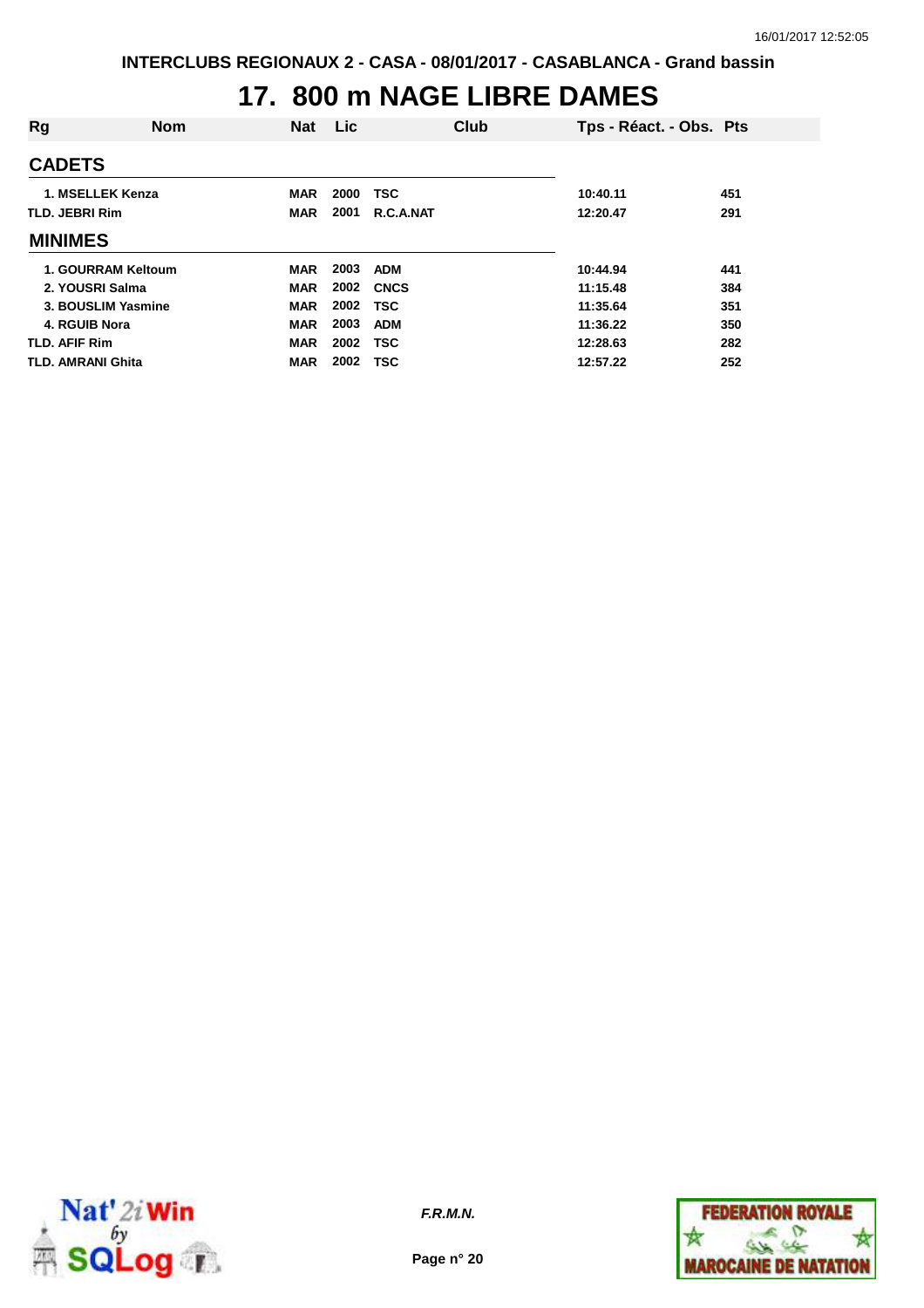#### **18. 200 m NAGE LIBRE MESSIEURS**

| <b>Rg</b> | <b>Nom</b>                                                    | Nat                      | Lic          |                         | Club | Tps - Réact. - Obs. Pts |            |
|-----------|---------------------------------------------------------------|--------------------------|--------------|-------------------------|------|-------------------------|------------|
|           | <b>SENIORS</b>                                                |                          |              |                         |      |                         |            |
|           | 1. BELKAZ Lahbib                                              | <b>MAR</b>               | 1996         | <b>CSN</b>              |      | 2:16.86                 | 414        |
|           | 2. GZALI Alae Eddine                                          | <b>MAR</b>               | 1997         | <b>KAC</b>              |      | 2:25.34                 | 345        |
|           | <b>JUNIORS</b>                                                |                          |              |                         |      |                         |            |
|           | 1. AMARHOUS Ibrahim                                           | <b>MAR</b>               | 1999         | TSC                     |      | 2:09.03                 | 494        |
|           | 2. SNIKY Driss                                                | <b>MAR</b>               | 1999         | <b>WAC</b>              |      | 2:11.39                 | 467        |
|           | 3. BENNAJEH Ahmed                                             | <b>MAR</b>               | 1998         | <b>CSE</b>              |      | 2:11.41                 | 467        |
|           | 4. KATAYFJI Yasser                                            | <b>MAR</b>               | 1999         | R.C.A.NAT               |      | 2:12.42                 | 457        |
|           | 5. EL AZZAOUI Zakaria                                         | <b>MAR</b>               | 1999         | <b>WAC</b>              |      | 2:16.00                 | 421        |
|           | 6. IKLANE Yassine                                             | <b>MAR</b>               | 1999         | <b>WAC</b>              |      | 2:19.84                 | 388        |
|           | 7. FARIH Amine                                                | <b>MAR</b>               | 1998         | R.C.A.NAT               |      | 2:22.49                 | 366        |
|           | TLD. IGOUZAL Ouadii                                           | <b>MAR</b>               | 1999         | <b>CSN</b>              |      | 2:48.53                 | 221        |
|           | <b>NC. EL MOUSTAKIM Imad</b><br><b>NC. KARROUK BAAYL Zaid</b> | <b>MAR</b><br><b>MAR</b> | 1999<br>1999 | R.C.A.NAT<br><b>ACK</b> |      | Frf n.d.<br>Frf n.d.    |            |
|           | <b>CADETS</b>                                                 |                          |              |                         |      |                         |            |
|           |                                                               |                          |              |                         |      |                         |            |
|           | 1. BANSAR Nizar                                               | <b>MAR</b>               | 2001<br>2001 | R.C.A.NAT               |      | 2:10.77                 | 474        |
|           | 2. EL MOUTAQUI Mohamed<br>3. BENHLIMA IIyas                   | <b>MAR</b><br><b>MAR</b> | 2001         | R.C.A.NAT<br><b>ASS</b> |      | 2:11.35<br>2:15.06      | 468<br>430 |
|           | 4. HASSOUNI Omar                                              | <b>MAR</b>               | 2001         | <b>ADM</b>              |      | 2:15.50                 | 426        |
|           | 5. SEYAR Mohamed Aymane                                       | MAR                      | 2000         | <b>ASS</b>              |      | 2:17.78                 | 405        |
|           | 6. AYANE Yasser                                               | <b>MAR</b>               | 2001         | <b>CSE</b>              |      | 2:19.72                 | 389        |
|           | 7. EL HABIB Elallam                                           | <b>MAR</b>               | 2000         | <b>WAC</b>              |      | 2:21.54                 | 374        |
|           | 8. MARGHANI Ilyasse                                           | <b>MAR</b>               | 2001         | A.S.F.A.R               |      | 2:24.50                 | 351        |
|           | 9. YOUSRI Saad                                                | <b>MAR</b>               | 2001         | <b>CNCS</b>             |      | 2:29.29                 | 318        |
|           | 10. SADAK Youssef                                             | <b>MAR</b>               | 2001         | <b>CSE</b>              |      | 2:29.55                 | 317        |
|           | 11. KABIRI Haytam                                             | <b>MAR</b>               | 2001         | <b>ASS</b>              |      | 2:31.37                 | 306        |
|           | 12. MAASRA Mohamed Moussa                                     | <b>MAR</b>               | 2001         | <b>CNCS</b>             |      | 2:33.06                 | 295        |
|           | 13. NARBAD Karim                                              | <b>MAR</b>               | 2000         | <b>CSE</b>              |      | 2:34.57                 | 287        |
|           | 14. AZIKOU Omar                                               | <b>MAR</b>               | 2000         | <b>KAC</b>              |      | 2:36.02                 | 279        |
|           | TLD. EL KHOMS Yahya                                           | <b>MAR</b>               | 2001         | <b>CNCS</b>             |      | 2:40.16                 | 258        |
|           | <b>NC. ZIDANE Mohammed Amine</b>                              | <b>MAR</b>               | 2001         | <b>CSE</b>              |      | Frf n.d.                |            |
|           | <b>NC. BARGACH Hamza</b>                                      | <b>MAR</b>               | 2000         | <b>CSN</b>              |      | Frf n.d.                |            |
|           | <b>MINIMES</b>                                                |                          |              |                         |      |                         |            |
|           | 1. ZIANE Adam                                                 | <b>MAR</b>               |              | <b>2002 CNCS</b>        |      | 2:10.38                 | 478        |
|           | 2. EL OMARI Yassine                                           | <b>MAR</b>               |              | 2002 ACK                |      | 2:15.02                 | 431        |
|           | 3. MAMDOUH Abdelmoughit                                       | <b>MAR</b>               |              | 2002 WAC                |      | 2:15.73                 | 424        |
|           | 4. KAMIL Ali                                                  | <b>MAR</b>               | 2002         | <b>WAC</b>              |      | 2:20.66                 | 381        |
|           | 5. CHANNANI Mohamed Amine                                     | <b>MAR</b>               |              | 2002 CSE                |      | 2:25.28                 | 346        |
|           | 6. LEBIED Omar                                                | <b>MAR</b>               |              | 2002 CSN                |      | 2:25.98                 | 341        |
|           | 7. TAJEDDINE Aymen                                            | <b>MAR</b>               | 2003         | <b>CNCS</b>             |      | 2:26.23                 | 339        |
|           | 8. SELLEK Yassine<br>9. MESLOUH Aymane                        | <b>MAR</b><br><b>MAR</b> | 2002         | 2002 CSE<br><b>ADM</b>  |      | 2:27.94                 | 327<br>321 |
|           | 10. LAANAYA EI Mehdi                                          | <b>MAR</b>               | 2003         | <b>TSC</b>              |      | 2:28.88<br>2:32.91      | 296        |
|           | 11. MAHLI Mohamed Amine                                       | <b>MAR</b>               | 2003         | R.C.A.NAT               |      | 2:36.09                 | 279        |
|           | 12. CHAFFAA Mohammed                                          | <b>MAR</b>               | 2003         | <b>CSE</b>              |      | 2:37.31                 | 272        |
|           | 13. BENJARY Abderrahmane                                      | <b>MAR</b>               | 2003         | <b>CSE</b>              |      | 2:37.82                 | 269        |
|           | <b>14. LAHLYAL Ahmed Moubarak</b>                             | <b>MAR</b>               | 2003         | <b>DHJ</b>              |      | 2:42.47                 | 247        |
|           | <b>15. ZANARI Mohamed Amine</b>                               | <b>MAR</b>               | 2002         | <b>TSC</b>              |      | 2:43.49                 | 242        |
|           | 16. HATHOUTI Mohamed Taha                                     | MAR                      | 2003         | <b>ASS</b>              |      | 2:43.59                 | 242        |
|           | <b>17. BOUTAYEB Ilyass</b>                                    | <b>MAR</b>               | 2003         | <b>CSP</b>              |      | 2:44.31                 | 239        |
|           | TLD. MAMI Mohamed Reda                                        | <b>MAR</b>               | 2002         | <b>TSC</b>              |      | 2:45.14                 | 235        |
|           | TLD. HILALI Hamza                                             | MAR                      |              | 2002 CCC                |      | 2:49.55                 | 217        |



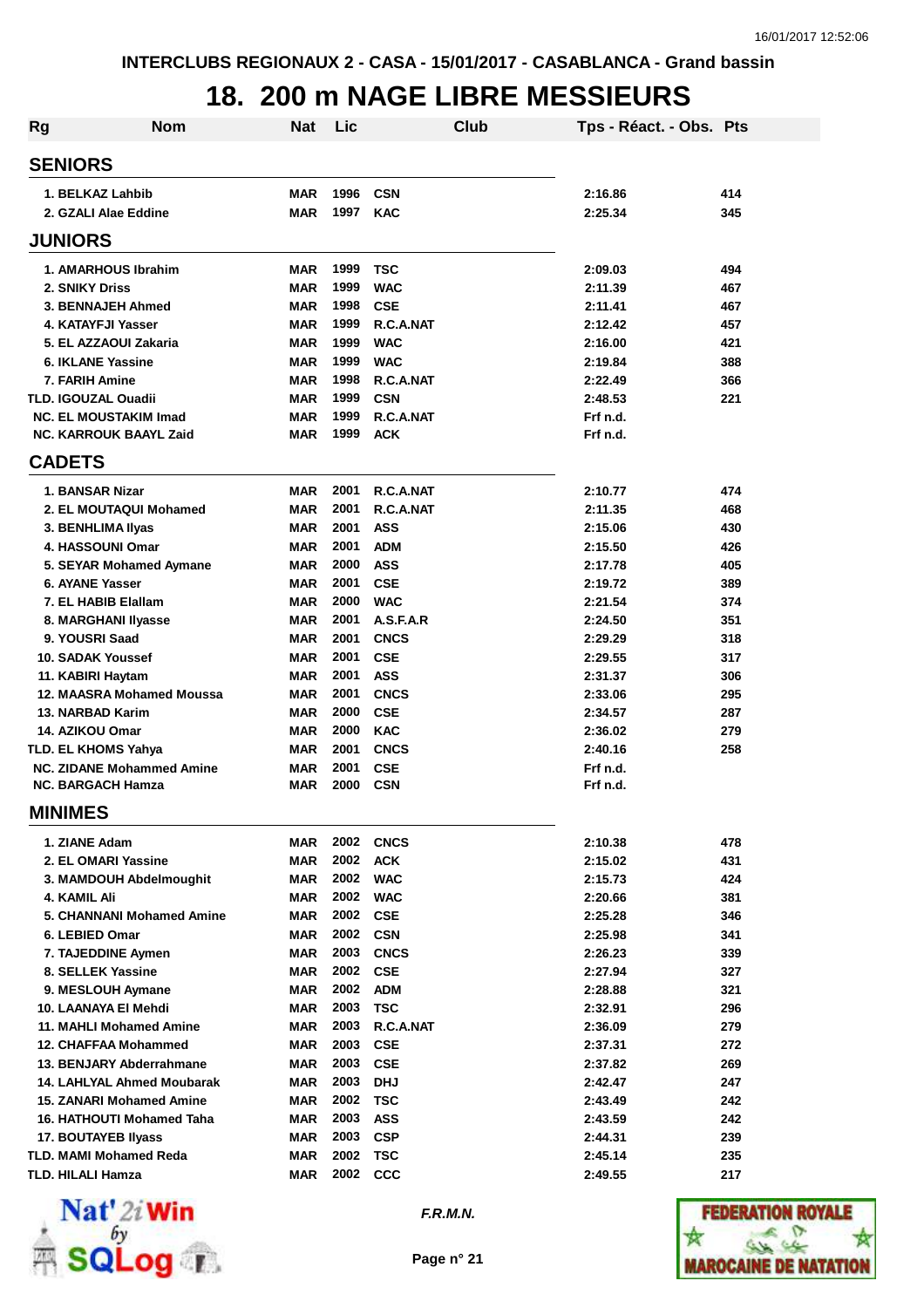### **18. 200 m NAGE LIBRE MESSIEURS**

| Rg                       | <b>Nom</b>                       | <b>Nat</b> | Lic.            | Club           | Tps - Réact. - Obs. Pts |     |
|--------------------------|----------------------------------|------------|-----------------|----------------|-------------------------|-----|
| <b>MINIMES</b>           |                                  |            |                 |                |                         |     |
|                          | TLD. BERRAHMA Zakaria            | MAR        | <b>2003 ASS</b> |                | 2:53.17                 | 204 |
| TLD. BAJJAJI Yahia       |                                  | <b>MAR</b> |                 | 2003 R.C.A.NAT | 2:56.26                 | 193 |
|                          | <b>TLD. LAKRANE Abdenasser</b>   | <b>MAR</b> |                 | 2002 CNK       | 2:58.86                 | 185 |
|                          | <b>TLD. EL HODAIGUI Mohssine</b> | MAR        | 2003            | <b>CCC</b>     | 2:58.95                 | 185 |
| <b>NC. JRAFE Naoufal</b> |                                  | <b>MAR</b> | 2002            | <b>ACK</b>     | Frf n.d.                |     |



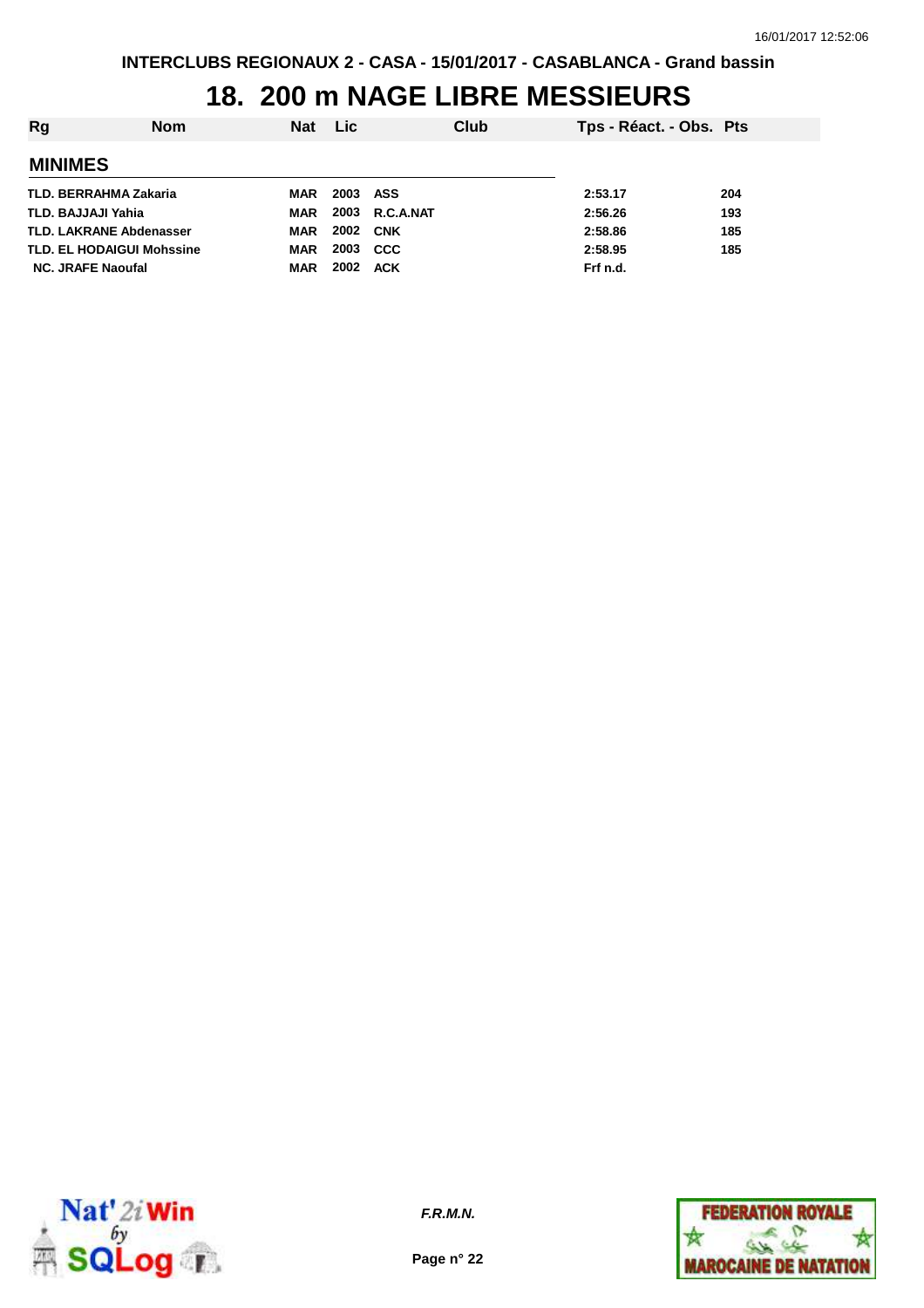### **19. 200 m NAGE LIBRE DAMES**

| Rg | <b>Nom</b>                       | <b>Nat</b> | Lic      | Club             | Tps - Réact. - Obs. Pts |     |
|----|----------------------------------|------------|----------|------------------|-------------------------|-----|
|    | <b>JUNIORS</b>                   |            |          |                  |                         |     |
|    | 1. SARHANE Salma                 | <b>MAR</b> | 1999     | R.C.A.NAT        | 2:31.35                 | 416 |
|    | 2. DIOURI Aida                   | <b>MAR</b> | 1999     | <b>CSN</b>       | 2:32.36                 | 407 |
|    | <b>CADETS</b>                    |            |          |                  |                         |     |
|    | 1. MSELLEK Kenza                 | <b>MAR</b> | 2000     | <b>TSC</b>       | 2:19.66                 | 529 |
|    | 2. ELMACHRAFI Khaoula            | <b>MAR</b> | 2000     | <b>TSC</b>       | 2:21.42                 | 509 |
|    | 3. CHAARI Soukaina               | <b>MAR</b> | 2000     | A.S.F.A.R        | 2:27.31                 | 451 |
|    | <b>4. BENSALAH Mariam</b>        | <b>MAR</b> | 2001     | <b>ASS</b>       | 2:29.69                 | 430 |
|    | 5. KOBBI Ikram                   | <b>MAR</b> | 2000     | <b>CSE</b>       | 2:41.85                 | 340 |
|    | <b>6. AKAOUCH Nissrine</b>       | <b>MAR</b> | 2001     | <b>TSC</b>       | 2:46.59                 | 311 |
|    | <b>TLD. SAKHRAOUI Iqbal</b>      | <b>MAR</b> | 2001     | <b>CSN</b>       | 3:08.54                 | 215 |
|    | <b>NC. ALACHBILI Houda</b>       | <b>MAR</b> | 2000     | <b>WAC</b>       | Frf n.d.                |     |
|    | <b>MINIMES</b>                   |            |          |                  |                         |     |
|    | 1. DAHBANI Taghrid               | <b>MAR</b> | 2003     | <b>R.C.A.NAT</b> | 2:21.41                 | 510 |
|    | 2. EL YOUSFI Salma               | <b>MAR</b> | 2002     | <b>ADM</b>       | 2:27.91                 | 445 |
|    | 3. GOURRAM Keltoum               | <b>MAR</b> | 2003     | <b>ADM</b>       | 2:28.81                 | 437 |
|    | 4. PARKIN Ella Bianca Lorenza    | <b>GBR</b> | 2003     | <b>ADM</b>       | 2:32.46                 | 406 |
|    | 5. BELRHITI Ayat Errahmane       | <b>MAR</b> | 2002     | <b>ACK</b>       | 2:32.85                 | 403 |
|    | 6. YOUSRI Salma                  | <b>MAR</b> | 2002     | <b>CNCS</b>      | 2:34.75                 | 389 |
|    | 7. SOUIHEL Hiba                  | <b>MAR</b> | 2003     | <b>WAC</b>       | 2:35.16                 | 386 |
|    | 8. BOUSLIM Yasmine               | <b>MAR</b> | 2002     | <b>TSC</b>       | 2:38.55                 | 361 |
|    | 9. RGUIB Nora                    | <b>MAR</b> | 2003     | <b>ADM</b>       | 2:38.59                 | 361 |
|    | 10. MAHASSINE Samia              | <b>MAR</b> | 2003     | <b>ADM</b>       | 2:38.88                 | 359 |
|    | 11. LABYAD Rania                 | <b>MAR</b> | 2003     | <b>CSE</b>       | 2:41.02                 | 345 |
|    | 12. AFIF Rim                     | <b>MAR</b> | 2002     | <b>TSC</b>       | 2:43.88                 | 327 |
|    | 13. RATTAB Hiba Allah            | <b>MAR</b> | 2002     | <b>TSC</b>       | 2:47.22                 | 308 |
|    | 14. BAGHDAD Ghita                | <b>MAR</b> | 2002     | <b>CSN</b>       | 2:47.69                 | 305 |
|    | 15. ELHARRAK Hiba                | <b>MAR</b> | 2002     | <b>ASS</b>       | 2:48.08                 | 303 |
|    | <b>16. BOUTALEB JOUTEI Ghita</b> | <b>MAR</b> | 2003     | <b>TSC</b>       | 2:49.89                 | 294 |
|    | 17. ABOUMADI Salma               | <b>MAR</b> | 2002     | <b>WAC</b>       | 2:51.28                 | 287 |
|    | 18. HACHIMI IDRISSI Chaimaa      | <b>MAR</b> | 2003     | <b>CNCS</b>      | 2:54.56                 | 271 |
|    | 19. MAASRA Nour Imane            | <b>MAR</b> | 2002     | <b>CNCS</b>      | 2:55.78                 | 265 |
|    | 20. ESSAIDI Maha                 | <b>MAR</b> | 2002 ASS |                  | 2:59.66                 | 248 |
|    | <b>TLD. MAAROUF Chaimae</b>      | <b>MAR</b> | 2002     | <b>KAC</b>       | 3:03.48                 | 233 |
|    | <b>TLD. KOUNIA Hiba</b>          | <b>MAR</b> | 2003     | <b>CSE</b>       | 3:21.44                 | 176 |
|    | <b>NC. EL AWANE Hajar</b>        | <b>MAR</b> | 2002     | <b>WAC</b>       | Frf n.d.                |     |



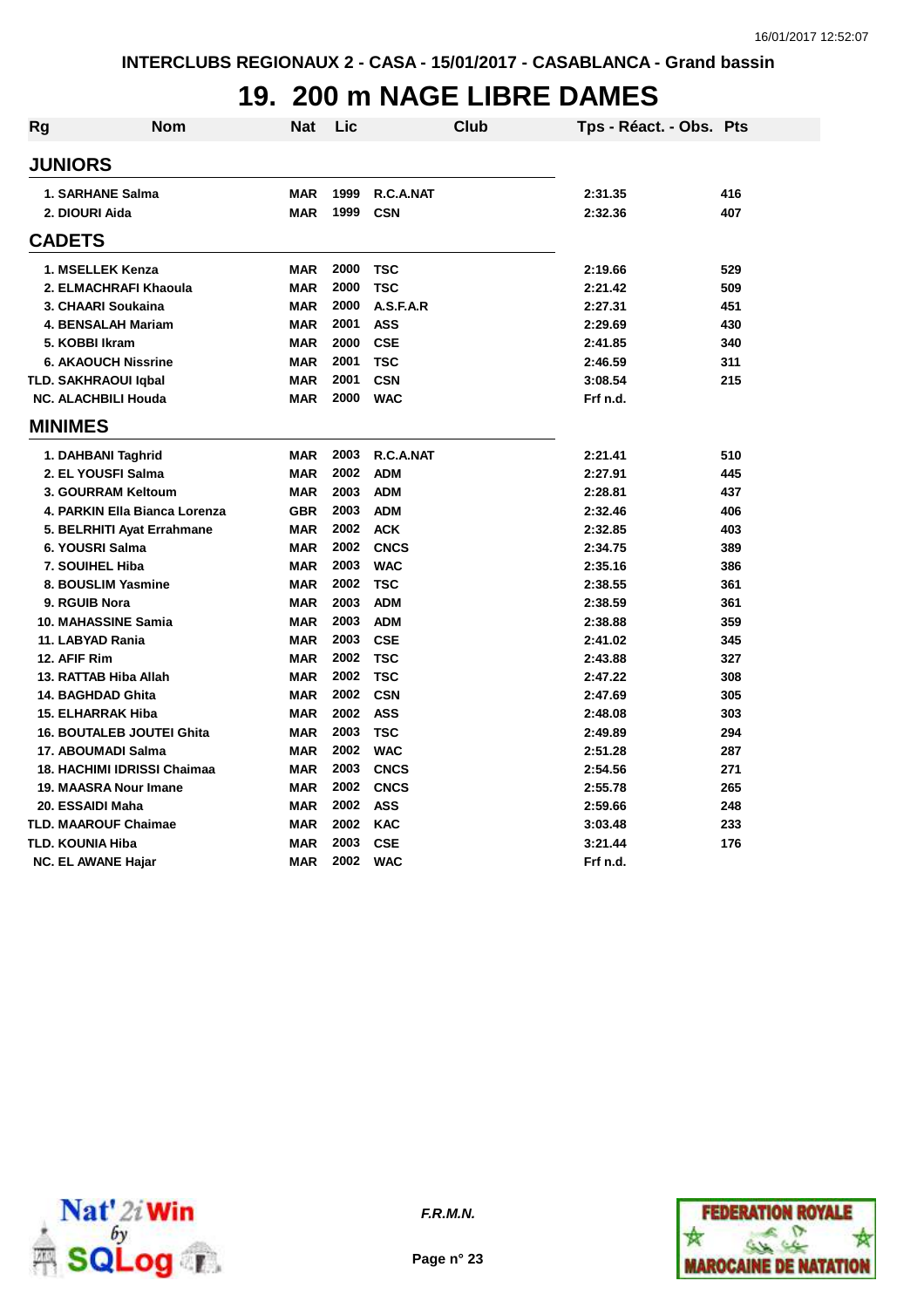### **20. 100 m BRASSE MESSIEURS**

| Rg | <b>Nom</b>                           | <b>Nat</b> | Lic  | Club             | Tps - Réact. - Obs. Pts |     |
|----|--------------------------------------|------------|------|------------------|-------------------------|-----|
|    | <b>SENIORS</b>                       |            |      |                  |                         |     |
|    | <b>TLD. GZALI Alae Eddine</b>        | <b>MAR</b> | 1997 | <b>KAC</b>       | 1:31.63                 | 259 |
|    | <b>NC. EL BOUHTOURI Almehdi</b>      | <b>MAR</b> | 1995 | R.C.A.NAT        | Frf n.d.                |     |
|    | <b>NC. MOUMEN Sayf Annasre</b>       | MAR        | 1997 | <b>ASS</b>       | Frf n.d.                |     |
|    | <b>JUNIORS</b>                       |            |      |                  |                         |     |
|    | 1. KZIBER Bakr                       | <b>MAR</b> | 1998 | A.S.F.A.R        | 1:12.42                 | 526 |
|    | <b>NC. KARROUK BAAYL Zaid</b>        | <b>MAR</b> | 1999 | <b>ACK</b>       | Frf n.d.                |     |
|    | <b>CADETS</b>                        |            |      |                  |                         |     |
|    | 1. FLIYOU Ahmed Yassine              | <b>MAR</b> | 2001 | R.C.A.NAT        | 1:12.27                 | 529 |
|    | 2. BADRANI Adnane                    | <b>MAR</b> | 2000 | R.C.A.NAT        | 1:18.65                 | 410 |
|    | 3. ENNABTY Reyane                    | <b>MAR</b> | 2001 | <b>ADM</b>       | 1:20.09                 | 388 |
|    | <b>4. CHAGH Yassine</b>              | <b>MAR</b> | 2001 | <b>ACK</b>       | 1:22.22                 | 359 |
|    | 5. SEYAR Mohamed Aymane              | <b>MAR</b> | 2000 | <b>ASS</b>       | 1:23.84                 | 339 |
|    | 6. ASSAL mohamed Farouk              | <b>MAR</b> | 2001 | R.C.A.NAT        | 1:25.00                 | 325 |
|    | 7. SALMAN Mohamed                    | <b>MAR</b> | 2001 | R.C.A.NAT        | 1:27.55                 | 297 |
|    | 8. BAQQASS Adam                      | <b>MAR</b> | 2001 | <b>ASS</b>       | 1:28.73                 | 286 |
|    | <b>TLD. NOUREDDINE Mohamed Amine</b> | <b>MAR</b> | 2001 | R.C.A.NAT        | 1:38.16                 | 211 |
|    | <b>NC. ELOUKKAIL Mohamed</b>         | MAR        | 2000 | <b>OUM RABII</b> | Disqual.                | 0   |
|    | <b>MINIMES</b>                       |            |      |                  |                         |     |
|    | 1. EL BADRE Azzedine                 | <b>MAR</b> | 2003 | <b>CSE</b>       | 1:20.12                 | 388 |
|    | 2. KIBAL Sami                        | <b>MAR</b> | 2002 | <b>WAC</b>       | 1:20.28                 | 386 |
|    | 3. KAMIL Ali                         | <b>MAR</b> | 2002 | <b>WAC</b>       | 1:22.20                 | 359 |
|    | <b>4. AZHAR Idriss</b>               | <b>MAR</b> | 2003 | R.C.A.NAT        | 1:22.24                 | 359 |
|    | 5. EL OMARI Yassine                  | <b>MAR</b> | 2002 | <b>ACK</b>       | 1:25.41                 | 320 |
|    | 6. BAMHAOUED Ismail                  | <b>MAR</b> | 2002 | A.S.F.A.R        | 1:27.01                 | 303 |
|    | 7. BELOUAD Achraf                    | <b>MAR</b> | 2003 | <b>ADM</b>       | 1:27.30                 | 300 |
|    | 8. LAKHLALKI Saad                    | <b>MAR</b> | 2002 | <b>CSE</b>       | 1:27.70                 | 296 |
|    | 9. BENJELLOUN Youssef                | <b>MAR</b> | 2003 | <b>ADM</b>       | 1:28.06                 | 292 |
|    | 10. IRAQUI HOUSSEINI Ghali           | <b>MAR</b> | 2003 | R.C.A.NAT        | 1:28.71                 | 286 |
|    | 11. OUHAMMOUCH Mohamed Amine         | <b>MAR</b> | 2002 | <b>ADM</b>       | 1:31.37                 | 261 |
|    | <b>12. DAIBOUN Wail</b>              | <b>MAR</b> | 2002 | <b>ACK</b>       | 1:33.45                 | 244 |
|    | 13. MAGRI Ahmed Ghassane             | MAR        | 2003 | <b>ASS</b>       | 1:33.95                 | 240 |
|    | TLD. BOUZAIDI Zakaria                | MAR        | 2002 | <b>CSN</b>       | 1:37.70                 | 214 |
|    | TLD. EL AMARTI Hatim                 | <b>MAR</b> | 2003 | <b>DHJ</b>       | 1:38.75                 | 207 |
|    | <b>TLD. ELHAOUARI Ilias</b>          | <b>MAR</b> | 2003 | R.C.A.NAT        | 1:42.30                 | 186 |
|    | TLD. EL HODAIGUI Mohssine            | <b>MAR</b> | 2003 | <b>CCC</b>       | 1:59.82                 | 116 |
|    | <b>NC. JRAFE Naoufal</b>             | <b>MAR</b> | 2002 | <b>ACK</b>       | Frf n.d.                |     |
|    | <b>NC. SAISSI HASSANI Mehdi</b>      | <b>MAR</b> | 2002 | <b>ACK</b>       | Frf n.d.                |     |
|    | <b>NC. FATHI Houssam</b>             | <b>MAR</b> | 2002 | <b>CSN</b>       | Frf n.d.                |     |
|    | <b>NC. HILALI Hamza</b>              | MAR        | 2002 | <b>CCC</b>       | Disqual.                | 0   |





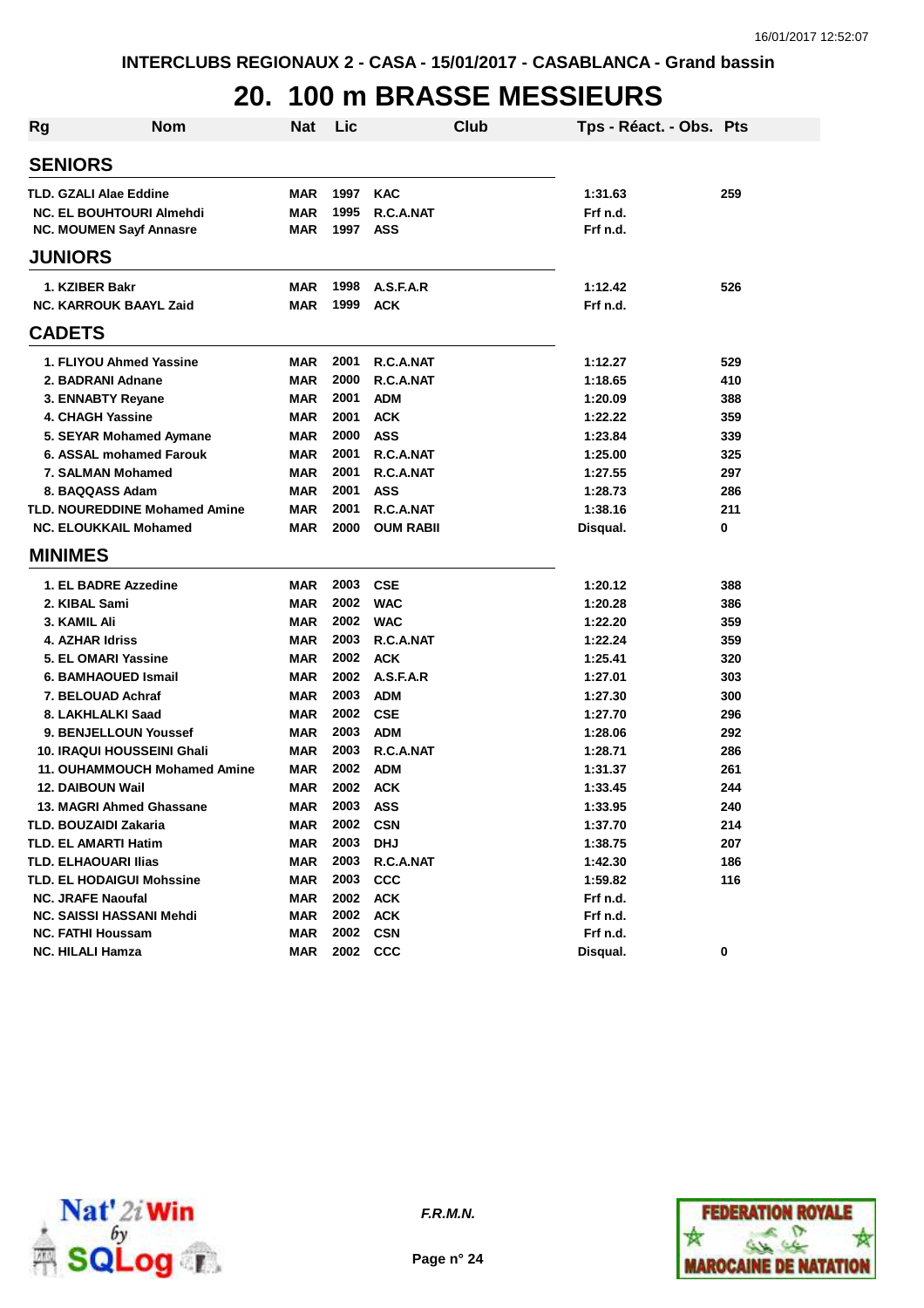### **21. 100 m BRASSE DAMES**

| <b>Rg</b> | <b>Nom</b>                   | <b>Nat</b> | Lic  | <b>Club</b> | Tps - Réact. - Obs. Pts |     |
|-----------|------------------------------|------------|------|-------------|-------------------------|-----|
|           | <b>JUNIORS</b>               |            |      |             |                         |     |
|           | 1. MSELLEK Ghita             | <b>MAR</b> | 1998 | <b>TSC</b>  | 1:28.02                 | 390 |
|           | TLD, EL MITARI Ahlam Habiba  | <b>MAR</b> | 1999 | <b>CSE</b>  | 1:39.47                 | 270 |
|           | <b>CADETS</b>                |            |      |             |                         |     |
|           | 1. BENBOUZIANE Hiba          | MAR        | 2000 | <b>TSC</b>  | 1:31.60                 | 346 |
|           | 2. AKAOUCH Nissrine          | <b>MAR</b> | 2001 | <b>TSC</b>  | 1:32.63                 | 335 |
|           | 3. BOUCHANE Chaimaa          | <b>MAR</b> | 2000 | <b>ADM</b>  | 1:33.34                 | 327 |
|           | 4. ZAKI Hajar                | <b>MAR</b> | 2001 | R.C.A.NAT   | 1:34.29                 | 317 |
|           | 5. KOBBI Ikram               | <b>MAR</b> | 2000 | <b>CSE</b>  | 1:34.34                 | 317 |
|           | 6. GHENI Fatima Zahra        | <b>MAR</b> | 2000 | A.S.F.A.R   | 1:35.50                 | 305 |
|           | 7. BOULAGRIATE Houda         | <b>MAR</b> | 2001 | <b>CNCS</b> | 1:37.53                 | 287 |
|           | <b>TLD. ARRAMI Fadwa</b>     | <b>MAR</b> | 2000 | R.C.A.NAT   | 1:53.13                 | 184 |
|           | <b>NC. BOUSSAADANE Wiam</b>  | <b>MAR</b> | 2001 | A.S.F.A.R   | Frf n.d.                |     |
|           | <b>MINIMES</b>               |            |      |             |                         |     |
|           | <b>1. BOUJNANE Rim</b>       | <b>MAR</b> | 2003 | <b>CSE</b>  | 1:34.59                 | 314 |
|           | 2. BERRISSOUL Kawtar         | <b>MAR</b> | 2002 | <b>WAC</b>  | 1:35.00                 | 310 |
|           | 3. SOUIHEL Hiba              | <b>MAR</b> | 2003 | <b>WAC</b>  | 1:36.20                 | 299 |
|           | <b>4. BOUSLIM Yasmine</b>    | <b>MAR</b> | 2002 | <b>TSC</b>  | 1:36.32                 | 298 |
|           | 5. GAMRAOUI Dalia Wissal     | <b>MAR</b> | 2002 | <b>WAC</b>  | 1:36.85                 | 293 |
|           | 6. AMMOUMOU Doaa             | <b>MAR</b> | 2003 | <b>ACK</b>  | 1:37.14                 | 290 |
|           | 7. OUHADOUCH Yasmine         | <b>MAR</b> | 2002 | <b>TSC</b>  | 1:38.34                 | 280 |
|           | 8. TAHIL Iness               | <b>MAR</b> | 2003 | R.C.A.NAT   | 1:38.51                 | 278 |
|           | 9. ANOUAR EL ALAMI Manal     | MAR        | 2003 | <b>ADM</b>  | 1:38.59                 | 278 |
|           | 10. BELAFKIH Nada            | MAR        | 2002 | A.S.F.A.R   | 1:39.56                 | 270 |
|           | <b>11. GUENDOUF Ghita</b>    | <b>MAR</b> | 2003 | <b>KAC</b>  | 1:40.28                 | 264 |
|           | 12. BEN ASSILA Hiba          | <b>MAR</b> | 2003 | A.S.F.A.R   | 1:40.64                 | 261 |
|           | <b>TLD. YAHIA Mayare</b>     | <b>MAR</b> | 2003 | <b>DHJ</b>  | 1:45.68                 | 225 |
|           | <b>TLD. EL BROUZI Rima</b>   | <b>MAR</b> | 2003 | <b>TSC</b>  | 1:46.66                 | 219 |
|           | <b>TLD. ABOUMADI Salma</b>   | MAR        | 2002 | <b>WAC</b>  | 1:46.67                 | 219 |
|           | <b>TLD. DAHO Malak</b>       | MAR        | 2003 | <b>CNCS</b> | 1:47.94                 | 211 |
|           | TLD. EL BOUZKRI Aya          | MAR        | 2003 | <b>CNCS</b> | 1:56.66                 | 167 |
|           | <b>TLD. LABHALLA Yasmine</b> | MAR        | 2002 | <b>DHJ</b>  | 1:57.69                 | 163 |



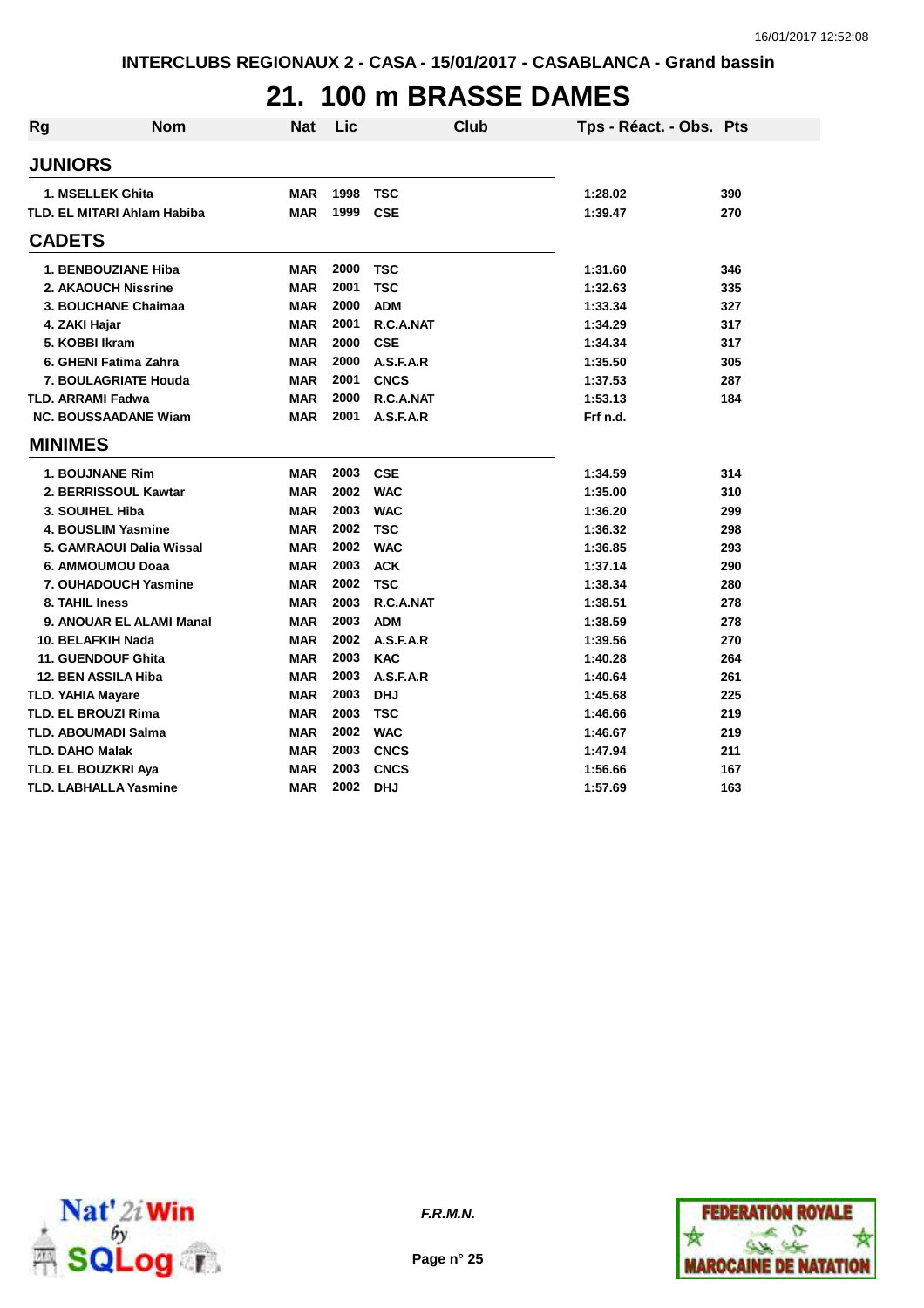### **22. 50 m DOS MESSIEURS**

| <b>Rg</b>              | <b>Nom</b>                                          | Nat                      | Lic          |                           | Club | Tps - Réact. - Obs. Pts |            |
|------------------------|-----------------------------------------------------|--------------------------|--------------|---------------------------|------|-------------------------|------------|
| <b>SENIORS</b>         |                                                     |                          |              |                           |      |                         |            |
|                        | 1. EL BANAR Badr                                    | MAR                      | 1993         | <b>ADM</b>                |      | 32.41                   | 408        |
|                        | <b>NC. MOUMEN Sayf Annasre</b>                      | <b>MAR</b>               | 1997         | <b>ASS</b>                |      | Frf n.d.                |            |
|                        | <b>NC. RRHIOUI Mohamed Jalal</b>                    | <b>MAR</b>               | 1995         | <b>CSN</b>                |      | Frf n.d.                |            |
| <b>JUNIORS</b>         |                                                     |                          |              |                           |      |                         |            |
|                        | 1. LAHRICHI Ismail                                  | <b>MAR</b>               | 1999         | R.C.A.NAT                 |      | 29.83                   | 523        |
|                        | 2. SOULHI Yahya                                     | <b>MAR</b>               | 1998         | <b>ADM</b>                |      | 30.19                   | 505        |
| <b>3. SNIKY Driss</b>  |                                                     | <b>MAR</b>               | 1999         | <b>WAC</b>                |      | 32.02                   | 423        |
|                        | 4. ESSABIHI EDDAFALI Abdelkrim                      | <b>MAR</b>               | 1999         | <b>ADM</b>                |      | 32.13                   | 419        |
|                        | 5. DEFAA Mehdi                                      | <b>MAR</b>               | 1999         | R.C.A.NAT                 |      | 32.40                   | 408        |
|                        | 6. KZIBER Bakr                                      | <b>MAR</b>               | 1998         | A.S.F.A.R                 |      | 32.41                   | 408        |
|                        | 7. EZZAHER Hamza                                    | <b>MAR</b>               | 1998         | <b>ADM</b>                |      | 32.79                   | 394        |
|                        | 8. EL BOUAZZAOUI Ilyas Abdesslam                    | <b>MAR</b>               | 1999         | <b>ASS</b>                |      | 33.03                   | 385        |
|                        | 9. LEBIED Aymane                                    | <b>MAR</b>               | 1999         | <b>CSN</b>                |      | 34.10                   | 350        |
|                        | <b>10. IKLANE Yassine</b>                           | <b>MAR</b>               | 1999         | <b>WAC</b>                |      | 34.13                   | 349        |
|                        | 11. HASSOUNI Badr                                   | <b>MAR</b>               | 1998         | <b>ADM</b>                |      | 34.28                   | 345        |
|                        | 12. LAFKIHI Mehdi                                   | <b>MAR</b>               | 1999         | <b>TSC</b>                |      | 34.44                   | 340        |
|                        | 13. DAHBI SKALI Hamza                               | <b>MAR</b>               | 1998         | <b>CSN</b>                |      | 34.77                   | 330        |
|                        | <b>14. BENNAJEH Ahmed</b><br>15. EL AZZAOUI Zakaria | <b>MAR</b><br><b>MAR</b> | 1998<br>1999 | <b>CSE</b><br><b>WAC</b>  |      | 35.30<br>35.51          | 315<br>310 |
|                        | <b>NC. ARAABAB Marouane</b>                         | <b>MAR</b>               | 1999         | <b>ACK</b>                |      | Frf n.d.                |            |
| <b>CADETS</b>          |                                                     |                          |              |                           |      |                         |            |
|                        |                                                     |                          |              |                           |      |                         |            |
|                        | 1. BADRANI Adnane                                   | MAR                      | 2000<br>2000 | R.C.A.NAT                 |      | 32.61                   | 400        |
|                        | 2. HARRABIDA Mohamed Amine<br>3. MAKY Mouad         | <b>MAR</b><br><b>MAR</b> | 2000         | R.C.A.NAT                 |      | 32.78                   | 394        |
|                        | 4. ACHOUBIR Makram                                  | <b>MAR</b>               | 2001         | <b>TSC</b><br>A.S.F.A.R   |      | 33.04<br>33.09          | 385<br>383 |
|                        | 5. HASSOUNI Omar                                    | <b>MAR</b>               | 2001         | <b>ADM</b>                |      | 33.16                   | 381        |
|                        | <b>6. AYANE Yasser</b>                              | <b>MAR</b>               | 2001         | <b>CSE</b>                |      | 33.56                   | 367        |
|                        | 6. EL HABIB Elallam                                 | MAR                      | 2000         | <b>WAC</b>                |      | 33.56                   | 367        |
|                        | 8. BENHLIMA Ilyas                                   | MAR                      | 2001         | <b>ASS</b>                |      | 33.59                   | 366        |
|                        | 9. KABIRI Haytam                                    | MAR                      | 2001         | <b>ASS</b>                |      | 33.66                   | 364        |
|                        | 10. AZIZE Othmane                                   | MAR                      | 2000         | <b>WAC</b>                |      | 34.84                   | 328        |
|                        | 11. NIHOU Yassine                                   | MAR                      | 2001         | <b>ACK</b>                |      | 35.03                   | 323        |
|                        | 12. FLIYOU Ahmed Yassine                            | MAR                      | 2001         | R.C.A.NAT                 |      | 35.66                   | 306        |
|                        | <b>13. SADAK Youssef</b>                            | <b>MAR</b>               | 2001         | <b>CSE</b>                |      | 38.63                   | 241        |
| 14. YOUSRI Saad        |                                                     | <b>MAR</b>               | 2001         | <b>CNCS</b>               |      | 38.92                   | 235        |
|                        | <b>15. NARBAD Karim</b>                             | MAR                      | 2000         | <b>CSE</b>                |      | 38.99                   | 234        |
|                        | 16. MAGRI Mohamed Aymane                            | MAR                      | 2000         | <b>ASS</b>                |      | 39.13                   | 231        |
| 16. AZIKOU Omar        |                                                     | MAR                      | 2000         | <b>KAC</b>                |      | 39.13                   | 231        |
|                        | <b>18. ZIDANE Mohammed Amine</b>                    | <b>MAR</b>               | 2001         | <b>CSE</b>                |      | 40.00<br>42.64          | 217        |
|                        | <b>TLD. BELBEIDA Hicham</b><br>TLD. BAQQASS Adam    | <b>MAR</b><br><b>MAR</b> | 2001<br>2001 | <b>CNCS</b><br><b>ASS</b> |      | 43.46                   | 179<br>169 |
| <b>NC. EL AMRI Ali</b> |                                                     | <b>MAR</b>               | 2001         | <b>ADM</b>                |      | Frf n.d.                |            |
| <b>MINIMES</b>         |                                                     |                          |              |                           |      |                         |            |
|                        |                                                     |                          |              |                           |      |                         |            |
| 1. ZIANE Adam          |                                                     | MAR                      | 2002<br>2002 | <b>CNCS</b>               |      | 32.10                   | 420        |
|                        | 2. MAMDOUH Abdelmoughit                             | MAR                      | 2002         | <b>WAC</b>                |      | 32.59                   | 401        |
|                        | 3. MESLOUH Aymane<br>4. SELLEK Yassine              | <b>MAR</b><br><b>MAR</b> | 2002         | <b>ADM</b><br><b>CSE</b>  |      | 36.18<br>36.54          | 293<br>284 |
|                        | 5. DAIBOUN Wail                                     | <b>MAR</b>               | 2002         | <b>ACK</b>                |      | 37.16                   | 270        |
|                        | 6. CHANNANI Mohamed Amine                           | <b>MAR</b>               | 2002         | <b>CSE</b>                |      | 37.86                   | 256        |
|                        | 7. BEZOTE Wail                                      | <b>MAR</b>               | 2002         | <b>KAC</b>                |      | 37.88                   | 255        |
|                        | 8. ZANARI Mohamed Amine                             | MAR                      | 2002         | <b>TSC</b>                |      | 38.64                   | 240        |



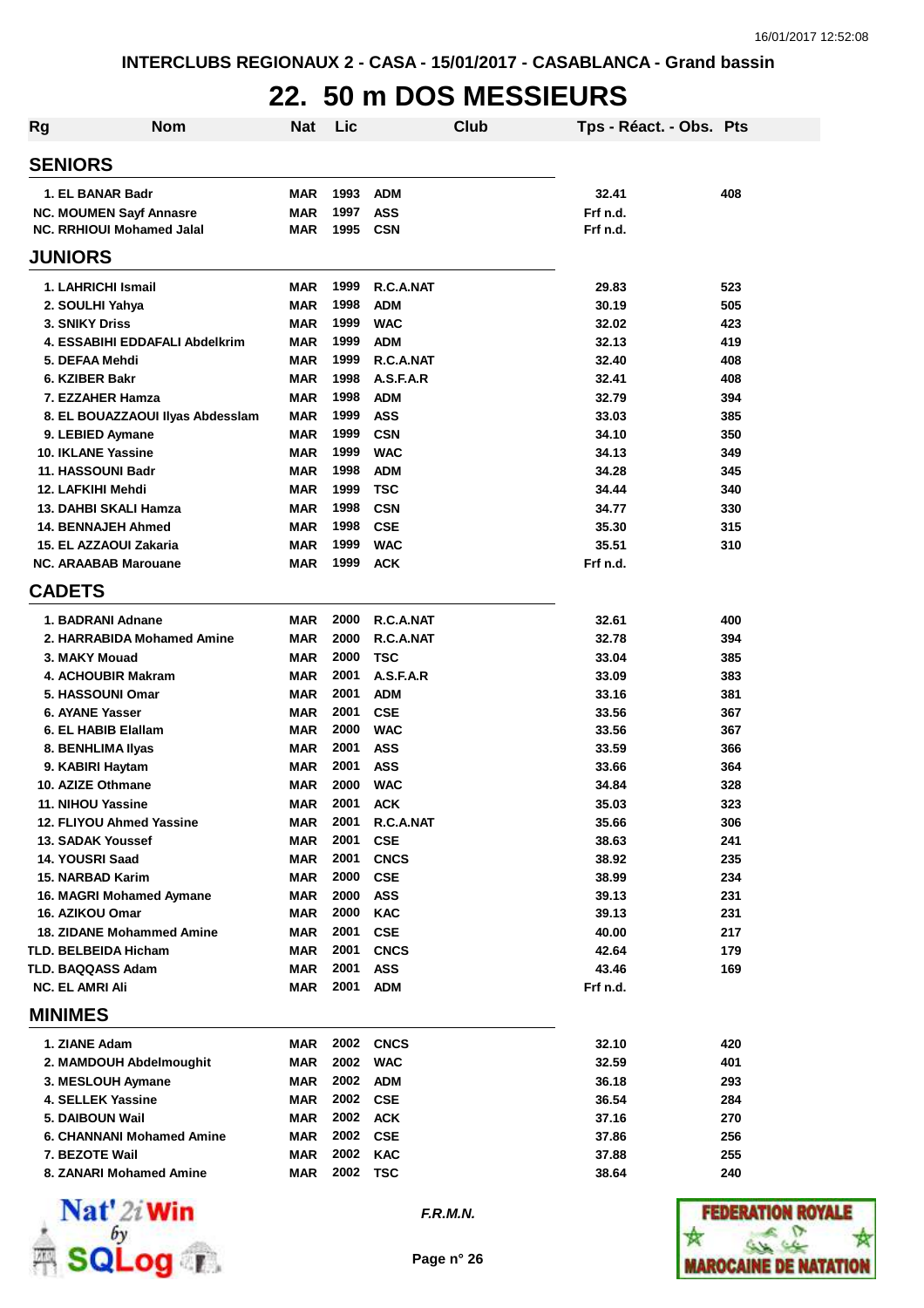### **22. 50 m DOS MESSIEURS**

| Rg | <b>Nom</b>                           | <b>Nat</b> | Lic  |              | <b>Club</b> | Tps - Réact. - Obs. Pts |     |
|----|--------------------------------------|------------|------|--------------|-------------|-------------------------|-----|
|    | <b>MINIMES</b>                       |            |      |              |             |                         |     |
|    | 9. OUHAMMOUCH Mohamed Amine          | <b>MAR</b> | 2002 | <b>ADM</b>   |             | 38.72                   | 239 |
|    | <b>10. BENJELLOUN Youssef</b>        | <b>MAR</b> | 2003 | <b>ADM</b>   |             | 38.74                   | 239 |
|    | 11. TAJEDDINE Aymen                  | <b>MAR</b> | 2003 | <b>CNCS</b>  |             | 38.89                   | 236 |
|    | 12. BENJARY Abderrahmane             | <b>MAR</b> | 2003 | <b>CSE</b>   |             | 39.09                   | 232 |
|    | 13. EL AMARTI Hatim                  | <b>MAR</b> | 2003 | <b>DHJ</b>   |             | 39.48                   | 225 |
|    | 14. BELOUAD Achraf                   | <b>MAR</b> | 2003 | <b>ADM</b>   |             | 40.19                   | 214 |
|    | 15. MAGRI Ahmed Ghassane             | <b>MAR</b> | 2003 | <b>ASS</b>   |             | 40.25                   | 213 |
|    | 16. RIZKI Ismail                     | <b>MAR</b> | 2003 | <b>CSP</b>   |             | 40.41                   | 210 |
|    | 17. MESSAOUDI Mohamed Mouad          | <b>MAR</b> | 2002 | A.S.F.A.R    |             | 40.48                   | 209 |
|    | 18. LAKHLALKI Saad                   | <b>MAR</b> | 2002 | <b>CSE</b>   |             | 40.49                   | 209 |
|    | <b>19. EL BOUAZZAOUI Yassine</b>     | <b>MAR</b> | 2003 | <b>ASS</b>   |             | 40.63                   | 207 |
|    | 20. MAMI Mohamed Reda                | <b>MAR</b> | 2002 | <b>TSC</b>   |             | 40.73                   | 205 |
|    | 21. IRAQUI HOUSSEINI Ghali           | <b>MAR</b> | 2003 | R.C.A.NAT    |             | 40.78                   | 204 |
|    | 22. LAHLYAL Ahmed Moubarak           | <b>MAR</b> | 2003 | <b>DHJ</b>   |             | 40.87                   | 203 |
|    | 23. MESKINE Mohammed Aymane          | <b>MAR</b> | 2002 | <b>ACK</b>   |             | 41.16                   | 199 |
|    | 24. CHAFFAA Mohammed                 | <b>MAR</b> | 2003 | <b>CSE</b>   |             | 41.53                   | 194 |
|    | 25. ARSALANE Mohammed                | <b>MAR</b> | 2003 | <b>CSEJL</b> |             | 42.26                   | 184 |
|    | 26. LAKRANE Abdenasser               | <b>MAR</b> | 2002 | <b>CNK</b>   |             | 42.48                   | 181 |
|    | 27. DEFAA Sami                       | <b>MAR</b> | 2003 | R.C.A.NAT    |             | 42.95                   | 175 |
|    | 28. HATHOUTI Mohamed Taha            | <b>MAR</b> | 2003 | <b>ASS</b>   |             | 43.81                   | 165 |
|    | <b>TLD. KOBBI Nassim</b>             | <b>MAR</b> | 2003 | <b>CSE</b>   |             | 45.61                   | 146 |
|    | <b>TLD. ABIR Alaa</b>                | <b>MAR</b> | 2003 | <b>DHJ</b>   |             | 46.45                   | 138 |
|    | TLD. EL MAZOUNI EI Khalil            | <b>MAR</b> | 2003 | <b>CSN</b>   |             | 47.18                   | 132 |
|    | <b>TLD. BELKOURCHIA Yassine</b>      | <b>MAR</b> | 2003 | <b>ASS</b>   |             | 47.30                   | 131 |
|    | <b>TLD. LAAGUEL Moussa</b>           | <b>MAR</b> | 2003 | R.C.A.NAT    |             | 48.16                   | 124 |
|    | <b>TLD. ES SABBAR Zine Elabidine</b> | <b>MAR</b> | 2003 | <b>CSEJL</b> |             | 58.66                   | 68  |
|    | <b>TLD. MAROUANE Akram</b>           | <b>MAR</b> | 2003 | <b>CNCS</b>  |             | 1:00.84                 | 61  |
|    | <b>NC. GHENDOUR Adil</b>             | <b>MAR</b> | 2002 | <b>CNCS</b>  |             | Frf n.d.                |     |
|    | <b>NC. BERRADA Ali</b>               | <b>MAR</b> | 2003 | R.C.A.NAT    |             | Frf n.d.                |     |
|    | <b>NC. ELHAOUARI Ilias</b>           | <b>MAR</b> | 2003 | R.C.A.NAT    |             | Frf n.d.                |     |
|    | NC. BAJJAJI Yahia                    | <b>MAR</b> | 2003 | R.C.A.NAT    |             | Disqual.                | 0   |



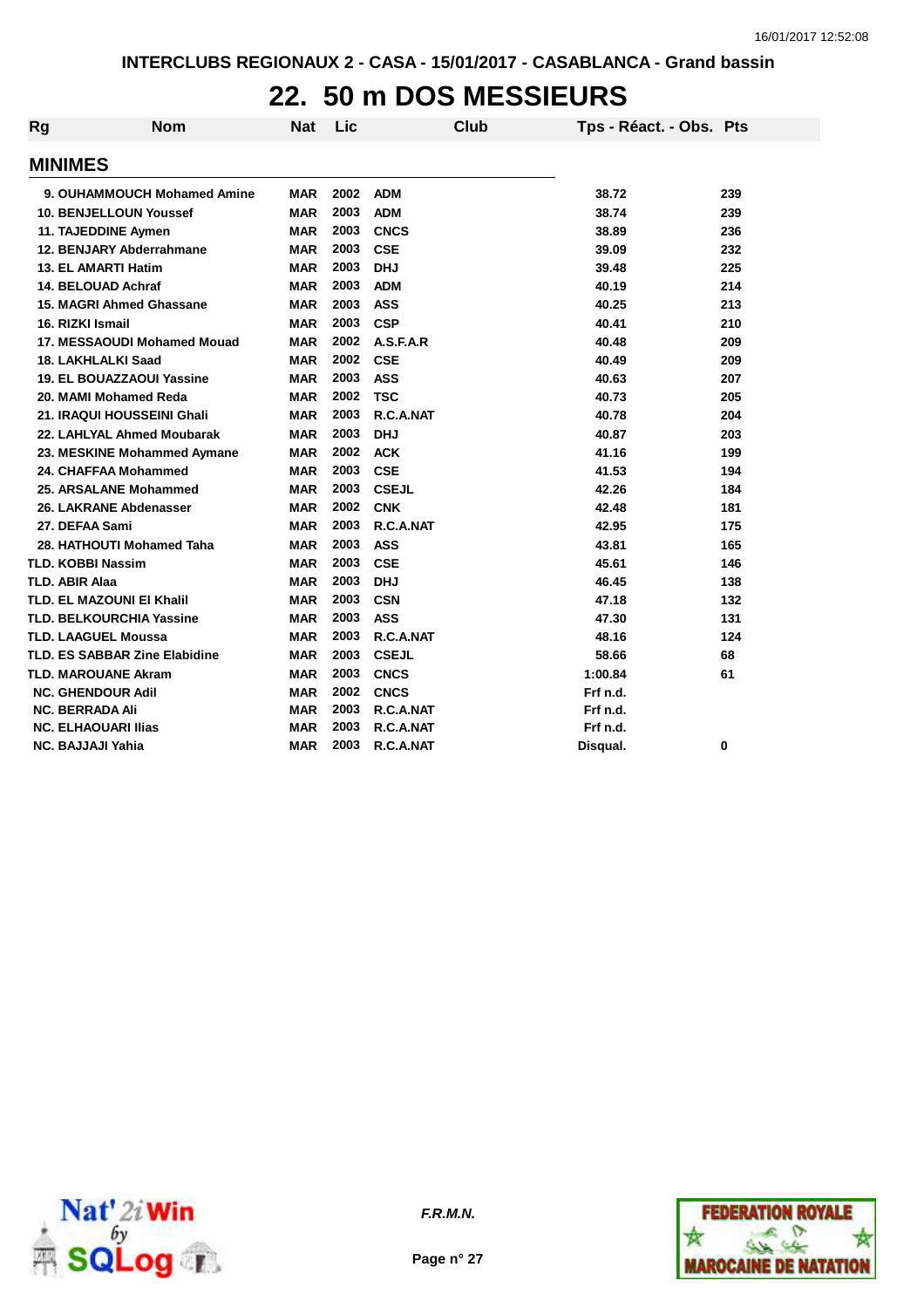# **23. 50 m DOS DAMES**

| <b>Rg</b> | <b>Nom</b>                                | <b>Nat</b>               | Lic              |              | Club | Tps - Réact. - Obs. Pts |            |
|-----------|-------------------------------------------|--------------------------|------------------|--------------|------|-------------------------|------------|
|           | <b>SENIORS</b>                            |                          |                  |              |      |                         |            |
|           | <b>TLD. KARMOUCHY Ghita</b>               | MAR                      | 1997             | R.C.A.NAT    |      | 46.18                   | 201        |
|           | <b>JUNIORS</b>                            |                          |                  |              |      |                         |            |
|           | <b>NC. EL RAMI Boutaina</b>               | <b>MAR</b>               | 1999 TSC         |              |      | Frf n.d.                |            |
|           | <b>CADETS</b>                             |                          |                  |              |      |                         |            |
|           | 1. RIMY Hiba                              | MAR                      | 2001             | <b>TSC</b>   |      | 34.31                   | 490        |
|           | 2. RMILI Hiba                             | <b>MAR</b>               | 2000             | <b>TSC</b>   |      | 34.70                   | 474        |
|           | 3. BENSALAH Mariam                        | MAR                      | 2001             | <b>ASS</b>   |      | 36.31                   | 414        |
|           | 4. MSELLEK Kenza                          | <b>MAR</b>               | 2000             | <b>TSC</b>   |      | 36.58                   | 404        |
|           | <b>5. RHNANE Kholoud</b>                  | <b>MAR</b>               | 2001             | <b>ACK</b>   |      | 38.20                   | 355        |
|           | 6. GHENI Fatima Zahra                     | <b>MAR</b>               | 2000             | A.S.F.A.R    |      | 38.55                   | 346        |
|           | 7. SAKHRAOUI Iqbal                        | <b>MAR</b>               | 2001             | <b>CSN</b>   |      | 43.10                   | 247        |
|           | 8. ZAKI Hajar                             | <b>MAR</b>               | 2001             | R.C.A.NAT    |      | 43.14                   | 246        |
|           | 9. JEBRI Rim                              | <b>MAR</b>               | 2001             | R.C.A.NAT    |      | 43.35                   | 243        |
|           | <b>TLD. ARRAMI Fadwa</b>                  | <b>MAR</b>               | 2000             | R.C.A.NAT    |      | 55.25                   | 117        |
|           | <b>NC. ALACHBILI Houda</b>                | <b>MAR</b>               | 2000             | <b>WAC</b>   |      | Frf n.d.                |            |
|           | <b>NC. BOUSSAADANE Wiam</b>               | <b>MAR</b>               | 2001             | A.S.F.A.R    |      | Frf n.d.                |            |
|           | <b>MINIMES</b>                            |                          |                  |              |      |                         |            |
|           | 1. PARKIN Ella Bianca Lorenza             | <b>GBR</b>               | 2003             | <b>ADM</b>   |      | 36.99                   | 391        |
|           | 2. YOUSRI Salma                           | MAR                      | 2002             | <b>CNCS</b>  |      | 37.07                   | 389        |
|           | 3. FARASS Hind                            | <b>MAR</b>               | 2002             | <b>DHJ</b>   |      | 38.06                   | 359        |
|           | 4. GOURRAM Keltoum                        | <b>MAR</b>               | 2003             | <b>ADM</b>   |      | 38.08                   | 358        |
|           | 5. TAHRI Aya                              | <b>MAR</b>               | 2002             | <b>ACK</b>   |      | 39.20                   | 329        |
|           | 6. OUAHMID Fatima Ezahra                  | <b>MAR</b>               | 2003             | R.C.A.NAT    |      | 39.59                   | 319        |
|           | 7. BELAFKIH Nada                          | <b>MAR</b>               | 2002             | A.S.F.A.R    |      | 40.30                   | 302        |
|           | 8. TAHIL Iness                            | <b>MAR</b>               | 2003             | R.C.A.NAT    |      | 40.82                   | 291        |
|           | 8. ESSAIDI Maha                           | MAR                      | 2002             | <b>ASS</b>   |      | 40.82                   | 291        |
|           | 10. WAHAB Ikram                           | MAR                      | 2003             | <b>CSEJL</b> |      | 42.06                   | 266        |
|           | 11. RGUIB Nora                            | <b>MAR</b>               | 2003             | <b>ADM</b>   |      | 42.18                   | 264        |
|           | 12. RATTAB Hiba Allah                     | MAR                      | 2002             | <b>TSC</b>   |      | 42.20                   | 263        |
|           | 13. LABYAD Rania                          | MAR                      | 2003             | <b>CSE</b>   |      | 42.77                   | 253        |
|           | <b>14. MAHASSINE Samia</b>                | MAR                      | 2003             | <b>ADM</b>   |      | 42.91                   | 250        |
|           | <b>15. BOUJNANE Rim</b>                   | MAR                      | 2003             | <b>CSE</b>   |      | 43.23                   | 245        |
|           | 16. YAHIA Mayare                          | <b>MAR</b>               | 2003             | <b>DHJ</b>   |      | 43.25                   | 245        |
|           | 17. BEN ASSILA Hiba                       | <b>MAR</b>               | 2003             | A.S.F.A.R    |      | 43.56                   | 239        |
|           | 18. EL BOUZKRI Aya                        | <b>MAR</b>               | 2003             | <b>CNCS</b>  |      | 43.70                   | 237        |
|           | 19. BAGHDAD Ghita                         | <b>MAR</b>               | 2002             | <b>CSN</b>   |      | 43.96                   | 233        |
|           | 20. HORMI Rita                            | <b>MAR</b>               | 2003<br>2002 ASS | <b>CSP</b>   |      | 44.03                   | 232        |
|           | 21. ELHARRAK Hiba<br>22. EL MEJDOUB Kenza | <b>MAR</b><br><b>MAR</b> | 2003             | <b>ASS</b>   |      | 44.10<br>44.73          | 231<br>221 |
|           | 23. BOUTALEB JOUTEI Ghita                 | <b>MAR</b>               | 2003             | <b>TSC</b>   |      | 45.04                   | 216        |
|           | 24. MAAROUF Chaimae                       | <b>MAR</b>               | 2002             | <b>KAC</b>   |      | 45.09                   | 216        |
|           | 25. DAHO Malak                            | <b>MAR</b>               | 2003             | <b>CNCS</b>  |      | 45.73                   | 207        |
|           | 26. MIKOU Aya                             | <b>MAR</b>               | 2003             | <b>ADM</b>   |      | 46.16                   | 201        |
|           | 27. EL AIROUKI Nouhaila                   | <b>MAR</b>               | 2002             | <b>DHJ</b>   |      | 46.59                   | 195        |
|           | TLD. KOUNIA Hiba                          | <b>MAR</b>               | 2003             | <b>CSE</b>   |      | 48.27                   | 176        |
|           | <b>TLD. MAASRA Nour Imane</b>             | <b>MAR</b>               | 2002             | <b>CNCS</b>  |      | 49.16                   | 166        |
|           | TLD. KEBIRI Racha                         | <b>MAR</b>               | 2002             | R.C.A.NAT    |      | 52.27                   | 138        |
|           | <b>TLD. LABHALLA Yasmine</b>              | <b>MAR</b>               | 2002             | <b>DHJ</b>   |      | 1:00.13                 | 91         |
|           | TLD. HDIDI Nada                           | <b>MAR</b>               | 2003             | <b>CNCS</b>  |      | 1:00.88                 | 87         |
|           | <b>NC. ELADRAOUI Soukaina</b>             | <b>MAR</b>               | 2002             | <b>CNCS</b>  |      | Frf n.d.                |            |
|           | <b>NC. ESSADEQ Ichraq</b>                 | <b>MAR</b>               | 2002             | <b>CNCS</b>  |      | Frf n.d.                |            |



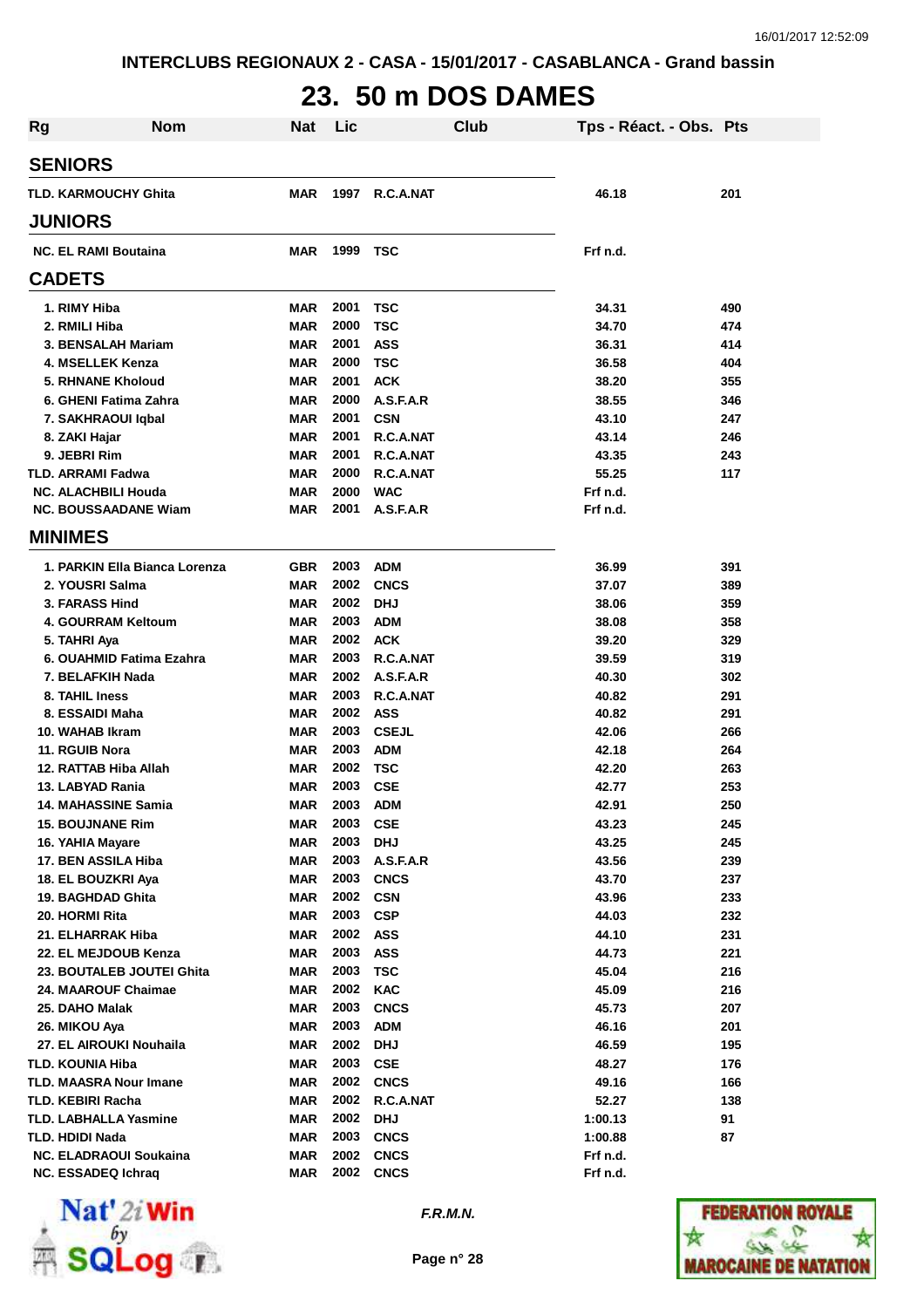# **23. 50 m DOS DAMES**

| Rg<br><b>Nom</b>          | Nat Lic    |          |     | Club | Tps - Réact. - Obs. Pts |
|---------------------------|------------|----------|-----|------|-------------------------|
| <b>MINIMES</b>            |            |          |     |      |                         |
| <b>NC. ZAHIR Inas</b>     | <b>MAR</b> | 2002 DHJ |     |      | Frf n.d.                |
| <b>NC. EL AWANE Hajar</b> | MAR        | 2002 WAC |     |      | Frf n.d.                |
| <b>NC. FOUNOUNOU Aya</b>  | <b>MAR</b> | 2003     | CNK |      | Frf n.d.                |



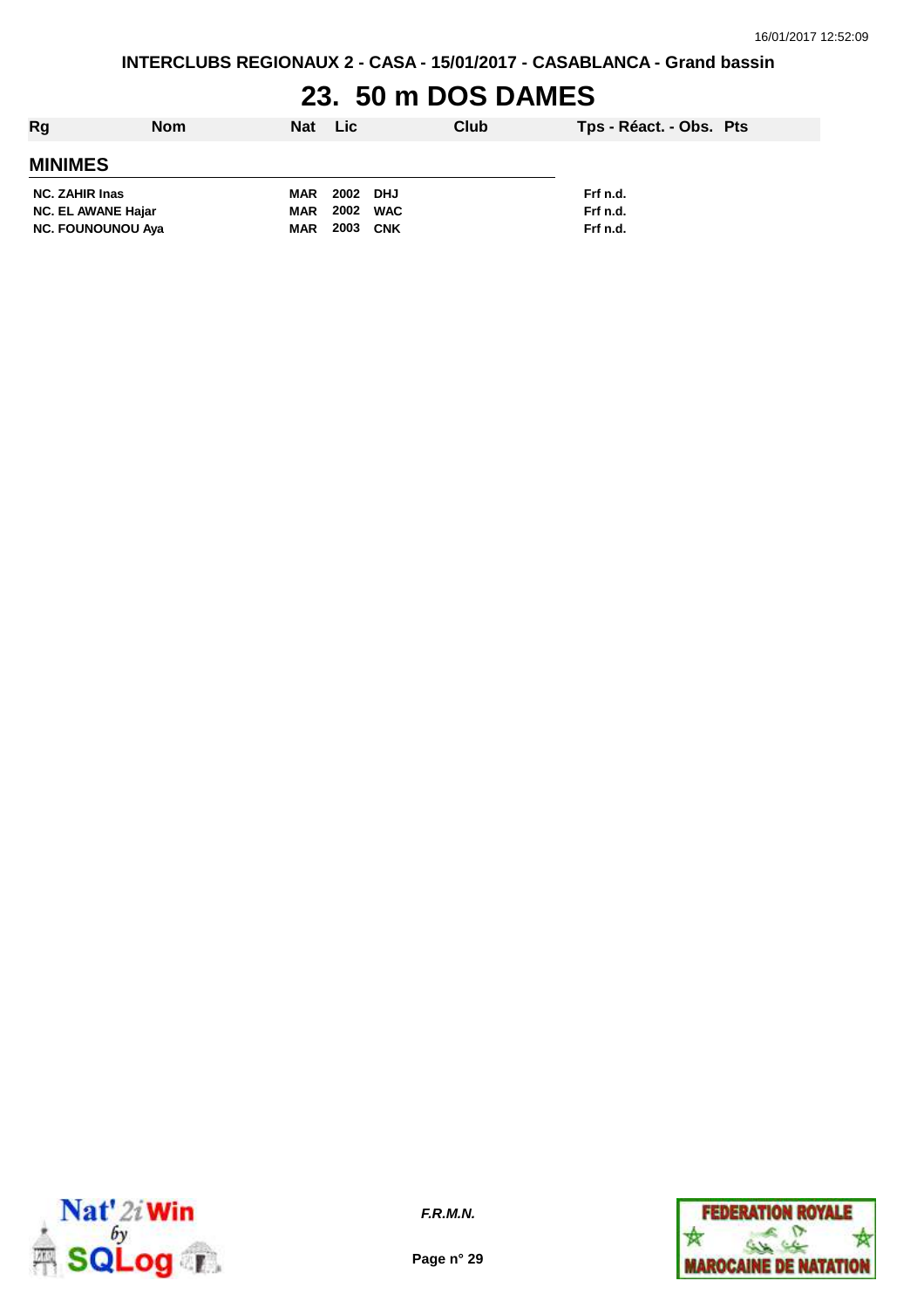### **24. 400 m 4 NAGES MESSIEURS**

| <b>Nom</b>            | <b>Nat</b> | <b>Lic</b> | Club       | Tps - Réact. - Obs. Pts             |     |
|-----------------------|------------|------------|------------|-------------------------------------|-----|
|                       |            |            |            |                                     |     |
| 1. BELKAZ Lahbib      | <b>MAR</b> |            |            | 5:28.34                             | 409 |
|                       |            |            |            |                                     |     |
| 1. ELMAHBOUBI Oussama | MAR        |            |            | 5:20.64                             | 439 |
| 2. KIBAL Sami         | <b>MAR</b> |            | <b>WAC</b> | 5:37.58                             | 376 |
| 3. EL BADRE Azzedine  | <b>MAR</b> | 2003       |            | 5:41.05                             | 365 |
| 4. AZHAR Idriss       | <b>MAR</b> | 2003       | R.C.A.NAT  | 5:55.52                             | 322 |
|                       |            |            |            | 1996 CSN<br>2002 ADM<br>2002<br>CSE |     |



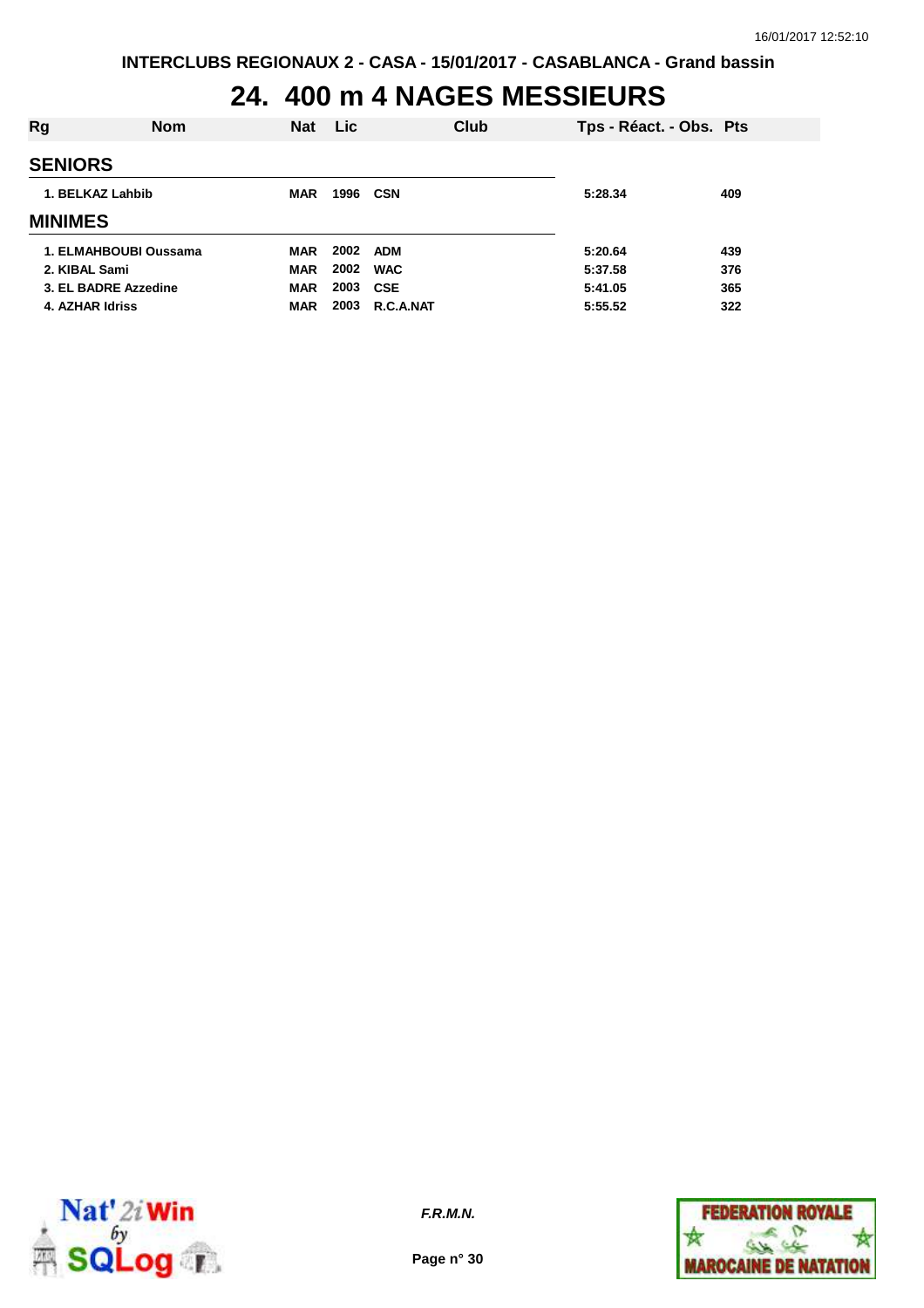# **25. 400 m 4 NAGES DAMES**

| Rg                       | <b>Nom</b>                 | <b>Nat</b> | Lic  |            | Club | Tps - Réact. - Obs. Pts |     |
|--------------------------|----------------------------|------------|------|------------|------|-------------------------|-----|
| <b>JUNIORS</b>           |                            |            |      |            |      |                         |     |
| <b>NC. MSELLEK Ghita</b> |                            | <b>MAR</b> | 1998 | <b>TSC</b> |      | Frf n.d.                |     |
| <b>CADETS</b>            |                            |            |      |            |      |                         |     |
|                          | 1. ELMACHRAFI Khaoula      | <b>MAR</b> | 2000 | <b>TSC</b> |      | 5:49.34                 | 453 |
|                          | 2. BENSALAH Mariam         | <b>MAR</b> | 2001 | <b>ASS</b> |      | 6:08.88                 | 385 |
|                          | 3. BOUCHANE Chaimaa        | <b>MAR</b> | 2000 | <b>ADM</b> |      | 6:14.22                 | 369 |
|                          | 4. BENBOUZIANE Hiba        | <b>MAR</b> | 2000 | TSC        |      | 6:19.76                 | 353 |
|                          | <b>5. AKAOUCH Nissrine</b> | <b>MAR</b> | 2001 | TSC        |      | 6:24.63                 | 339 |
| <b>MINIMES</b>           |                            |            |      |            |      |                         |     |
|                          | 1. BELRHITI Ayat Errahmane | <b>MAR</b> | 2002 | <b>ACK</b> |      | 6:22.79                 | 344 |
| 2. AFIF Rim              |                            | <b>MAR</b> | 2002 | <b>TSC</b> |      | 6:47.53                 | 285 |



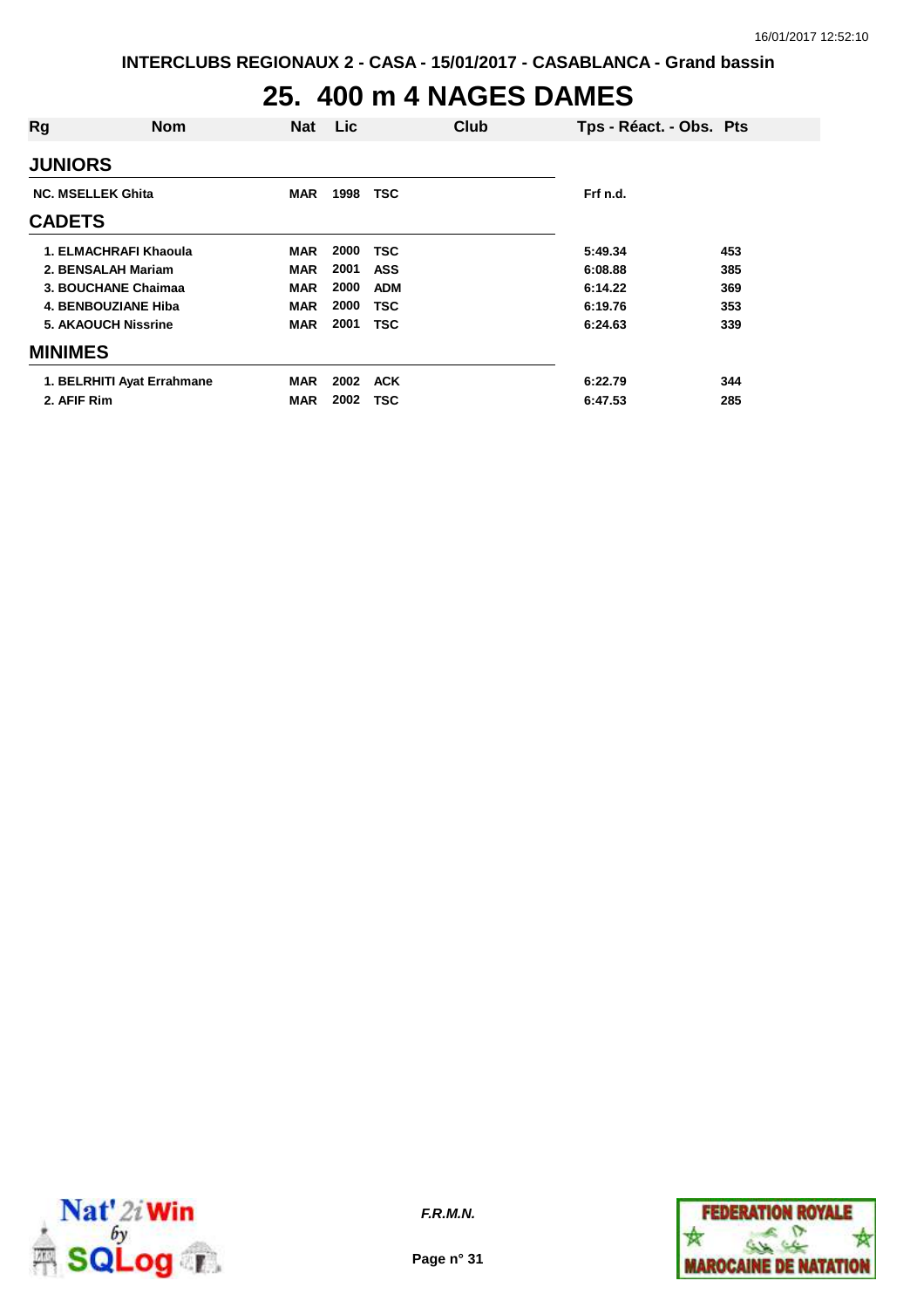#### **26. 200 m PAPILLON MESSIEURS**

| Rg                         | <b>Nom</b>           | Nat Lic    |          | Club       | Tps - Réact. - Obs. Pts |     |
|----------------------------|----------------------|------------|----------|------------|-------------------------|-----|
| <b>SENIORS</b>             |                      |            |          |            |                         |     |
| 1. LAFKIHI Hatim           |                      | <b>MAR</b> | 1995 TSC |            | 2:42.51                 | 323 |
| <b>JUNIORS</b>             |                      |            |          |            |                         |     |
|                            | 1. OUAHMID Mohamed   | <b>MAR</b> | 1998     | <b>ADM</b> | 2:43.44                 | 317 |
| <b>TLD. BANSAR Youssef</b> |                      | <b>MAR</b> | 1998     | R.C.A.NAT  | 2:54.79                 | 259 |
| <b>CADETS</b>              |                      |            |          |            |                         |     |
|                            | 1. NIHOU Yassine     | <b>MAR</b> | 2001     | ACK        | 2:38.51                 | 348 |
| <b>MINIMES</b>             |                      |            |          |            |                         |     |
| 1. KAMIL Ali               |                      | <b>MAR</b> | 2002     | <b>WAC</b> | 2:46.56                 | 300 |
|                            | 2. EL BADRE Azzedine | MAR        | 2003     | <b>CSE</b> | 2:49.19                 | 286 |



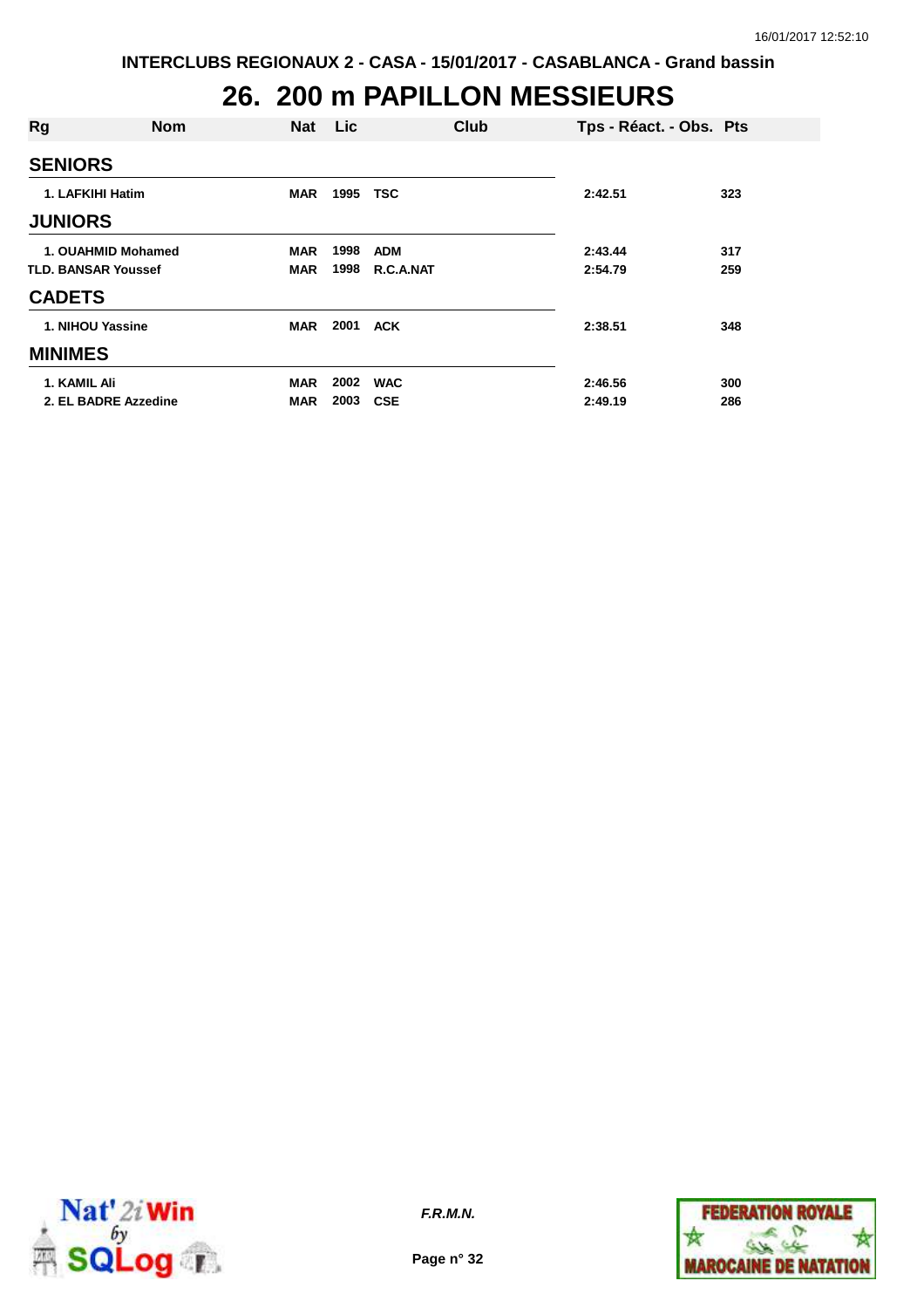### **27. 200 m PAPILLON DAMES**

| Rg              | <b>Nom</b>                 | <b>Nat</b> | <b>Lic</b> | Club       | Tps - Réact. - Obs. Pts |     |
|-----------------|----------------------------|------------|------------|------------|-------------------------|-----|
| <b>JUNIORS</b>  |                            |            |            |            |                         |     |
| 1. KAFI Wiame   |                            | <b>MAR</b> | 1998       | R.C.A.NAT  | 3:06.72                 | 277 |
|                 | 2. SARHANE Salma           | <b>MAR</b> | 1999       | R.C.A.NAT  | 3:07.03                 | 276 |
| <b>CADETS</b>   |                            |            |            |            |                         |     |
| 1. RMILI Hiba   |                            | <b>MAR</b> | 2000       | <b>TSC</b> | 2:44.78                 | 403 |
| 2. RACHDI Hajar |                            | <b>MAR</b> | 2000       | <b>TSC</b> | 3:13.19                 | 250 |
| <b>MINIMES</b>  |                            |            |            |            |                         |     |
|                 | 1. DAHBANI Taghrid         | <b>MAR</b> | 2003       | R.C.A.NAT  | 2:40.88                 | 434 |
|                 | 2. AMMOUMOU Doaa           | <b>MAR</b> | 2003       | <b>ACK</b> | 3:07.34                 | 274 |
|                 | 3. BELRHITI Ayat Errahmane | <b>MAR</b> | 2002       | <b>ACK</b> | 3:15.61                 | 241 |
|                 | 4. AMRANI Ghita            | <b>MAR</b> | 2002       | <b>TSC</b> | 3:22.21                 | 218 |



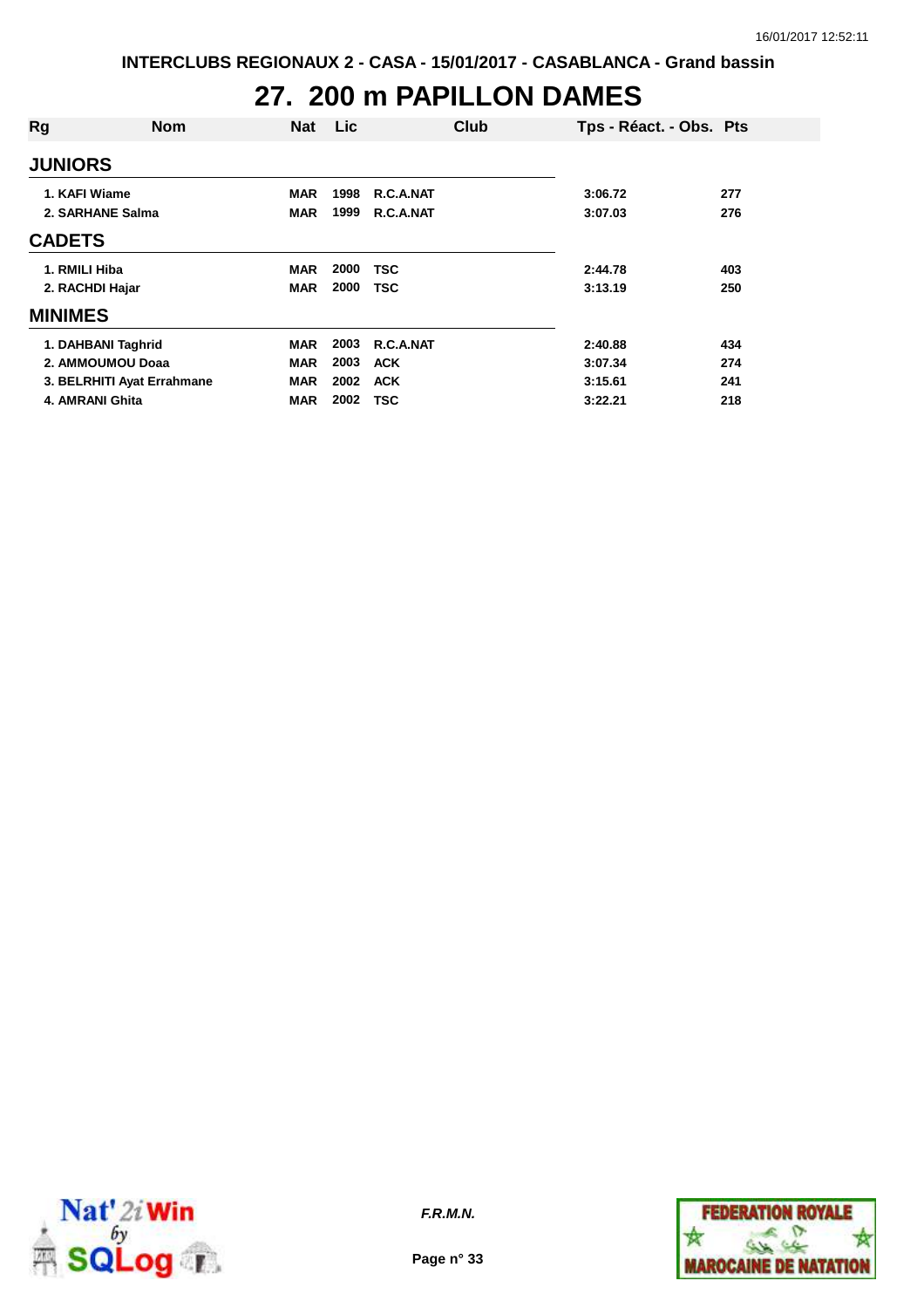# **28. 100 m DOS MESSIEURS**

| Rg                | <b>Nom</b>                       | Nat        | Lic  | <b>Club</b> | Tps - Réact. - Obs. Pts |     |
|-------------------|----------------------------------|------------|------|-------------|-------------------------|-----|
| <b>JUNIORS</b>    |                                  |            |      |             |                         |     |
|                   | 1. AMARHOUS Ibrahim              | <b>MAR</b> | 1999 | <b>TSC</b>  | 1:13.53                 | 352 |
|                   | 2. EL BOUAZZAOUI Ilyas Abdessiam | MAR        | 1999 | <b>ASS</b>  | 1:13.77                 | 349 |
|                   | 3. EZZAHER Hamza                 | MAR        | 1998 | <b>ADM</b>  | 1:13.97                 | 346 |
|                   | 4. EL AZZAOUI Zakaria            | MAR        | 1999 | <b>WAC</b>  | 1:15.26                 | 328 |
|                   | 5. LEBIED Aymane                 | MAR        | 1999 | <b>CSN</b>  | 1:16.84                 | 308 |
|                   | <b>6. BENNAJEH Ahmed</b>         | <b>MAR</b> | 1998 | <b>CSE</b>  | 1:17.13                 | 305 |
|                   | <b>NC. EL MOUSTAKIM Mouad</b>    | <b>MAR</b> | 1999 | R.C.A.NAT   | Frf n.d.                |     |
| <b>CADETS</b>     |                                  |            |      |             |                         |     |
|                   | 1. HARRABIDA Mohamed Amine       | MAR        | 2000 | R.C.A.NAT   | 1:10.25                 | 404 |
|                   | 2. HASSOUNI Omar                 | <b>MAR</b> | 2001 | <b>ADM</b>  | 1:10.38                 | 402 |
|                   | 3. BADRANI Adnane                | <b>MAR</b> | 2000 | R.C.A.NAT   | 1:11.56                 | 382 |
|                   | 4. EL HABIB Elallam              | <b>MAR</b> | 2000 | <b>WAC</b>  | 1:12.34                 | 370 |
| 5. AYANE Yasser   |                                  | <b>MAR</b> | 2001 | <b>CSE</b>  | 1:12.92                 | 361 |
|                   | 6. BENHLIMA IIyas                | <b>MAR</b> | 2001 | <b>ASS</b>  | 1:13.00                 | 360 |
| 7. MAKY Mouad     |                                  | <b>MAR</b> | 2000 | <b>TSC</b>  | 1:13.03                 | 359 |
|                   | 8. AZIZE Othmane                 | <b>MAR</b> | 2000 | <b>WAC</b>  | 1:13.39                 | 354 |
|                   | 9. ACHOUBIR Makram               | <b>MAR</b> | 2001 | A.S.F.A.R   | 1:14.13                 | 344 |
|                   | <b>10. MAHASSINE Yasser</b>      | <b>MAR</b> | 2000 | <b>ADM</b>  | 1:14.20                 | 343 |
| 11. KABIRI Haytam |                                  | <b>MAR</b> | 2001 | <b>ASS</b>  | 1:16.22                 | 316 |
|                   | <b>12. SADAK Youssef</b>         | <b>MAR</b> | 2001 | <b>CSE</b>  | 1:20.91                 | 264 |
|                   | <b>13. CHAGH Yassine</b>         | <b>MAR</b> | 2001 | <b>ACK</b>  | 1:23.95                 | 236 |
|                   | 14. MAGRI Mohamed Aymane         | <b>MAR</b> | 2000 | <b>ASS</b>  | 1:24.64                 | 231 |
|                   | <b>NC. ZIDANE Mohammed Amine</b> | MAR        | 2001 | <b>CSE</b>  | Disqual.                | 0   |
| <b>MINIMES</b>    |                                  |            |      |             |                         |     |
|                   | 1. MAMDOUH Abdelmoughit          | <b>MAR</b> | 2002 | <b>WAC</b>  | 1:13.01                 | 360 |
| 2. AZHAR Idriss   |                                  | <b>MAR</b> | 2003 | R.C.A.NAT   | 1:15.20                 | 329 |
|                   | 3. MESLOUH Aymane                | <b>MAR</b> | 2002 | <b>ADM</b>  | 1:17.38                 | 302 |
|                   | 4. CHANNANI Mohamed Amine        | <b>MAR</b> | 2002 | <b>CSE</b>  | 1:23.17                 | 243 |
|                   | 5. MESSAOUDI Mohamed Mouad       | <b>MAR</b> | 2002 | A.S.F.A.R   | 1:25.28                 | 225 |
|                   | 6. BENJARY Abderrahmane          | <b>MAR</b> | 2003 | <b>CSE</b>  | 1:26.02                 | 220 |
|                   | 7. MAGRI Ahmed Ghassane          | <b>MAR</b> | 2003 | <b>ASS</b>  | 1:28.09                 | 205 |
| 8. BEZOTE Wail    |                                  | <b>MAR</b> | 2002 | <b>KAC</b>  | 1:28.63                 | 201 |
|                   | 9. CHAFFAA Mohammed              | <b>MAR</b> | 2003 | <b>CSE</b>  | 1:30.66                 | 188 |
|                   | <b>10. HATHOUTI Mohamed Taha</b> | <b>MAR</b> | 2003 | <b>ASS</b>  | 1:31.66                 | 181 |
|                   | 11. MESKINE Mohammed Aymane      | <b>MAR</b> | 2002 | <b>ACK</b>  | 1:32.22                 | 178 |
|                   | 12. EL BOUAZZAOUI Yassine        | <b>MAR</b> | 2003 | <b>ASS</b>  | 1:32.54                 | 176 |
|                   | 13. SELLEK Yassine               | <b>MAR</b> | 2002 | <b>CSE</b>  | 1:33.92                 | 169 |
|                   | TLD. EL MAZOUNI EI Khalil        | <b>MAR</b> | 2003 | <b>CSN</b>  | 1:43.82                 | 125 |
|                   | NC. BERRAHMA Zakaria             | <b>MAR</b> | 2003 | <b>ASS</b>  | Frf n.d.                |     |



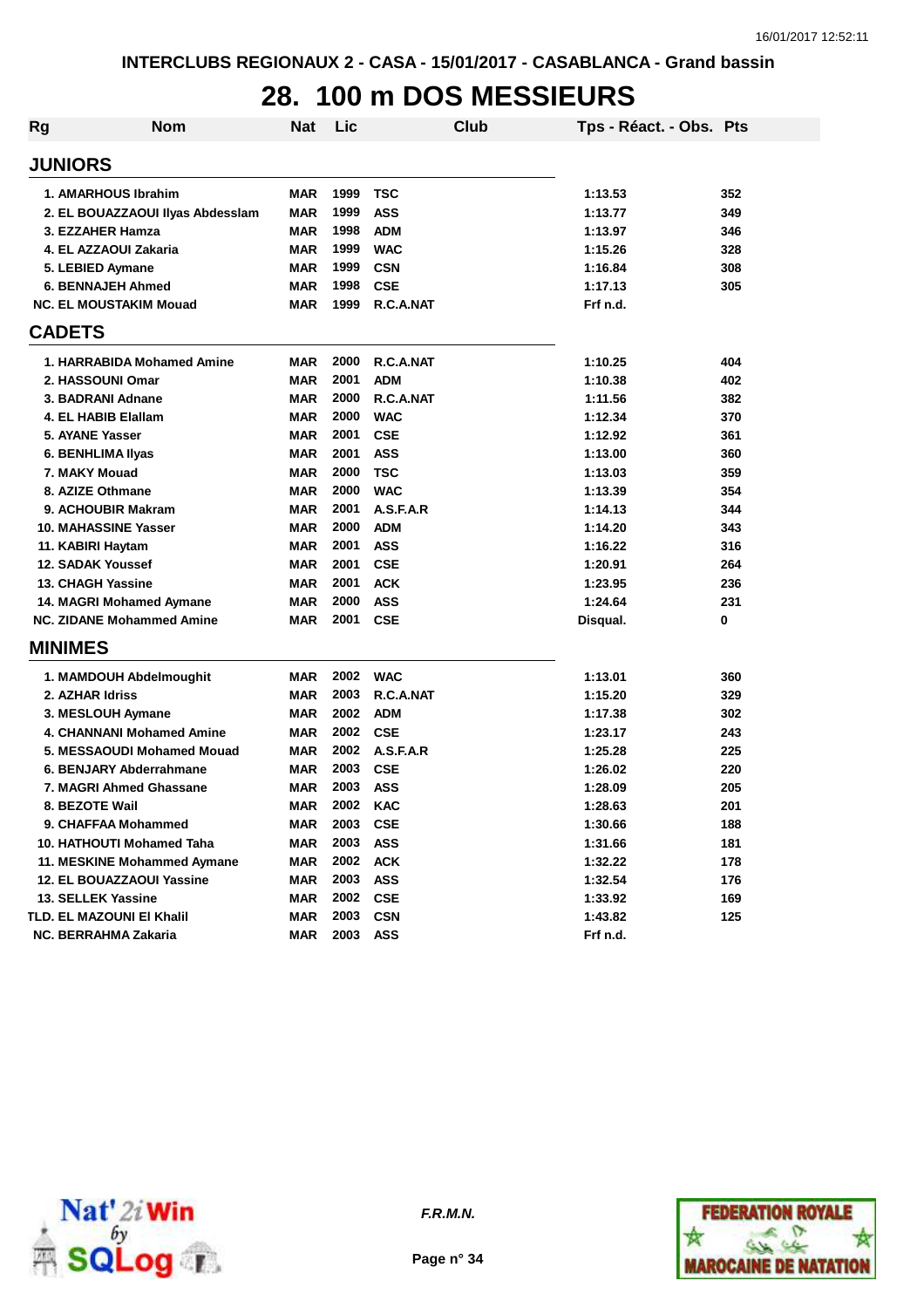# **29. 100 m DOS DAMES**

| Rg | <b>Nom</b>                       | <b>Nat</b> | Lic  | Club        | Tps - Réact. - Obs. Pts |     |
|----|----------------------------------|------------|------|-------------|-------------------------|-----|
|    | <b>JUNIORS</b>                   |            |      |             |                         |     |
|    | 1. KAROUCH Khouloud              | <b>MAR</b> | 1999 | A.S.F.A.R   | 1:19.48                 | 391 |
|    | 2. DIOURI Aida                   | <b>MAR</b> | 1999 | <b>CSN</b>  | 1:19.81                 | 386 |
|    | <b>NC. EL RAMI Boutaina</b>      | <b>MAR</b> | 1999 | <b>TSC</b>  | Frf n.d.                |     |
|    | <b>CADETS</b>                    |            |      |             |                         |     |
|    | 1. MSELLEK Kenza                 | <b>MAR</b> | 2000 | <b>TSC</b>  | 1:15.06                 | 464 |
|    | 2. ELMACHRAFI Khaoula            | <b>MAR</b> | 2000 | <b>TSC</b>  | 1:18.08                 | 412 |
|    | 3. RIMY Hiba                     | <b>MAR</b> | 2001 | <b>TSC</b>  | 1:18.51                 | 405 |
|    | <b>4. BENSALAH Mariam</b>        | <b>MAR</b> | 2001 | <b>ASS</b>  | 1:18.55                 | 405 |
|    | 5. GHENI Fatima Zahra            | <b>MAR</b> | 2000 | A.S.F.A.R   | 1:21.01                 | 369 |
|    | <b>6. RHNANE Kholoud</b>         | <b>MAR</b> | 2001 | <b>ACK</b>  | 1:25.16                 | 317 |
|    | 7. JEBRI Rim                     | <b>MAR</b> | 2001 | R.C.A.NAT   | 1:32.98                 | 244 |
|    | <b>NC. BOUSSAADANE Wiam</b>      | <b>MAR</b> | 2001 | A.S.F.A.R   | Frf n.d.                |     |
|    | <b>MINIMES</b>                   |            |      |             |                         |     |
|    | 1. YOUSRI Salma                  | <b>MAR</b> | 2002 | <b>CNCS</b> | 1:19.13                 | 396 |
|    | 2. PARKIN Ella Bianca Lorenza    | <b>GBR</b> | 2003 | <b>ADM</b>  | 1:20.91                 | 370 |
|    | 3. SOUIHEL Hiba                  | <b>MAR</b> | 2003 | <b>WAC</b>  | 1:23.27                 | 340 |
|    | 4. BELAFKIH Nada                 | <b>MAR</b> | 2002 | A.S.F.A.R   | 1:26.71                 | 301 |
|    | <b>5. BOUJNANE Rim</b>           | <b>MAR</b> | 2003 | <b>CSE</b>  | 1:30.39                 | 265 |
|    | 6. BEN ASSILA Hiba               | <b>MAR</b> | 2003 | A.S.F.A.R   | 1:31.56                 | 255 |
|    | 7. ESSAIDI Maha                  | <b>MAR</b> | 2002 | <b>ASS</b>  | 1:31.78                 | 253 |
|    | 8. LABYAD Rania                  | <b>MAR</b> | 2003 | <b>CSE</b>  | 1:32.54                 | 247 |
|    | 9. ELHARRAK Hiba                 | <b>MAR</b> | 2002 | <b>ASS</b>  | 1:32.77                 | 245 |
|    | 10. AFIF Rim                     | <b>MAR</b> | 2002 | <b>TSC</b>  | 1:34.24                 | 234 |
|    | 11. YAHIA Mayare                 | <b>MAR</b> | 2003 | <b>DHJ</b>  | 1:37.35                 | 212 |
|    | <b>12. BOUTALEB JOUTEI Ghita</b> | <b>MAR</b> | 2003 | <b>TSC</b>  | 1:38.63                 | 204 |
|    | 13. EL MEJDOUB Kenza             | <b>MAR</b> | 2003 | <b>ASS</b>  | 1:41.22                 | 189 |
|    | <b>NC. TAHRI Aya</b>             | <b>MAR</b> | 2002 | <b>ACK</b>  | Frf exc.                |     |
|    | <b>NC. EL AWANE Hajar</b>        | <b>MAR</b> | 2002 | <b>WAC</b>  | Frf n.d.                |     |



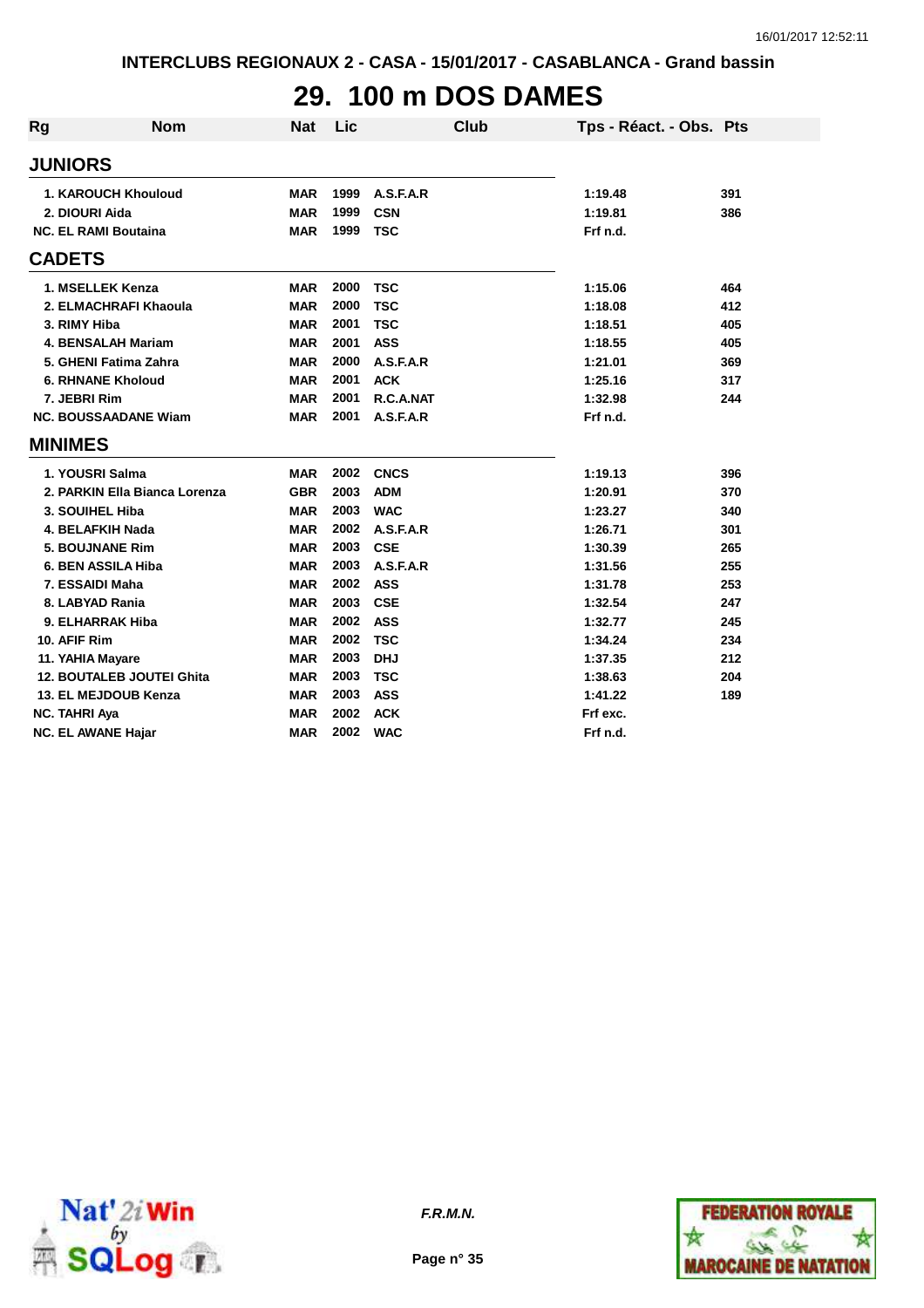#### **30. 1500 m NAGE LIBRE MESSIEURS**

| Rg | <b>Nom</b>                        | Nat        | Lic  | Club        | Tps - Réact. - Obs. Pts |     |
|----|-----------------------------------|------------|------|-------------|-------------------------|-----|
|    | <b>SENIORS</b>                    |            |      |             |                         |     |
|    | 1. BELKAZ Lahbib                  | <b>MAR</b> | 1996 | <b>CSN</b>  | 19:15.48                | 428 |
|    | <b>JUNIORS</b>                    |            |      |             |                         |     |
|    | 1. LAHRICHI Ismail                | <b>MAR</b> | 1999 | R.C.A.NAT   | 19:24.72                | 418 |
|    | 2. KATAYFJI Yasser                | <b>MAR</b> | 1999 | R.C.A.NAT   | 19:49.17                | 392 |
|    | <b>NC. SNIKY Driss</b>            | <b>MAR</b> | 1999 | <b>WAC</b>  | Frf n.d.                |     |
|    | <b>CADETS</b>                     |            |      |             |                         |     |
|    | 1. EL MOUTAQUI Mohamed            | <b>MAR</b> | 2001 | R.C.A.NAT   | 17:30.56                | 569 |
|    | 2. HASSOUNI Omar                  | <b>MAR</b> | 2001 | <b>ADM</b>  | 18:34.88                | 476 |
|    | 3. BANSAR Nizar                   | <b>MAR</b> | 2001 | R.C.A.NAT   | 19:56.63                | 385 |
|    | 4. SEYAR Mohamed Aymane           | <b>MAR</b> | 2000 | <b>ASS</b>  | 20:03.64                | 378 |
|    | 5. YOUSRI Saad                    | <b>MAR</b> | 2001 | <b>CNCS</b> | 20:49.70                | 338 |
|    | <b>TLD. MAASRA Mohamed Moussa</b> | <b>MAR</b> | 2001 | <b>CNCS</b> | 21:30.34                | 307 |
|    | <b>TLD. BENHLIMA IIyas</b>        | <b>MAR</b> | 2001 | <b>ASS</b>  | 22:59.53                | 251 |
|    | <b>TLD. EL KHOMS Yahya</b>        | <b>MAR</b> | 2001 | <b>CNCS</b> | 23:44.18                | 228 |
|    | <b>MINIMES</b>                    |            |      |             |                         |     |
|    | 1. ELMAHBOUBI Oussama             | <b>MAR</b> | 2002 | <b>ADM</b>  | 18:22.31                | 493 |
|    | 2. ZIANE Adam                     | <b>MAR</b> | 2002 | <b>CNCS</b> | 19:22.66                | 420 |
|    | 3. LAANAYA EI Mehdi               | <b>MAR</b> | 2003 | <b>TSC</b>  | 20:44.81                | 342 |
|    | 4. TAJEDDINE Aymen                | <b>MAR</b> | 2003 | <b>CNCS</b> | 20:50.78                | 337 |



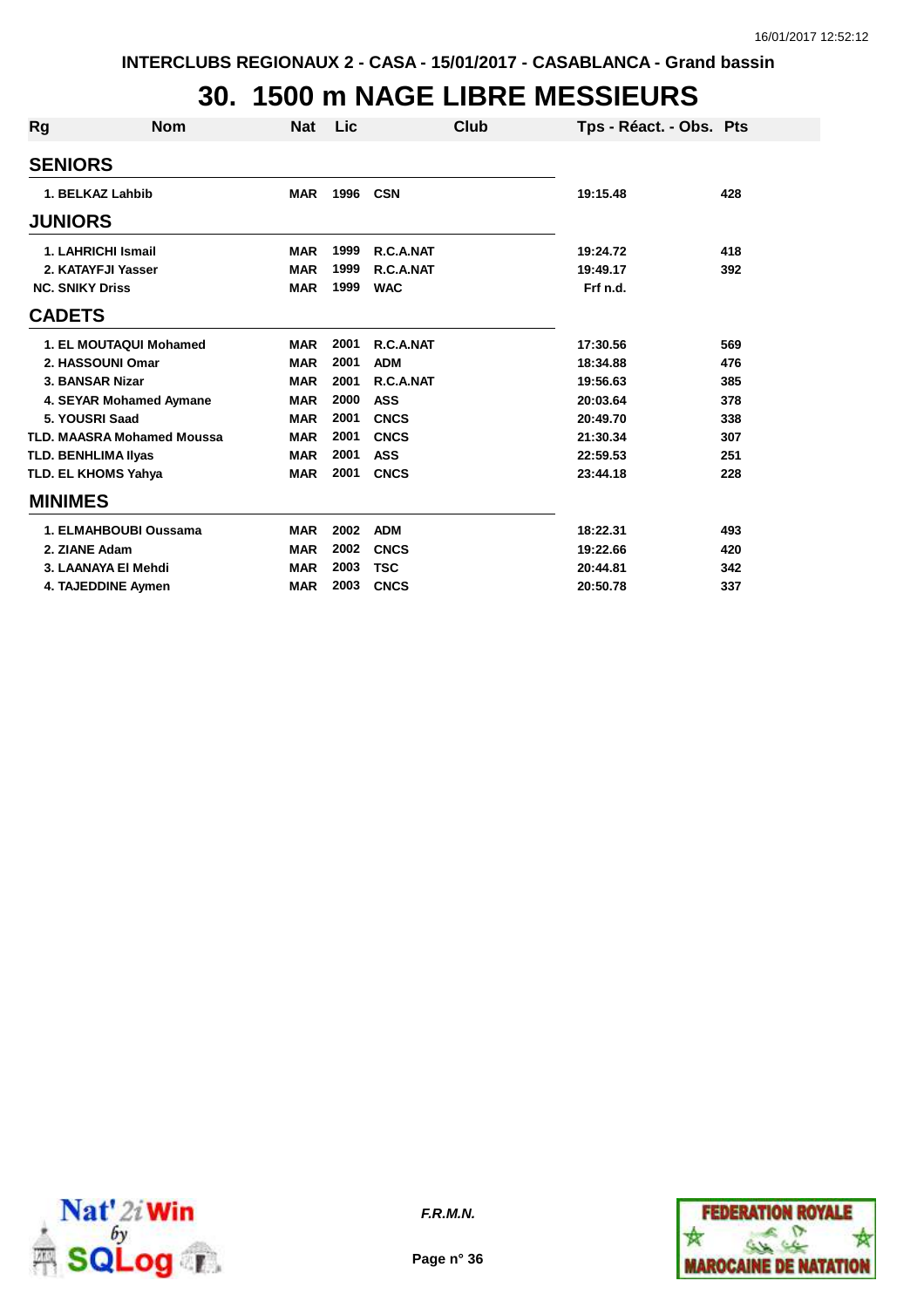# **31. 50 m NAGE LIBRE DAMES**

| Rg                                                        | <b>Nom</b> | Nat                      | Lic          |                         | Club | Tps - Réact. - Obs. Pts |            |
|-----------------------------------------------------------|------------|--------------------------|--------------|-------------------------|------|-------------------------|------------|
| <b>SENIORS</b>                                            |            |                          |              |                         |      |                         |            |
| <b>NC. KARMOUCHY Ghita</b>                                |            | MAR                      | 1997         | R.C.A.NAT               |      | Frf n.d.                |            |
| <b>JUNIORS</b>                                            |            |                          |              |                         |      |                         |            |
| 1. KAROUCH Khouloud                                       |            | <b>MAR</b>               | 1999         | A.S.F.A.R               |      | 29.45                   | 523        |
| 2. MSELLEK Ghita                                          |            | <b>MAR</b>               | 1998         | <b>TSC</b>              |      | 30.34                   | 478        |
| 3. SARHANE Salma                                          |            | <b>MAR</b>               | 1999         | R.C.A.NAT               |      | 30.79                   | 458        |
| 4. DIOURI Aida                                            |            | <b>MAR</b>               | 1999         | <b>CSN</b>              |      | 31.00                   | 448        |
| 5. EL MITARI Ahlam Habiba                                 |            | <b>MAR</b>               | 1999         | <b>CSE</b>              |      | 32.73                   | 381        |
| 6. RAMI Wiam                                              |            | <b>MAR</b>               | 1999         | CSE                     |      | 34.18                   | 334        |
| <b>CADETS</b>                                             |            |                          |              |                         |      |                         |            |
| 1. CHAARI Soukaina                                        |            | <b>MAR</b>               | 2000         | A.S.F.A.R               |      | 28.93                   | 552        |
| 2. ELMACHRAFI Khaoula                                     |            | <b>MAR</b>               | 2000         | <b>TSC</b>              |      | 29.12                   | 541        |
| 3. BENBOUZIANE Hiba                                       |            | <b>MAR</b>               | 2000         | <b>TSC</b>              |      | 29.59                   | 516        |
| 4. MSELLEK Kenza                                          |            | <b>MAR</b>               | 2000         | TSC                     |      | 30.52                   | 470        |
| 5. RACHDI Hajar                                           |            | <b>MAR</b>               | 2000         | <b>TSC</b>              |      | 30.73                   | 460        |
| 6. ZAKI Hajar                                             |            | <b>MAR</b>               | 2001         | R.C.A.NAT               |      | 31.23                   | 438        |
| 7. BENSALAH Mariam                                        |            | <b>MAR</b>               | 2001         | <b>ASS</b>              |      | 31.66                   | 421        |
| <b>8. RHNANE Kholoud</b>                                  |            | <b>MAR</b>               | 2001         | <b>ACK</b>              |      | 31.86                   | 413        |
| 9. GHENI Fatima Zahra                                     |            | <b>MAR</b>               | 2000         | A.S.F.A.R               |      | 32.12                   | 403        |
| <b>10. AKAOUCH Nissrine</b>                               |            | <b>MAR</b>               | 2001         | <b>TSC</b>              |      | 32.77                   | 379        |
| 11. KOBBI Ikram                                           |            | <b>MAR</b>               | 2000         | <b>CSE</b>              |      | 33.28                   | 362        |
| 12. BOULAGRIATE Houda                                     |            | <b>MAR</b>               | 2001         | <b>CNCS</b>             |      | 33.44                   | 357        |
| 13. SAKHRAOUI Iqbal                                       |            | <b>MAR</b>               | 2001         | <b>CSN</b>              |      | 33.86                   | 344        |
| 14. JEBRI Rim                                             |            | <b>MAR</b>               | 2001         | R.C.A.NAT               |      | 35.41                   | 301        |
| TLD. ARRAMI Fadwa                                         |            | <b>MAR</b>               | 2000<br>2000 | R.C.A.NAT               |      | 39.88                   | 210        |
| <b>NC. ALACHBILI Houda</b><br><b>NC. BOUSSAADANE Wiam</b> |            | <b>MAR</b><br><b>MAR</b> | 2001         | <b>WAC</b><br>A.S.F.A.R |      | Frf n.d.<br>Frf n.d.    |            |
| <b>MINIMES</b>                                            |            |                          |              |                         |      |                         |            |
|                                                           |            |                          |              |                         |      |                         |            |
| 1. YOUSRI Salma                                           |            | <b>MAR</b>               | 2002         | <b>CNCS</b>             |      | 30.45                   | 473        |
| 2. DAHBANI Taghrid                                        |            | <b>MAR</b>               | 2003         | R.C.A.NAT               |      | 30.70                   | 462        |
| 3. PARKIN Ella Bianca Lorenza                             |            | <b>GBR</b>               | 2003         | <b>ADM</b>              |      | 30.78                   | 458        |
| 4. EL YOUSFI Salma                                        |            | <b>MAR</b>               | 2002         | <b>ADM</b>              |      | 30.88                   | 454        |
| 5. GOURRAM Keltoum                                        |            | MAR                      | 2003 ADM     |                         |      | 31.70                   | 419        |
| 6. BOUSLIM Yasmine                                        |            | <b>MAR</b>               | 2002 TSC     |                         |      | 31.98                   | 408        |
| 7. BELAFKIH Nada                                          |            | <b>MAR</b>               | 2002 CSN     | 2002 A.S.F.A.R          |      | 32.44                   | 391        |
| 8. BAGHDAD Ghita                                          |            | <b>MAR</b>               |              |                         |      | 32.47                   | 390        |
| 9. RGUIB Nora<br>10. OUAHMID Fatima Ezahra                |            | <b>MAR</b><br><b>MAR</b> | 2003 ADM     | 2003 R.C.A.NAT          |      | 32.59<br>32.63          | 386<br>384 |
| <b>11. BOUJNANE Rim</b>                                   |            | <b>MAR</b>               | 2003 CSE     |                         |      | 32.69                   | 382        |
| 12. AMMOUMOU Doaa                                         |            | <b>MAR</b>               | 2003 ACK     |                         |      | 32.80                   | 378        |
| 13. TAHIL Iness                                           |            | <b>MAR</b>               |              | 2003 R.C.A.NAT          |      | 33.05                   | 370        |
| 14. ANOUAR EL ALAMI Manal                                 |            | <b>MAR</b>               | 2003 ADM     |                         |      | 33.53                   | 354        |
| 15. WAHAB Ikram                                           |            | <b>MAR</b>               |              | 2003 CSEJL              |      | 33.65                   | 350        |
| 16. HACHIMI IDRISSI Chaimaa                               |            | <b>MAR</b>               |              | <b>2003 CNCS</b>        |      | 33.67                   | 350        |
| 17. LABYAD Rania                                          |            | <b>MAR</b>               | 2003 CSE     |                         |      | 33.69                   | 349        |
| 18. RATTAB Hiba Allah                                     |            | <b>MAR</b>               | 2002 TSC     |                         |      | 33.80                   | 346        |
| 19. AFIF Rim                                              |            | <b>MAR</b>               | 2002 TSC     |                         |      | 33.81                   | 345        |
| 20. ELHARRAK Hiba                                         |            | <b>MAR</b>               | 2002 ASS     |                         |      | 34.16                   | 335        |
| 21. MAHASSINE Samia                                       |            | <b>MAR</b>               | 2003 ADM     |                         |      | 34.39                   | 328        |
| 22. EL BROUZI Rima                                        |            | <b>MAR</b>               | 2003 TSC     |                         |      | 34.55                   | 324        |
| 23. OUHADOUCH Yasmine                                     |            | <b>MAR</b>               | 2002 TSC     |                         |      | 34.80                   | 317        |
| 24. BEN ASSILA Hiba                                       |            | MAR                      |              | 2003 A.S.F.A.R          |      | 34.94                   | 313        |



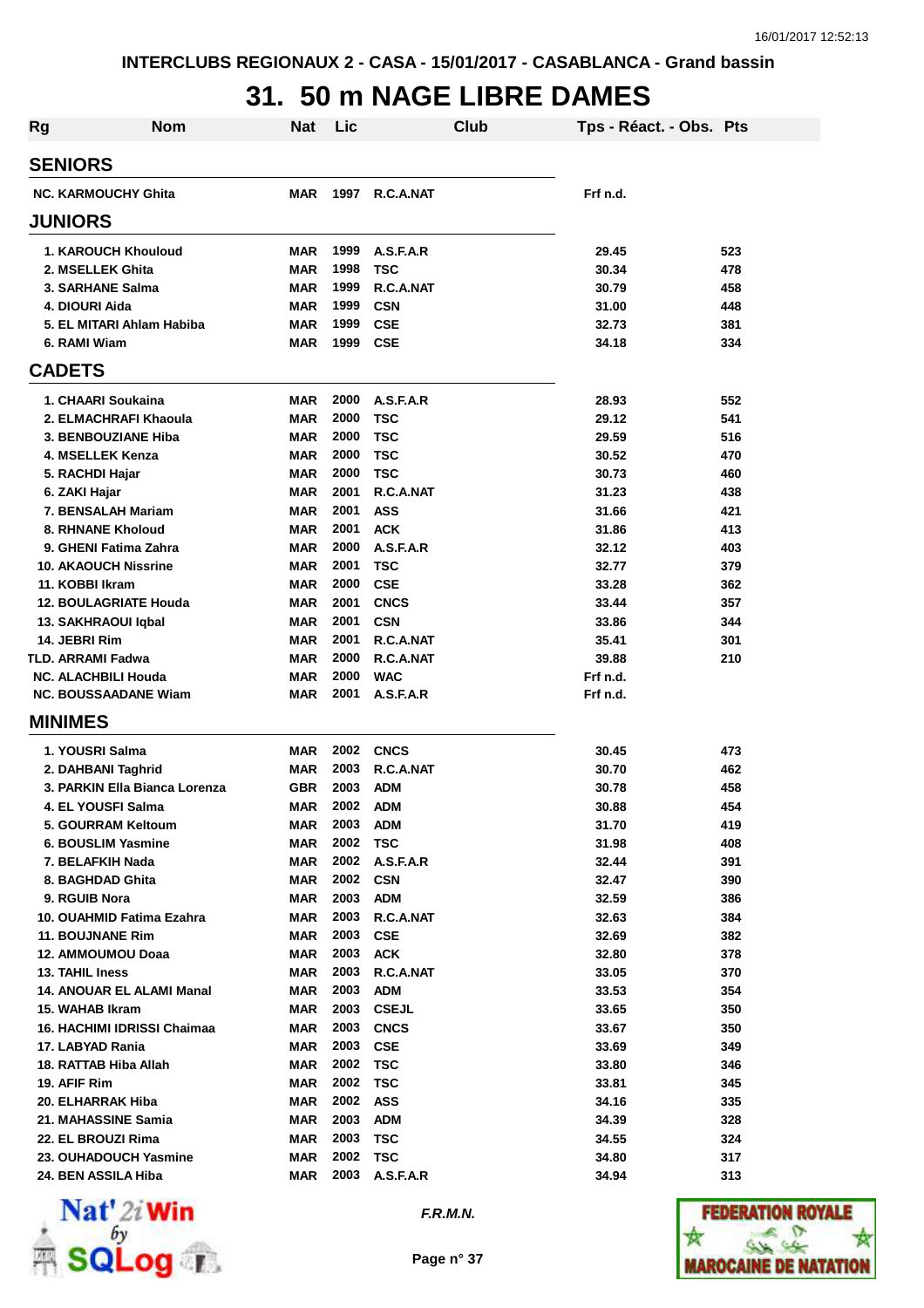### **31. 50 m NAGE LIBRE DAMES**

| <b>Rg</b>                  | <b>Nom</b>                       | Nat        | Lic  | Club        | Tps - Réact. - Obs. Pts |     |
|----------------------------|----------------------------------|------------|------|-------------|-------------------------|-----|
| <b>MINIMES</b>             |                                  |            |      |             |                         |     |
|                            | 25. ABOUMADI Salma               | <b>MAR</b> | 2002 | <b>WAC</b>  | 34.97                   | 312 |
| 26. DAHO Malak             |                                  | <b>MAR</b> | 2003 | <b>CNCS</b> | 35.19                   | 306 |
|                            | 27. MAAROUF Chaimae              | <b>MAR</b> | 2002 | <b>KAC</b>  | 35.26                   | 304 |
|                            | 28. MAASRA Nour Imane            | <b>MAR</b> | 2002 | <b>CNCS</b> | 35.39                   | 301 |
| 29. YAHIA Mayare           |                                  | <b>MAR</b> | 2003 | <b>DHJ</b>  | 35.56                   | 297 |
|                            | <b>30. BOUTALEB JOUTEI Ghita</b> | <b>MAR</b> | 2003 | <b>TSC</b>  | 35.91                   | 288 |
| 31. AMRANI Ghita           |                                  | <b>MAR</b> | 2002 | <b>TSC</b>  | 35.94                   | 287 |
| 32. ESSAIDI Maha           |                                  | <b>MAR</b> | 2002 | <b>ASS</b>  | 36.03                   | 285 |
|                            | 33. GAMRAOUI Dalia Wissal        | <b>MAR</b> | 2002 | <b>WAC</b>  | 36.08                   | 284 |
|                            | 34. EL BOUZKRI Aya               | <b>MAR</b> | 2003 | <b>CNCS</b> | 36.19                   | 282 |
| 35. HORMI Rita             |                                  | <b>MAR</b> | 2003 | <b>CSP</b>  | 37.27                   | 258 |
|                            | 36. EL MEJDOUB Kenza             | <b>MAR</b> | 2003 | <b>ASS</b>  | 37.53                   | 252 |
|                            | <b>TLD. GUENDOUF Ghita</b>       | <b>MAR</b> | 2003 | <b>KAC</b>  | 38.78                   | 229 |
|                            | <b>TLD. EL AIROUKI Nouhaila</b>  | <b>MAR</b> | 2002 | <b>DHJ</b>  | 39.19                   | 222 |
| <b>TLD. MIKOU Aya</b>      |                                  | <b>MAR</b> | 2003 | <b>ADM</b>  | 39.20                   | 221 |
| <b>TLD. KOUNIA Hiba</b>    |                                  | <b>MAR</b> | 2003 | <b>CSE</b>  | 39.23                   | 221 |
| <b>TLD. KEBIRI Racha</b>   |                                  | <b>MAR</b> | 2002 | R.C.A.NAT   | 39.70                   | 213 |
| <b>TLD. KHATIB Kamilia</b> |                                  | <b>MAR</b> | 2003 | <b>TSC</b>  | 40.72                   | 197 |
| <b>TLD. BOURZIK Lina</b>   |                                  | <b>MAR</b> | 2002 | <b>TSC</b>  | 41.88                   | 181 |
| <b>TLD. HDIDI Nada</b>     |                                  | <b>MAR</b> | 2003 | <b>CNCS</b> | 46.79                   | 130 |
|                            | <b>TLD. LABHALLA Yasmine</b>     | <b>MAR</b> | 2002 | <b>DHJ</b>  | 47.27                   | 126 |
| <b>NC. ZAHIR Inas</b>      |                                  | <b>MAR</b> | 2002 | <b>DHJ</b>  | Frf exc.                |     |
|                            | <b>NC. ELADRAOUI Soukaina</b>    | <b>MAR</b> | 2002 | <b>CNCS</b> | Frf n.d.                |     |
|                            | <b>NC. ESSADEQ Ichrag</b>        | <b>MAR</b> | 2002 | <b>CNCS</b> | Frf n.d.                |     |
|                            | <b>NC. BERRISSOUL Kawtar</b>     | <b>MAR</b> | 2002 | <b>WAC</b>  | Frf n.d.                |     |
|                            | <b>NC. FOUNOUNOU Aya</b>         | <b>MAR</b> | 2003 | <b>CNK</b>  | Frf n.d.                |     |



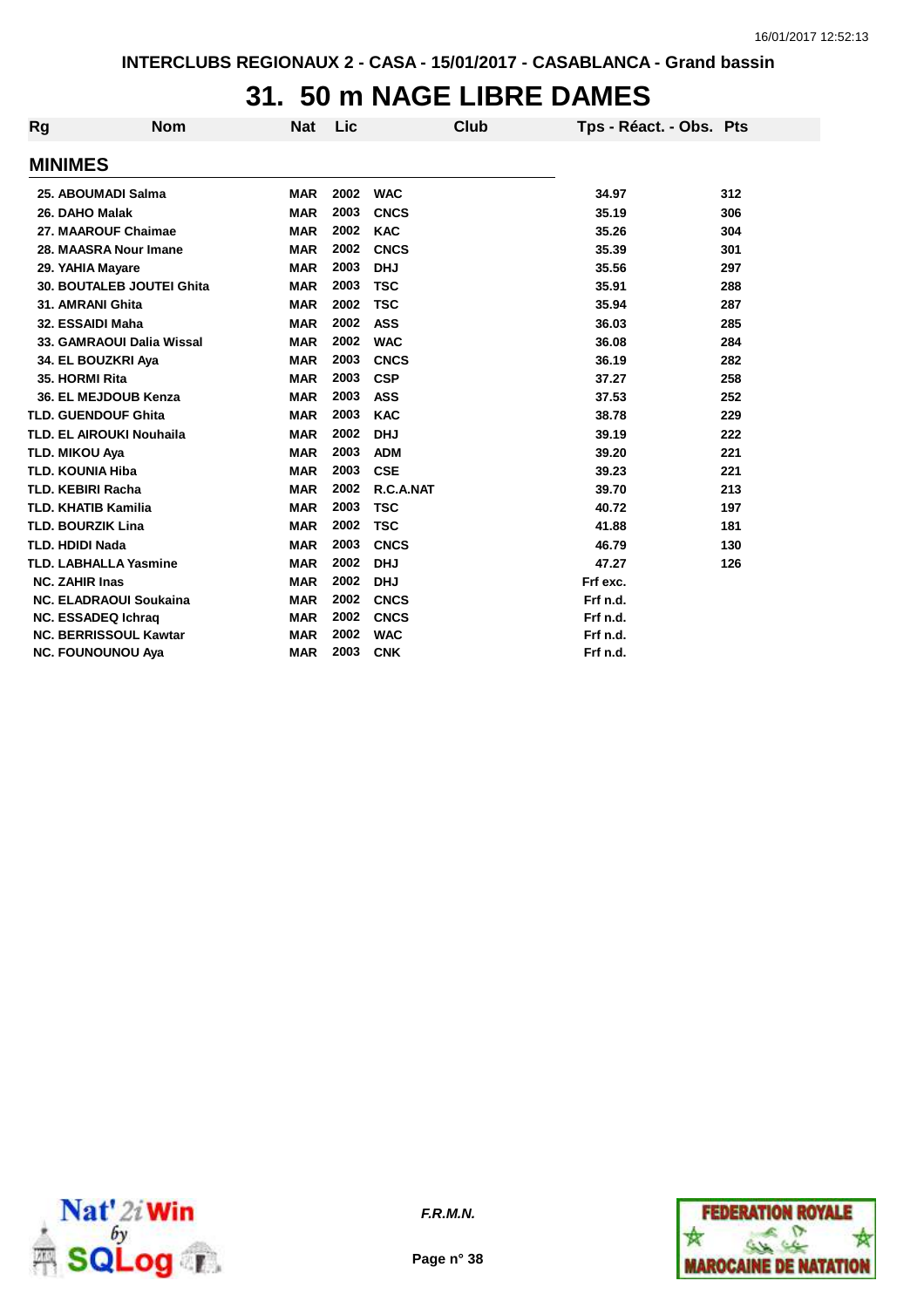# **32. 50 m NAGE LIBRE MESSIEURS**

| Rg                               | <b>Nom</b>                          | <b>Nat</b> | Lic  |                  | Club | Tps - Réact. - Obs. Pts |     |
|----------------------------------|-------------------------------------|------------|------|------------------|------|-------------------------|-----|
| <b>SENIORS</b>                   |                                     |            |      |                  |      |                         |     |
| 1. GZALI Alae Eddine             |                                     | <b>MAR</b> | 1997 | <b>KAC</b>       |      | 25.97                   | 522 |
| 2. MANFALOTI Mohamed             |                                     | <b>MAR</b> | 1988 | <b>WAC</b>       |      | 26.83                   | 473 |
| 3. QUISTAS Amine                 |                                     | <b>MAR</b> | 1996 | <b>ADM</b>       |      | 27.30                   | 449 |
| 4. EL BANAR Badr                 |                                     | <b>MAR</b> | 1993 | <b>ADM</b>       |      | 27.66                   | 432 |
| <b>TLD. EL KASBI Amine</b>       |                                     | <b>MAR</b> | 1991 | <b>OUM RABII</b> |      | 30.25                   | 330 |
| <b>NC. MOUMEN Sayf Annasre</b>   |                                     | <b>MAR</b> | 1997 | <b>ASS</b>       |      | Frf n.d.                |     |
| <b>NC. RRHIOUI Mohamed Jalal</b> |                                     | <b>MAR</b> | 1995 | <b>CSN</b>       |      | Frf n.d.                |     |
| <b>JUNIORS</b>                   |                                     |            |      |                  |      |                         |     |
| 1. KZIBER Bakr                   |                                     | <b>MAR</b> | 1998 | A.S.F.A.R        |      | 25.34                   | 562 |
| 2. SOULHI Yahya                  |                                     | <b>MAR</b> | 1998 | <b>ADM</b>       |      | 25.55                   | 548 |
| 3. DAHBI SKALI Hamza             |                                     | <b>MAR</b> | 1998 | <b>CSN</b>       |      | 25.56                   | 547 |
| 4. LAHRICHI Ismail               |                                     | <b>MAR</b> | 1999 | R.C.A.NAT        |      | 25.96                   | 522 |
| 4. ABROUK Omar                   |                                     | <b>MAR</b> | 1998 | A.S.F.A.R        |      | 25.96                   | 522 |
|                                  | 6. ESSABIHI EDDAFALI Abdelkrim      | <b>MAR</b> | 1999 | <b>ADM</b>       |      | 26.39                   | 497 |
| 7. LAFKIHI Mehdi                 |                                     | <b>MAR</b> | 1999 | TSC              |      | 26.41                   | 496 |
| 8. HASSOUNI Badr                 |                                     | <b>MAR</b> | 1998 | <b>ADM</b>       |      | 26.66                   | 482 |
| 9. DEFAA Mehdi                   |                                     | <b>MAR</b> | 1999 | R.C.A.NAT        |      | 26.89                   | 470 |
| <b>10. BENNAJEH Ahmed</b>        |                                     | <b>MAR</b> | 1998 | <b>CSE</b>       |      | 26.97                   | 466 |
| 11. EZZAHER Hamza                |                                     | <b>MAR</b> | 1998 | <b>ADM</b>       |      | 27.13                   | 458 |
| <b>12. BANSAR Youssef</b>        |                                     | <b>MAR</b> | 1998 | R.C.A.NAT        |      | 27.78                   | 426 |
|                                  | 13. EL BOUAZZAOUI Ilyas Abdesslam   | <b>MAR</b> | 1999 | <b>ASS</b>       |      | 27.97                   | 418 |
| 14. EL AZZAOUI Zakaria           |                                     | <b>MAR</b> | 1999 | <b>WAC</b>       |      | 28.03                   | 415 |
| 15. LEBIED Aymane                |                                     | <b>MAR</b> | 1999 | <b>CSN</b>       |      | 28.78                   | 383 |
| <b>16. IKLANE Yassine</b>        |                                     | <b>MAR</b> | 1999 | <b>WAC</b>       |      | 28.82                   | 382 |
| <b>17. JAMALEDDINE Yassine</b>   |                                     | <b>MAR</b> | 1998 | <b>CSE</b>       |      | 30.45                   | 323 |
| <b>TLD. DAHO Yasser</b>          |                                     | <b>MAR</b> | 1999 | <b>CNCS</b>      |      | 31.13                   | 303 |
| <b>TLD. IGOUZAL Ouadii</b>       |                                     | <b>MAR</b> | 1999 | <b>CSN</b>       |      | 31.73                   | 286 |
| <b>TLD. BOUFEDENE Youssef</b>    |                                     | <b>MAR</b> | 1998 | <b>ASS</b>       |      | 34.69                   | 219 |
| <b>NC. EL FAN Achraf</b>         |                                     | <b>MAR</b> | 1999 | <b>CSEJL</b>     |      | Frf n.d.                |     |
| <b>NC. FARIH Amine</b>           |                                     | <b>MAR</b> | 1998 | R.C.A.NAT        |      | Frf n.d.                |     |
| <b>NC. KARROUK BAAYL Zaid</b>    |                                     | <b>MAR</b> | 1999 | <b>ACK</b>       |      | Frf n.d.                |     |
| <b>NC. ARAABAB Marouane</b>      |                                     | <b>MAR</b> | 1999 | <b>ACK</b>       |      | Frf n.d.                |     |
| <b>CADETS</b>                    |                                     |            |      |                  |      |                         |     |
| 1. MAHASSINE Yasser              |                                     | MAR        | 2000 | ADM              |      | 27.24                   | 452 |
| 2. MARGHANI IIyasse              |                                     | <b>MAR</b> | 2001 | A.S.F.A.R        |      | 27.38                   | 445 |
| 3. BENHLIMA Ilyas                |                                     | <b>MAR</b> | 2001 | <b>ASS</b>       |      | 27.45                   | 442 |
|                                  | 4. HARRABIDA Mohamed Amine          | <b>MAR</b> | 2000 | R.C.A.NAT        |      | 27.52                   | 438 |
| 5. ACHOUBIR Makram               |                                     | <b>MAR</b> | 2001 | A.S.F.A.R        |      | 27.81                   | 425 |
| 6. AYANE Yasser                  |                                     | <b>MAR</b> | 2001 | <b>CSE</b>       |      | 28.08                   | 413 |
| 7. MAKY Mouad                    |                                     | <b>MAR</b> | 2000 | <b>TSC</b>       |      | 28.26                   | 405 |
| 8. ASSAL mohamed Farouk          |                                     | <b>MAR</b> | 2001 | R.C.A.NAT        |      | 28.44                   | 397 |
| 9. NIHOU Yassine                 |                                     | <b>MAR</b> | 2001 | <b>ACK</b>       |      | 29.25                   | 365 |
| 10. NARBAD Karim                 |                                     | <b>MAR</b> | 2000 | CSE              |      | 29.35                   | 361 |
| 11. KABIRI Haytam                |                                     | <b>MAR</b> | 2001 | <b>ASS</b>       |      | 29.51                   | 355 |
| 12. ENNABTY Reyane               |                                     | <b>MAR</b> | 2001 | <b>ADM</b>       |      | 29.59                   | 353 |
| 13. SADAK Youssef                |                                     | <b>MAR</b> | 2001 | <b>CSE</b>       |      | 30.23                   | 331 |
| 14. YOUSRI Saad                  |                                     | <b>MAR</b> | 2001 | <b>CNCS</b>      |      | 30.38                   | 326 |
| 15. SALMAN Mohamed               |                                     | <b>MAR</b> | 2001 | R.C.A.NAT        |      | 30.53                   | 321 |
| 16. MAGRI Mohamed Aymane         |                                     | <b>MAR</b> | 2000 | <b>ASS</b>       |      | 30.59                   | 319 |
|                                  | <b>17. NOUREDDINE Mohamed Amine</b> | <b>MAR</b> | 2001 | R.C.A.NAT        |      | 30.91                   | 309 |
| 18. SEYAR Mohamed Aymane         |                                     | <b>MAR</b> | 2000 | <b>ASS</b>       |      | 31.09                   | 304 |
| 19. MAASRA Mohamed Moussa        |                                     | <b>MAR</b> | 2001 | <b>CNCS</b>      |      | 31.19                   | 301 |



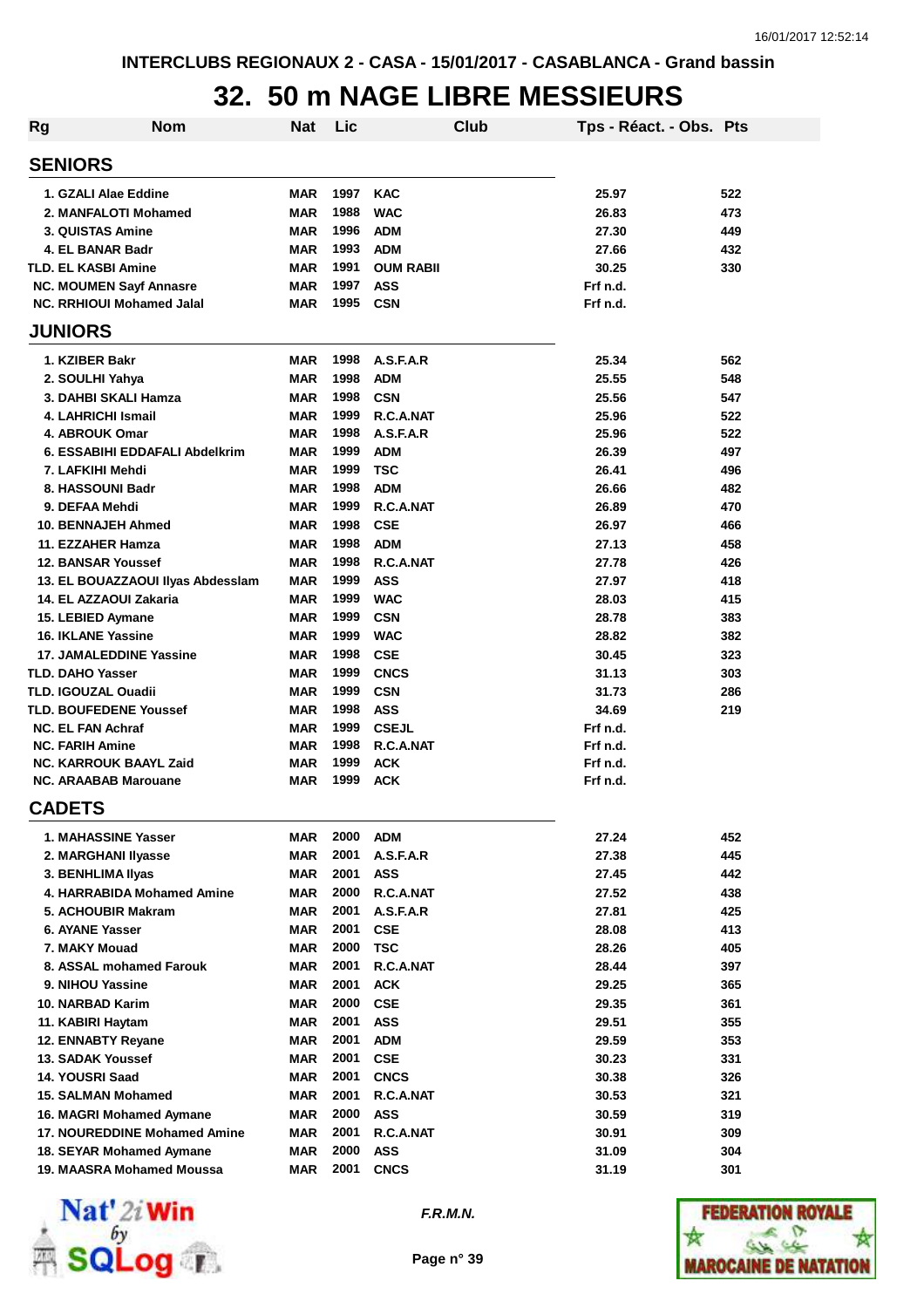### **32. 50 m NAGE LIBRE MESSIEURS**

| <b>Rg</b>                         | Nom                          | <b>Nat</b> | Lic      |                  | Club | Tps - Réact. - Obs. Pts |     |
|-----------------------------------|------------------------------|------------|----------|------------------|------|-------------------------|-----|
| <b>CADETS</b>                     |                              |            |          |                  |      |                         |     |
| 20. CHAGH Yassine                 |                              | <b>MAR</b> | 2001     | <b>ACK</b>       |      | 31.22                   | 300 |
| 21. BELBEIDA Hicham               |                              | <b>MAR</b> | 2001     | <b>CNCS</b>      |      | 31.23                   | 300 |
| 21. AZIKOU Omar                   |                              | <b>MAR</b> | 2000     | <b>KAC</b>       |      | 31.23                   | 300 |
| 23. FLIYOU Ahmed Yassine          |                              | MAR        | 2001     | R.C.A.NAT        |      | 31.25                   | 299 |
| 24. EL KHOMS Yahya                |                              | MAR        | 2001     | <b>CNCS</b>      |      | 31.28                   | 298 |
| 25. AZZA Ayoub                    |                              | MAR        | 2001     | <b>ADM</b>       |      | 31.58                   | 290 |
| 26. ZIDANE Mohammed Amine         |                              | <b>MAR</b> | 2001     | <b>CSE</b>       |      | 32.03                   | 278 |
| 27. BAQQASS Adam                  |                              | <b>MAR</b> | 2001     | <b>ASS</b>       |      | 32.83                   | 258 |
| <b>TLD. ELOUKKAIL Mohamed</b>     |                              | <b>MAR</b> | 2000     | <b>OUM RABII</b> |      | 35.47                   | 204 |
| <b>NC. EL AMRI Ali</b>            |                              | <b>MAR</b> | 2001     | <b>ADM</b>       |      | Frf n.d.                |     |
| <b>NC. BARGACH Hamza</b>          |                              | MAR        | 2000     | <b>CSN</b>       |      | Frf n.d.                |     |
| <b>MINIMES</b>                    |                              |            |          |                  |      |                         |     |
| 1. EL OMARI Yassine               |                              | <b>MAR</b> | 2002     | ACK              |      | 25.95                   | 523 |
| 2. LEBIED Omar                    |                              | <b>MAR</b> | 2002     | <b>CSN</b>       |      | 27.80                   | 425 |
| 3. MESLOUH Aymane                 |                              | MAR        | 2002     | <b>ADM</b>       |      | 28.02                   | 415 |
| 4. MAMDOUH Abdelmoughit           |                              | MAR        | 2002     | <b>WAC</b>       |      | 28.09                   | 412 |
| 5. KAMIL Ali                      |                              | MAR        | 2002     | <b>WAC</b>       |      | 28.88                   | 379 |
| 6. SELLEK Yassine                 |                              | MAR        | 2002     | <b>CSE</b>       |      | 29.10                   | 371 |
| 7. AZHAR Idriss                   |                              | MAR        | 2003     | R.C.A.NAT        |      | 29.56                   | 354 |
| 8. BENJELLOUN Youssef             |                              | MAR        | 2003     | <b>ADM</b>       |      | 29.73                   | 348 |
| 9. EL BADRE Azzedine              |                              | MAR        | 2003     | <b>CSE</b>       |      | 29.86                   | 343 |
| 10. TAJEDDINE Aymen               |                              | MAR        | 2003     | <b>CNCS</b>      |      | 29.89                   | 342 |
| 11. LAKHLALKI Saad                |                              | MAR        | 2002     | <b>CSE</b>       |      | 29.97                   | 339 |
| 12. CHAFFAA Mohammed              |                              | MAR        | 2003     | <b>CSE</b>       |      | 30.14                   | 334 |
| <b>13. CHANNANI Mohamed Amine</b> |                              | MAR        | 2002     | <b>CSE</b>       |      | 30.37                   | 326 |
| <b>14. BAMHAOUED Ismail</b>       |                              | MAR        | 2002     | A.S.F.A.R        |      | 30.65                   | 317 |
| <b>15. ZANARI Mohamed Amine</b>   |                              | MAR        | 2002     | <b>TSC</b>       |      | 30.79                   | 313 |
| <b>16. BOUTAYEB Ilyass</b>        |                              | MAR        | 2003     | <b>CSP</b>       |      | 30.81                   | 312 |
|                                   | 17. OUHAMMOUCH Mohamed Amine | MAR        | 2002     | <b>ADM</b>       |      | 30.84                   | 311 |
| 18. BELOUAD Achraf                |                              | MAR        | 2003     | <b>ADM</b>       |      | 31.00                   | 307 |
| <b>19. EL AMARTI Hatim</b>        |                              | MAR        | 2003     | <b>DHJ</b>       |      | 31.03                   | 306 |
| 20. DAIBOUN Wail                  |                              | MAR        | 2002     | <b>ACK</b>       |      | 31.14                   | 302 |
| 21. MESSAOUDI Mohamed Mouad       |                              | MAR        | 2002     | A.S.F.A.R        |      | 31.25                   | 299 |
| 22. BEZOTE Wail                   |                              | MAR        | 2002     | <b>KAC</b>       |      | 31.55                   | 291 |
| 23. BENJARY Abderrahmane          |                              | MAR        | 2003     | <b>CSE</b>       |      | 31.72                   | 286 |
| 24. MAHLI Mohamed Amine           |                              | MAR        | 2003     | R.C.A.NAT        |      | 31.86                   | 282 |
| 25. LAKRANE Abdenasser            |                              | MAR        | 2002     | <b>CNK</b>       |      | 32.09                   | 276 |
| 26. LAANAYA EI Mehdi              |                              | MAR        | 2003     | <b>TSC</b>       |      | 32.39                   | 269 |
| 27. LAHLYAL Ahmed Moubarak        |                              | <b>MAR</b> | 2003     | <b>DHJ</b>       |      | 32.56                   | 264 |
| 28. MAGRI Ahmed Ghassane          |                              | <b>MAR</b> | 2003     | <b>ASS</b>       |      | 32.94                   | 255 |
| 29. RIZKI Ismail                  |                              | MAR        | 2003     | <b>CSP</b>       |      | 32.97                   | 255 |
| <b>30. IRAQUI HOUSSEINI Ghali</b> |                              | MAR        | 2003     | R.C.A.NAT        |      | 33.44                   | 244 |
| 31. DEFAA Sami                    |                              | MAR        | 2003     | R.C.A.NAT        |      | 33.56                   | 241 |
| 32. MAMI Mohamed Reda             |                              | MAR        | 2002     | <b>TSC</b>       |      | 34.03                   | 232 |
| 33. BOUZAIDI Zakaria              |                              | MAR        | 2002 CSN |                  |      | 34.09                   | 230 |
| 34. BAJJAJI Yahia                 |                              | MAR        | 2003     | R.C.A.NAT        |      | 34.22                   | 228 |
| 35. HATHOUTI Mohamed Taha         |                              | MAR        | 2003     | <b>ASS</b>       |      | 34.24                   | 227 |
| 36. MESKINE Mohammed Aymane       |                              | MAR        | 2002     | <b>ACK</b>       |      | 34.47                   | 223 |
| <b>37. ELHAOUARI Ilias</b>        |                              | MAR        | 2003     | R.C.A.NAT        |      | 34.48                   | 223 |
| <b>38. EL BOUAZZAOUI Yassine</b>  |                              | MAR        | 2003     | <b>ASS</b>       |      | 34.73                   | 218 |
| 39. HILALI Hamza                  |                              | MAR        | 2002     | CCC              |      | 35.03                   | 212 |
| <b>40. BELKOURCHIA Yassine</b>    |                              | MAR        | 2003     | <b>ASS</b>       |      | 35.32                   | 207 |
| 41. NADIR Zakaria                 |                              | MAR        | 2003     | <b>ADM</b>       |      | 35.94                   | 197 |